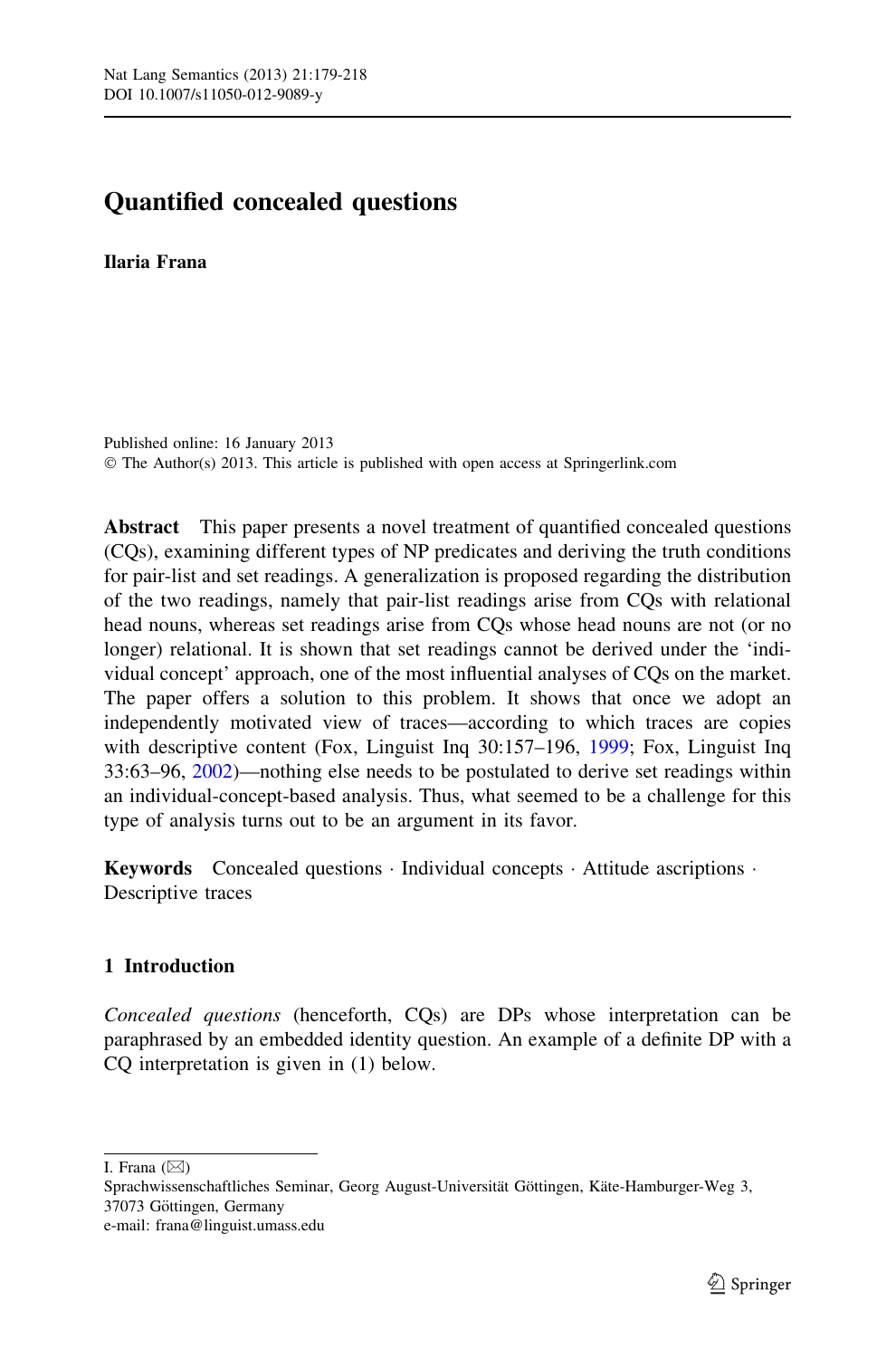(1) Sue found out the gender of her baby. (= Sue found out what the gender of her baby was)

CQs are also possible with quantified DP objects. Interestingly, such cases are often ambiguous. As pointed out by Heim [\(1979](#page-39-0)) (see also Roelofsen and Aloni [2008\)](#page-39-0), the sentence in (2) below can have two readings.<sup>1</sup> According to one reading—the pair-list reading—the sentence says that for every existing country x, Mary knows the answer to the question 'What is the capital of  $x$ ?'. According to the other reading—the set reading—the sentence says that for every existing capital city  $z$ , Mary knows the answer to the question 'Is z a capital?', or 'Is z the capital of some country?'. Crucially, under this second reading, the attitude holder does not have to know how to match each capital city to the corresponding country. The readings just described are truth-conditionally different. In fact, it is easy to imagine scenarios that would make the set reading true but the pair-list reading false. (The reverse does not hold: i.e., the pair-list reading entails the set reading, but not the other way around.)

(2) Mary knows every capital. Pair-list reading: For every country x, Mary knows what the capital of x is. Set reading: For every capital city z, Mary knows that z is a capital.

The ambiguity displayed by (2) is quite systematic; in fact, it is found whenever the head noun of the quantified CQ is relational. Further examples are provided in (3a,b).

(3) a. The secretary knows every phone number (of the employees in this office). b. The postman knows every zip code (in Massachusetts).

The examples in (3a) (from Heim [1979\)](#page-39-0) and (3b), with the relational nouns phone number and zip code, are ambiguous in the same way  $(2)$  is. Under one reading of  $(3a)$ , the secretary knows for every employee in this office what his/her phone number is (pair-list reading). However, this is not the only reading available. Imagine that the secretary needs to assign to a new employee a phone number that is not yet taken by any other employee. In this case, she "needs to *know every phone number* not in the sense of knowing which number is whose, but merely in the sense of knowing which numbers are somebody's at all'' (Heim [1979](#page-39-0)). Similarly for (3b). Under one reading, the postman knows for every town in Massachusetts what its zip code is (pair-list reading). Under the other reading, he simply knows for every actual zip code from Massachusetts that it is the zip code of some town in Massachusetts (set reading).

The goal of this paper is to provide an analysis of quantified CQs which derives the truth conditions of pair-list and set readings. With respect to the distribution of the two readings, I propose the following generalization:

<sup>1</sup> I am setting aside for the moment another reading of (2), according to which Mary bears some relation of acquaintance to every capital city. I will return to acquaintance-based readings in Sect. [2.1.](#page-3-0)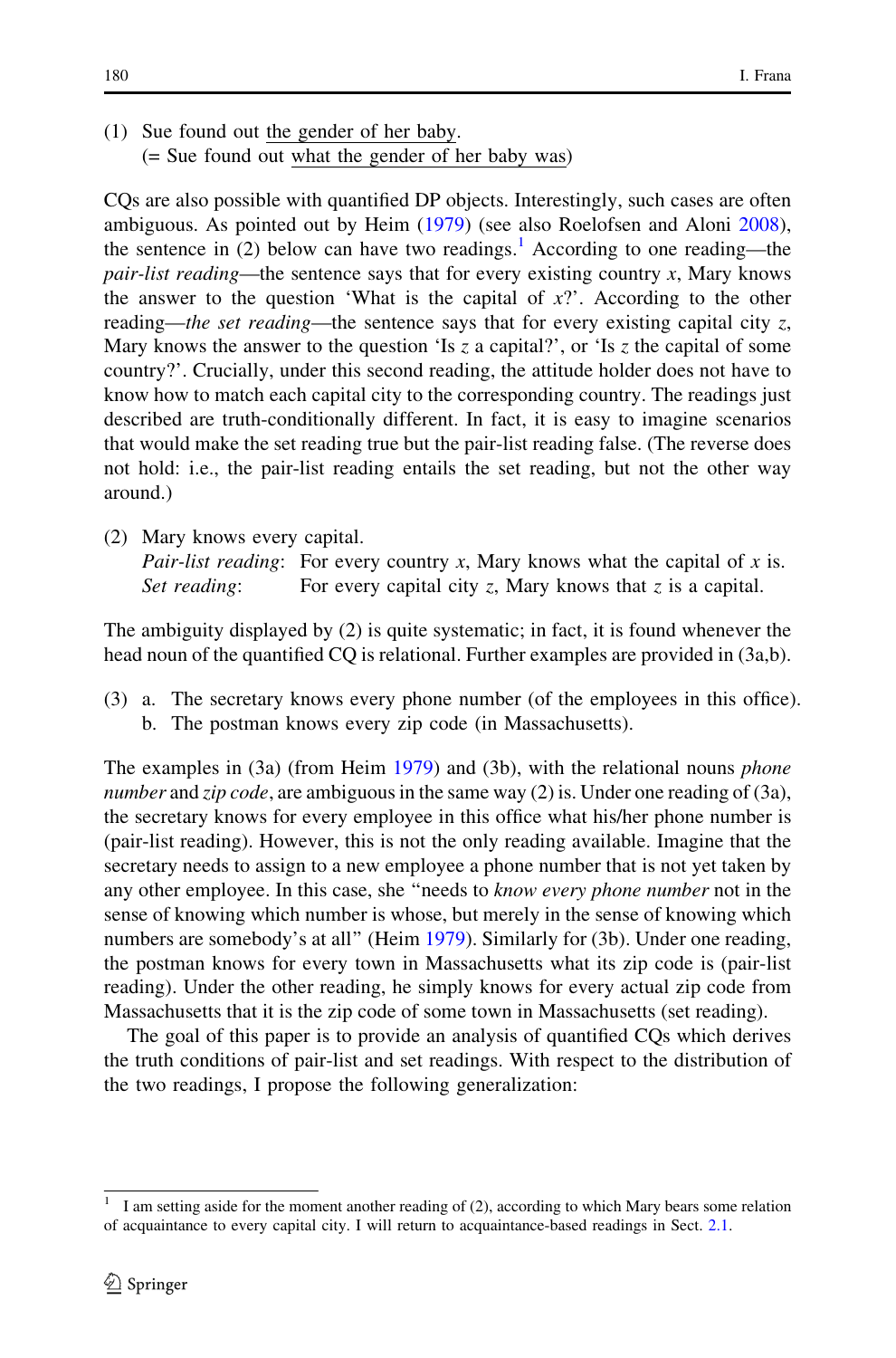Pair-list readings arise with CQs headed by relational nouns whose internal argument has not been saturated (2-place predicate NPs; semantic type  $\langle e\langle e,t\rangle \rangle$ . Set readings arise with CQs headed by nouns that are not—or no longer—relational (1-place predicate NPs; semantic type  $\langle e,t \rangle$ ).

In support of the claim that set readings correlate with 1-place predicate NPs, consider the data in  $(5)$ – $(6)$  below. In  $(5)$ , the head noun of the CO is lexically not relational, whereas in (6) the head noun of the CQ is lexically relational but its internal argument has been saturated. In both cases, the NP-CQ denotes a 1-place predicate (semantic type  $\langle e,t \rangle$ ) and the sentences are preferably interpreted as having set readings.<sup>2</sup>

- (5) Julio knows every book that Rita read this summer.  $CO$  set reading: For every actual book x that Rita read this summer (Anna *Karenina, Les Misérables, etc.*) Julio knows that x is a book that Rita read this summer.
- (6) Bob knows every member of the Italian soccer team.  $CO$  set reading: For every actual member x of the Italian soccer team (Pirlo, Buffon, etc.), Bob knows that  $x$  is a member of the Italian soccer team.

However, one may be wondering, if the generalization stated in (4) is correct, why are sentences with 2-place NP-CQs, like (2) and (3), still ambiguous? Shouldn't they have just pair-list readings? I propose that the ambiguity of sentences with 2-place NP-CQs follows from the fact that relational nouns, just like transitive verbs, can occur as either transitive (2-place:  $\langle e \langle e,t \rangle \rangle$ ) or intransitive (1-place:  $\langle e,t \rangle$ ) predicates (cf. Barker [1995;](#page-38-0) Partee [1983/1997,](#page-39-0) a.o.), with the first type generating pair-list readings and the second set readings.

The account of quantified CQs I propose is cast within the *'individual concept' approach* (henceforth, IC-approach).<sup>3</sup> I start by showing that the version of the IC-approach provided by Heim [\(1979](#page-39-0)) and Romero [\(2005](#page-39-0)) to account for definite CQs can be extended to quantified CQs with functional nouns (pair-list readings). This is implemented by allowing quantification over meaningfully sorted concepts (cf. Nathan [2006](#page-39-0)). Quantification over suitable concepts, however, cannot be the

 $2\;$  It is possible to contextually force a relational interpretation of the noun and make pair-list readings available in these cases too. For example, *member of the Italian soccer team* could be interpreted as a function mapping each individual member of the team to the role he plays as a member of the team. Under this interpretation of the noun, it is possible to generate a pair-list reading according to which Bobo has to know for each individual what his role in the team is. However, when the noun is interpreted as a 1-place predicate, the sentence only has a set reading.

<sup>&</sup>lt;sup>3</sup> A different account of quantified CQs within the IC-approach is given in Romero [\(2010\)](#page-39-0). A comparison with Romero's analysis is left for future research.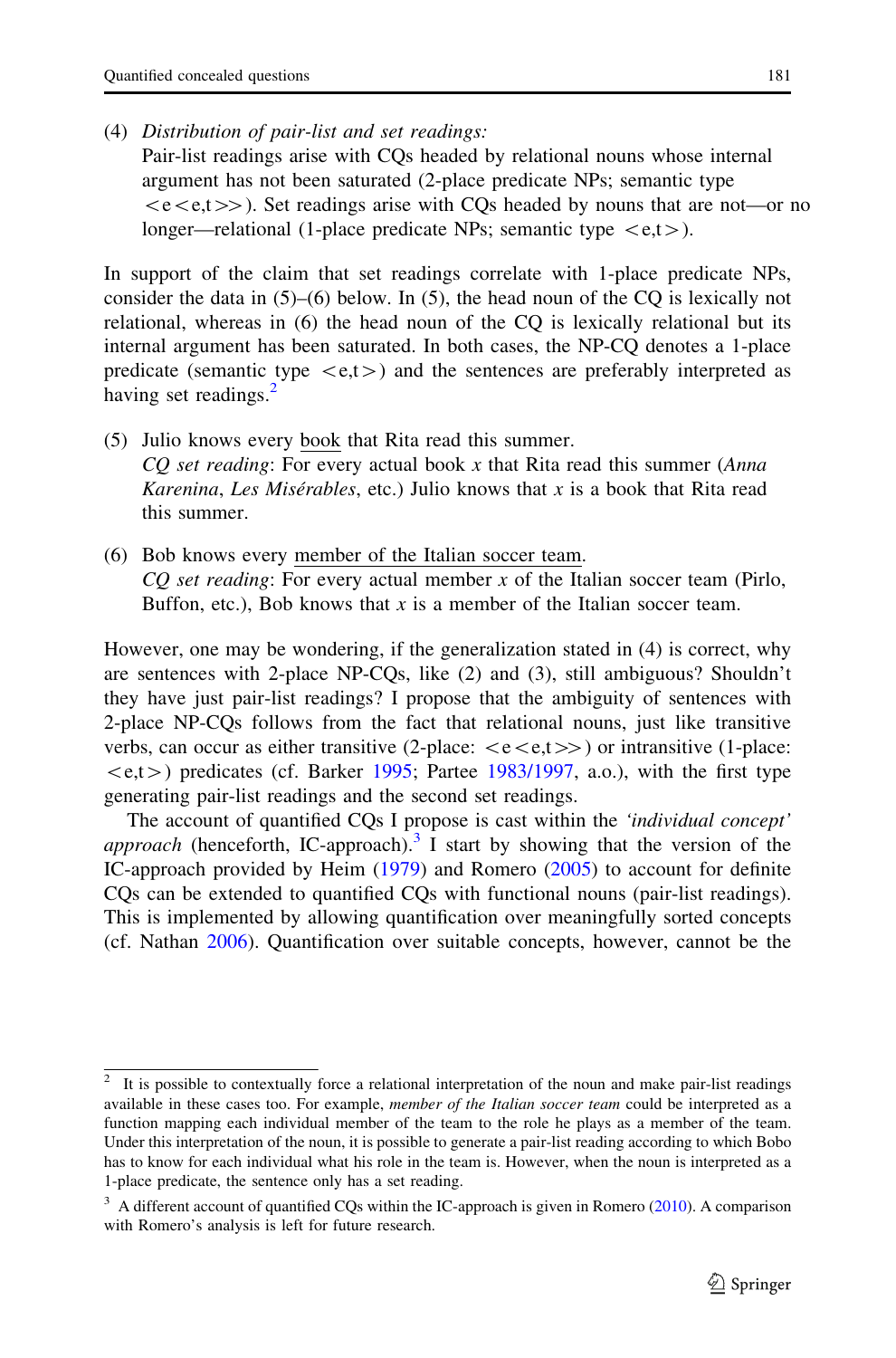<span id="page-3-0"></span>right tool to account for set readings, which involve quantification over individuals. I argue that the challenge presented by set readings and, more generally, by CQs headed by nouns that are neither functional nor relational can be overcome within an IC-based approach if we adopt an independently motivated view of traces (Fox [1999,](#page-38-0) [2002\)](#page-38-0). Once we adopt the view that traces are copies with descriptive content, nothing else needs to be said to derive set readings within the IC-approach. Thus, what seemed to be a challenge for this type of analysis turns out to be an argument in its favor. In the last part of the paper, I return to pair-list readings to show that quantification over suitable concepts cannot account for pair-list readings with nouns that are relational but not functional. Such cases, I argue, require quantification over pairs of individuals, rather than concepts.

The paper is structured in the following way. Section 2 introduces the ICapproach for simple definite CQs (Heim [1979;](#page-39-0) Romero [2005\)](#page-39-0). Section [3](#page-8-0) extends Heim/Romero's IC-approach to quantified CQs with functional nouns (pair-list readings). Section [4](#page-15-0) shows that the extended version of the IC-approach cannot account for quantified CQs with set readings. Section [5](#page-18-0) proposes a solution to this problem by showing that set readings can be derived within an IC-based approach by assuming the copy theory of movement and a mechanism for interpreting copy traces along the lines of Fox's trace conversion. Section [6](#page-27-0) addresses pair-list readings with nouns that are relational but not functional, which require one further amendment to the original IC-approach.

## 2 Definite CQs and the individual concept approach

## 2.1 Background: Acquaintance and CQ-readings

Some examples of definite DPs with CQ-readings are given in (7) below.

- (7) a. She found out the murderer without going to the CSI forensic lab.
	- a'. She found out who the murderer was without going to the CSI forensic lab.
	- b. Ruben knows Eva's phone number.
	- b'. Ruben knows what Eva's phone number is.
	- c. Paula knows Luis's favorite city.
	- c'. Paula knows what Luis's favorite city is.

Notice that while sentences  $(7a,b)$  feel unambiguous,  $(7c)$  has another reading aside from its CQ-paraphrase in  $(7c')$ . Under this other interpretation, the sentence says that Paula bears some relation of familiarity to a certain city, which happens to be Luis's favorite city. Crucially under this reading, which I will call the *acquaintance reading*, Paula does not have to know that the city in question is Luis's favorite city (i.e. the DP-object can have an epistemically neutral interpretation). Since Heim [\(1979](#page-39-0)), it is commonly assumed that the ambiguity between CQ and acquaintance readings of sentences like (1c) is due to the fact that the English predicate know is ambiguous between an intensional (epistemic) predicate  $known_1$  and an extensional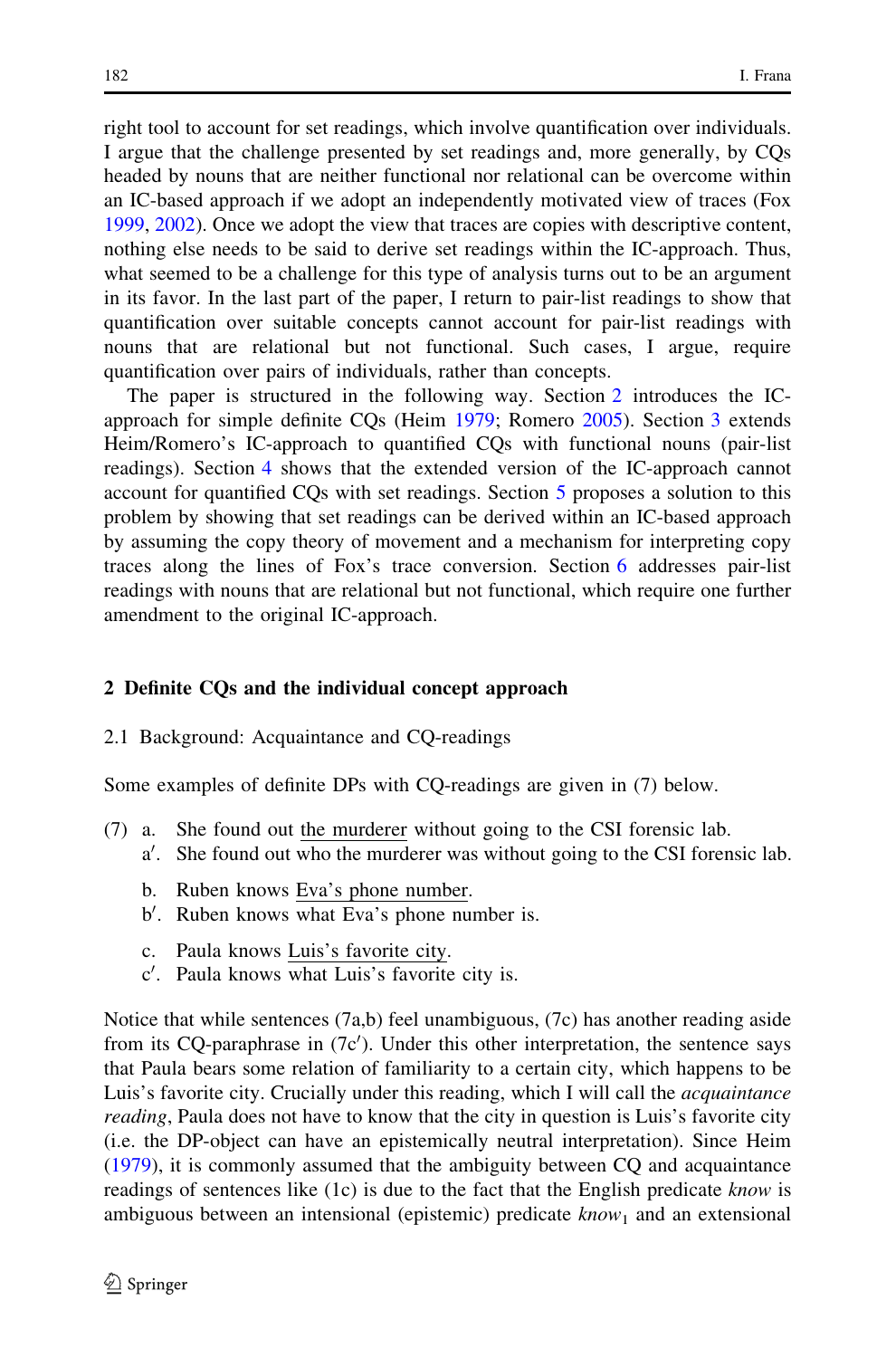(non-epistemic) predicate  $know<sub>2</sub>$ .<sup>4,5</sup> Acquaintance readings correlate with the use of extensional  $know_2$ . Such cases are unproblematic and their interpretation can be derived in a way analogous to (8).

(8) Ruben dialed Eva's phone number.

Obviously, for (8) to be true Ruben does not have to know that the number he dialed is Eva's phone number (the DP-object can be epistemically neutral). Similarly, under the acquaintance reading of  $(7c)$ , Paula may be personally acquainted with Luis's favorite city without knowing that it is in fact Luis's favorite city.

While acquaintance readings follow straightforwardly from basic principles of semantic composition, CQ-readings are much more challenging. In (7a–c), I paraphrased each underlined CQ with an embedded question. Is this just a useful way to describe their meaning intuitively, or should we say that, although they surface as DPs, CQs are actually questions at some deeper level of representation? If not, how can we account for their apparent question-like meanings?

Over the past forty years, a range of accounts has been proposed for the interpretation of CQs with definite DPs. According to some approaches inspired by Grimshaw ([1979\)](#page-38-0), the denotation of a CQ must be shifted into the denotation of the corresponding copular question (through an especially devised type-shifter). Under this type of approach a sentence like (7b) above is analyzed along the lines of (9a). Romero ([2007\)](#page-39-0) and Nathan [\(2006](#page-39-0)), on the other hand, argue that CQs must be shifted into propositions and that a CQ-sentence like (7b), should be analyzed along the lines of (9b). Frana ([2006\)](#page-38-0) and Schwager ([2008\)](#page-39-0) argue that CQs denote properties and that a CQ-reading expresses a de re belief ascription, with the DP-CQ providing both the individual (res) argument and the property ascribed to it by the holder of the attitude (9c), linking the analysis of CQs to the factivity of the embedding predicate (Kratzer [1990](#page-39-0), [2002](#page-39-0)). Finally, Heim [\(1979](#page-39-0)) entertains the hypothesis, later developed by Romero [\(2005](#page-39-0)), that CQs denote individual concepts (functions from indices to individuals) and that a CQ-sentence like (7b) should be

(i) #Luisa conosce 01762254. 'Luisa knows 01762254.'

<sup>&</sup>lt;sup>4</sup> As noted in the literature (Heim [1979](#page-39-0); Romero [2005,](#page-39-0) a.o.), the lexical ambiguity hypothesis is supported by the fact that other languages distinguish between two different predicates corresponding to know; e.g. German wissen/kennen, Spanish saber/conocer, and Italian sapere/conoscere. When wissen/ saber/sapere are allowed to take a DP-object, the sentence cannot receive an acquaintance reading. This is shown in (i) below for Italian:

<sup>(</sup>i) Gianni sa la capitale del Congo. \*acquaintance 'Gianni knows the capital of Congo.' (= 'Gianni knows what the capital of Congo is')

<sup>&</sup>lt;sup>5</sup> The reason why (7a) is not ambiguous is because *find out*, unlike *know* (but like other predicates such as guess or predict), is unambiguously epistemic. As for (7b), an acquaintance reading is presumably made implausible by the fact that people are not normally acquainted with abstract objects like numbers—at least not in a way that would license the use of the acquaintance-based know<sub>2</sub>. The Italian sentence in (i) below with *conoscere* is marked, unless it is made clear from the context that the number is used as a device to identify a person (e.g. a prisoner).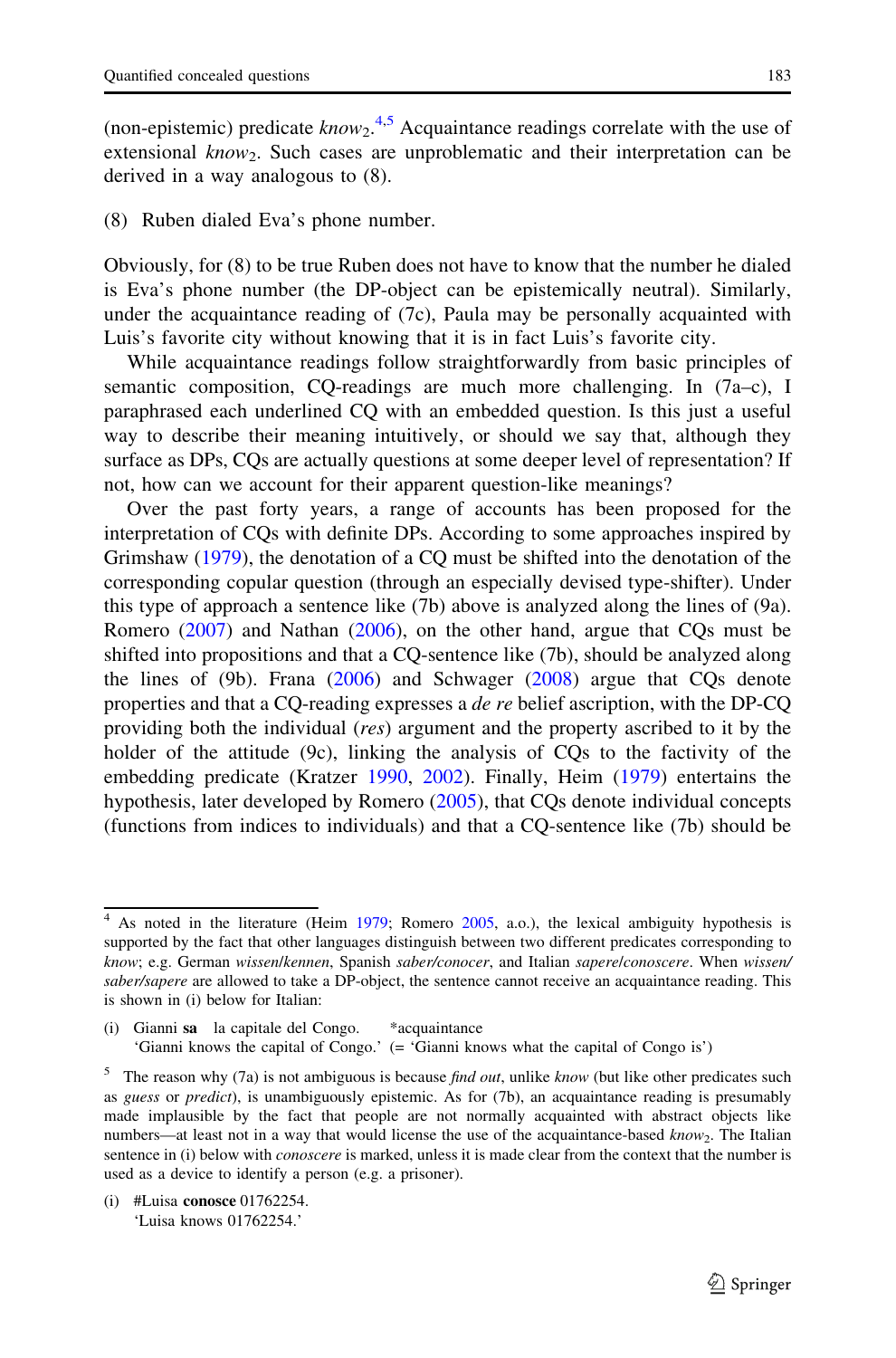<span id="page-5-0"></span>analyzed along the lines of  $(9d)$ .<sup>6</sup> As suggested by the paraphrases below, all the existing approaches, although conceptually different, produce equivalent truth conditions for simple CQ-sentences with definite descriptions, like our examples in  $(7a-c)$ .

- (9) Type-logical classification of CQ-analyses
	- a. CQs as questions: Ruben knows what Eva's phone number is. (Harris [2007;](#page-38-0) Aloni [2008;](#page-38-0) Roelofsen and Aloni [2008;](#page-39-0) Percus [2009,](#page-39-0) [2010](#page-39-0))
	- b. CQs as propositions: Ruben knows that Eva's phone number is what Eva's phone number actually is. (Romero [2007](#page-39-0); Nathan [2006\)](#page-39-0)
	- c. COs as properties: Ruben believes de re of Eva's actual phone number that it is Eva's phone number. (Frana [2006](#page-38-0); Schwager [2008\)](#page-39-0)
	- d. CQs as individual concepts: The value that the individual concept 'Eva's phone number' yields at the actual world and at Ruben's belief worlds is the same. (Heim [1979](#page-38-0); Romero [2005](#page-39-0); Frana [2010](#page-38-0))

In this paper, I will frame my account of quantified CQs within an individualconcept-based analysis. Heim ([1979\)](#page-39-0) suggests that definite descriptions with CQ-readings, like the underlined DP in (10), may be analyzed on a par with definite descriptions in temporally intensional contexts, like the underlined DP in (11).

- (10) Julio knows the temperature in this room.
- (11) The temperature in this room is rising.

While in  $(11)$ , the temporally intensional predicate is *rising* forces us to look at temperature values at earlier and later (temporal) indices, the epistemic predicate know in (10) forces us to compare temperature values at different (world) indices (the actual world w and the worlds according to John's beliefs in w). Given the Montagovian treatment of sentences like (10) in terms of individual concepts (Montague [1974](#page-39-0)), Heim suggests that an analogous analysis could be given for (10).

2.2 Definite CQs as individual concepts

The original argument for the introduction of individual concepts is due to Montague's [\(1974](#page-39-0)) analysis of the *temperature paradox*, attributed to Barbara Partee. Partee's observation is that in contrast to the valid argument in (12) below, the syllogism in (13) is intuitively invalid: by substitution, the first two sentences appear to lead to the invalid conclusion in (13c).

 $6$  For more detailed overviews of CQ-analyses in the literature see Nathan ([2006\)](#page-39-0) and Romero (2006).

 $7$  The main difference among the aforementioned CQ-analyses is whether the crucial type-shift operation applies to the DP-CQ directly (question/proposition approaches) or whether it is incorporated in a designated lexical entry for the embedding predicate (property/individual concept approaches). Thanks to Kyle Rawlins for discussing this point with me.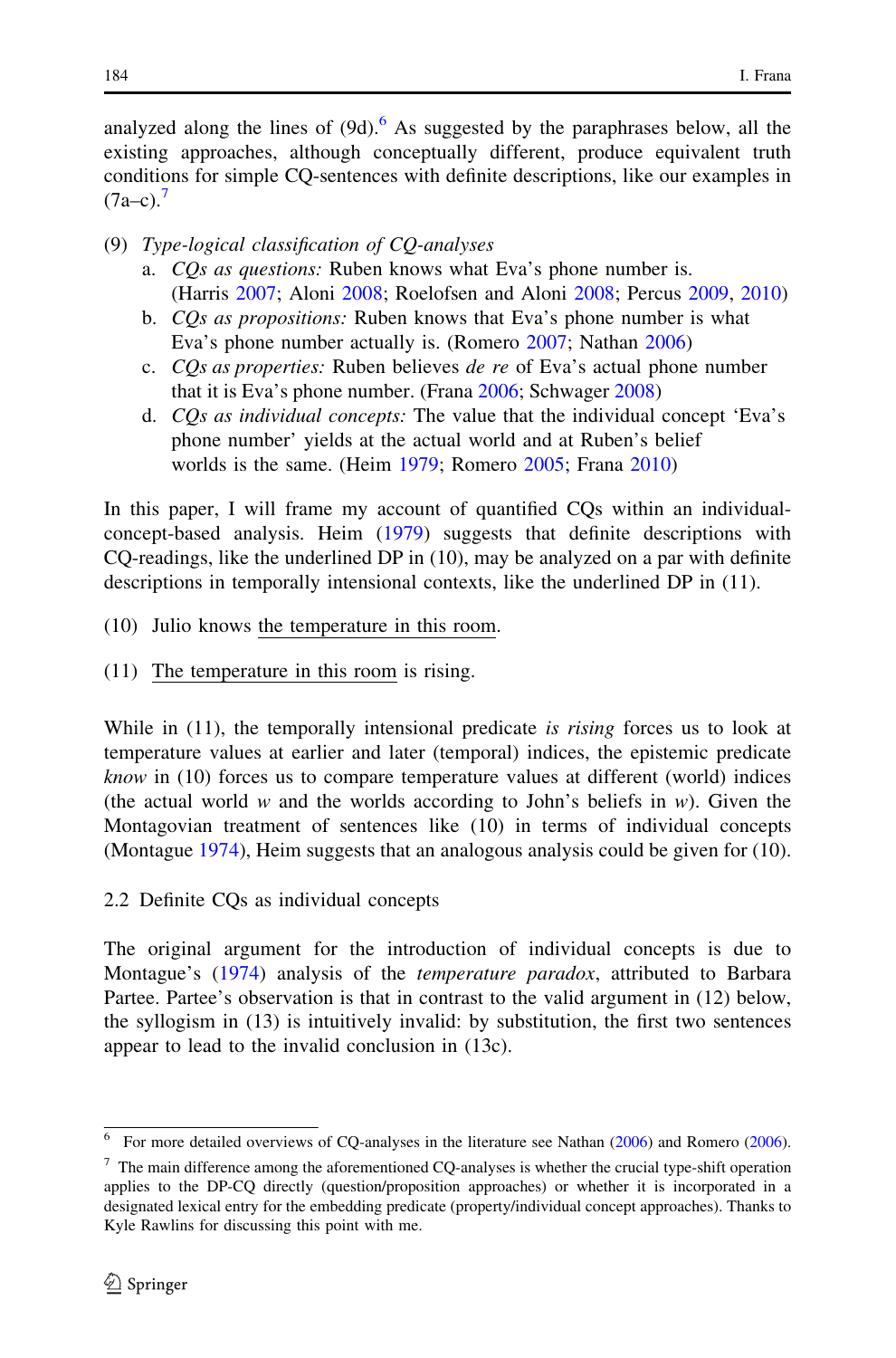- (12) a. The mayor of Northampton is Ms. Higgins.
	- b. The mayor of Northampton lives on Main St.
	- c. Ms. Higgins lives on Main St.
- (13) a. The temperature in this room is ninety.
	- b. The temperature in this room is rising.
	- c. Ninety is rising.

Montague's account of the contrast between the valid argument in (12) and the (invalid) temperature paradox in  $(13)$  has three major components.<sup>8</sup> First, definite descriptions like the mayor of Northampton and the temperature in this room do not denote individual entities, but rather individual concepts, i.e. functions from indices (world/time pairs) to entities. These functions, as opposed to the constant functions denoted by proper names like Ms. Higgins and ninety, can yield different values at different indices. Second, Montague assumes that equative be, as in The temperature is 90 or The mayor is Ms. Higgins, expresses extensional identity. Thus, as can be seen in (14a) and (15a) below, the first premise of both arguments does not assert that two ICs are identical, but rather that their extensions are the same at the index of evaluation. Finally, according to Montague, the significant difference between the valid argument in (12) and the temperature paradox lies in the kind of predication involved in the second premise. While in (14b) the extensional predicate **lives on Main Street** applies to the value of the function denoted by *the mayor of Northampton*  $(f)$  at the index of evaluation, in  $(15b)$  the (temporally) intensional predicate rise applies to the function denoted by *the* temperature in this room (f'), not to its value. (Intuitively, in order to establish whether the temperature is rising, one needs to look not just at the actual temperature value, but also at the values that the function yields at earlier and later indices.)

| (14) | a. The mayor of Northampton is Ms Higgins. |                                |
|------|--------------------------------------------|--------------------------------|
|      | $f(i_0) = g(i_0)$                          | extensional identity           |
|      | b. The mayor of Northampton lives on Main  |                                |
|      | Street.                                    |                                |
|      | lives-on- $MS_{i0}$ (f(i <sub>0</sub> ))   | <i>extensional predication</i> |
|      | c. Ms Higgins lives on Main Street.        |                                |
|      | lives-on-MS <sub>i0</sub> $(g(i_0))$       |                                |
| (15) | a. The temperature in this room is ninety. |                                |
|      | $f'(i_0) = g'(i_0)$                        | <i>extensional identity</i>    |
|      | b. The temperature in this room is rising. |                                |
|      | rise <sub>i0</sub> (f')                    | <i>intensional predication</i> |
|      | c. Ninety is rising.                       |                                |
|      | rise <sub>i0</sub> (g')                    |                                |

It is easy to see that from the truth of  $(14a,b)$  the truth of  $(14c)$  must follow. The same does not hold for (15). Given that the temperature function that yields 90 at  $\mathbf{i}_0$ can be different from the constant function that yields 90 at all indices, (15a,b) can be true even if (15c) is false. Therefore, the paradox is resolved.

<sup>8</sup> What follows is a simplified version of Montague's original analysis. (Cf. Montague [1974,](#page-39-0) pp. 30–31.)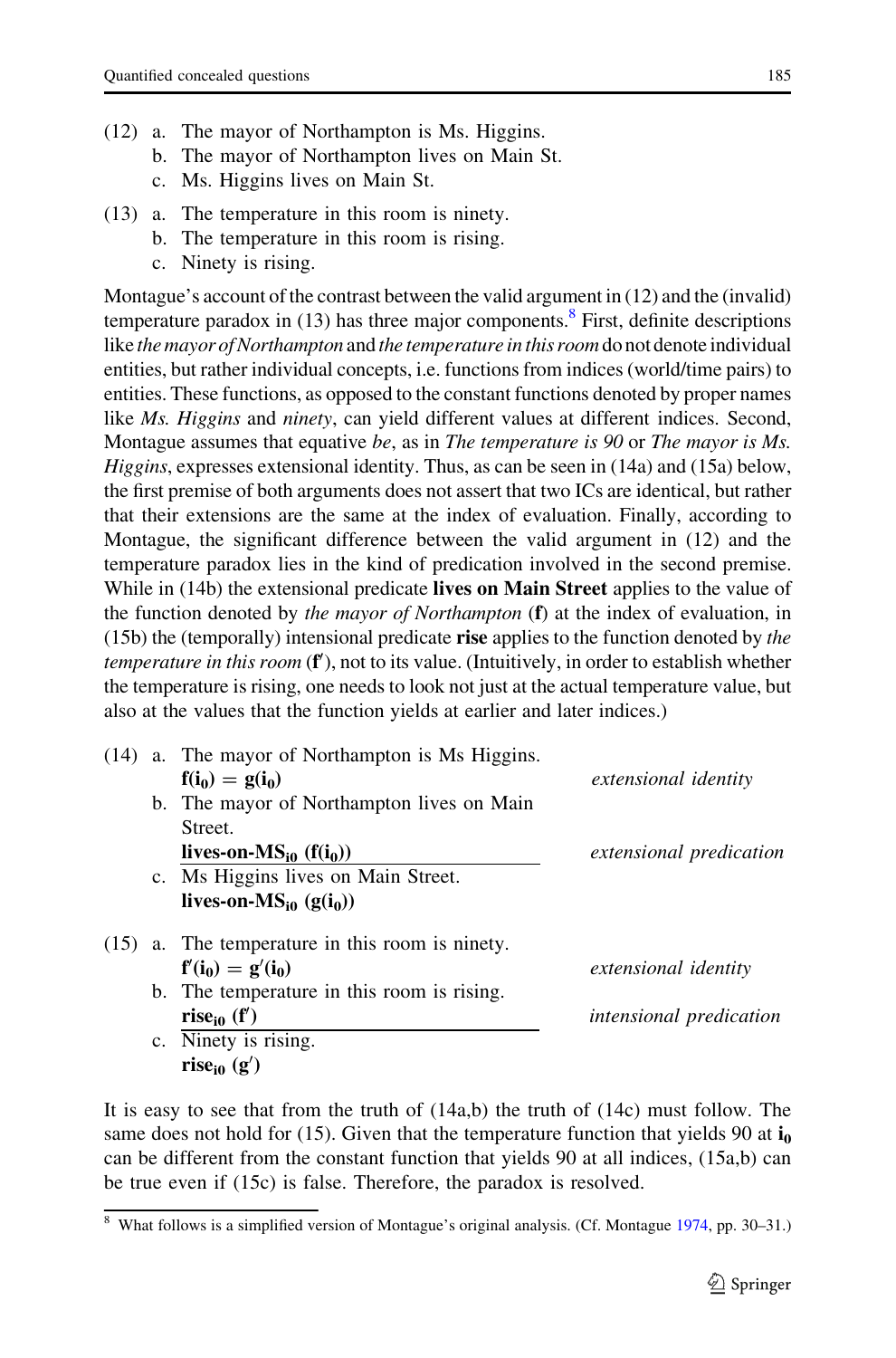In analogy to the temperature paradox, Heim [\(1979](#page-39-0)) proposes the following invalid argument involving CQ-readings of the DPs in italics.

- (16) a. The capital of Italy is the largest town in Italy.
	- b. John knows the capital of Italy.
	- c. John knows the largest town in Italy. (Heim [1979](#page-39-0), p. 54)

The entailment in (16) does not go through if we assume that the DPs in italics are interpreted as CQs. Intuitively, knowing what the capital of Italy is does not entail knowing what the largest town in Italy is, despite the fact that the two DPs are coreferential at the actual world/time index. As Heim points out, the lack of entailment is expected if the CQs in (16) denote individual concepts and know can select for individual concepts. On a par with Montague's analysis of the temperature paradox, (16) can be analyzed as in (17) below.

(17) a. The capital of Italy is the largest town in Italy.  $f(i_0) = g(i_0)$  extensional identity b. John knows the capital of Italy. know<sub>i0</sub> (f)(john) intensional predication c. John knows the largest town in Italy. know<sub>i0</sub> (g)(john)

Setting aside the semantic interpretation of know for the moment, the failure of entailment can be explained by assuming that equating the value of two concepts at the actual index (17a) is not enough to guarantee identity across indices. Therefore, the conclusion in (17c) does not follow from the premises of the argument.

2.3 Romero [\(2005](#page-39-0)):  $know_{CO-se}$ 

Building on Heim ([1979\)](#page-39-0), Romero ([2005\)](#page-39-0) develops a detailed analysis of CQs embedded under epistemic know. Romero's denotation for know as a predicate selecting for individual concepts is given in (18) below (where  $D\alpha_x(w)$  stands for the set of worlds compatible with what the attitude holder x believes in world  $w$ , i.e. the set of x's doxastic alternatives to w).  $9,10$ 

(18)  $[[know_{CQ-se}]]^{w} = \lambda f_{< s,e>} \lambda x_{e}. \forall w' \in Dox_{x}(w) [f(w') = f(w)]$ 

(i)  $[\![\text{known}_Q]\!]^w = \lambda Q_{\ll s,t>,t>} \lambda x_e. \ \forall w' \in \text{Dox}_x(w) \ [\mathcal{Q}(w') = \mathcal{Q}(w)]$ 

<sup>&</sup>lt;sup>9</sup> Romero ([2005](#page-39-0)) uses a notation with world variables in the metalanguage (2-sorted type theory). For consistency's sake, all the formulas from her paper are translated into the notation used in this paper.

<sup>&</sup>lt;sup>10</sup> Romero emphasizes that an IC-based analysis of CQs with epistemic know is a parsimonious extension of the analysis assumed for question-embedding know, whose entry is given in (i).

According to Romero, ''the parallelism between Karttunen's question meaning and the individual concept in [(19), i.e.  $\lambda w'$ . [[the capital of Italy]]<sup>w'</sup>] is obvious. A question maps a world to a possibly non-singleton set of propositions. For example,  $\llbracket c_P \text{ what is the capital of Italy} \rrbracket$  maps the actual world w to the singleton  $\{\lambda w'.\text{capital-of}(rome, \text{italy}, w')\}$ . An individual concept maps a world to a possibly nonsingular individual. For example, the individual concept contributed by  $\left[\chi_{\text{NP}}\right]$  the capital of Italy] maps the actual world w to the singular individual Rome.'' (Romero [2005,](#page-39-0) p. 693)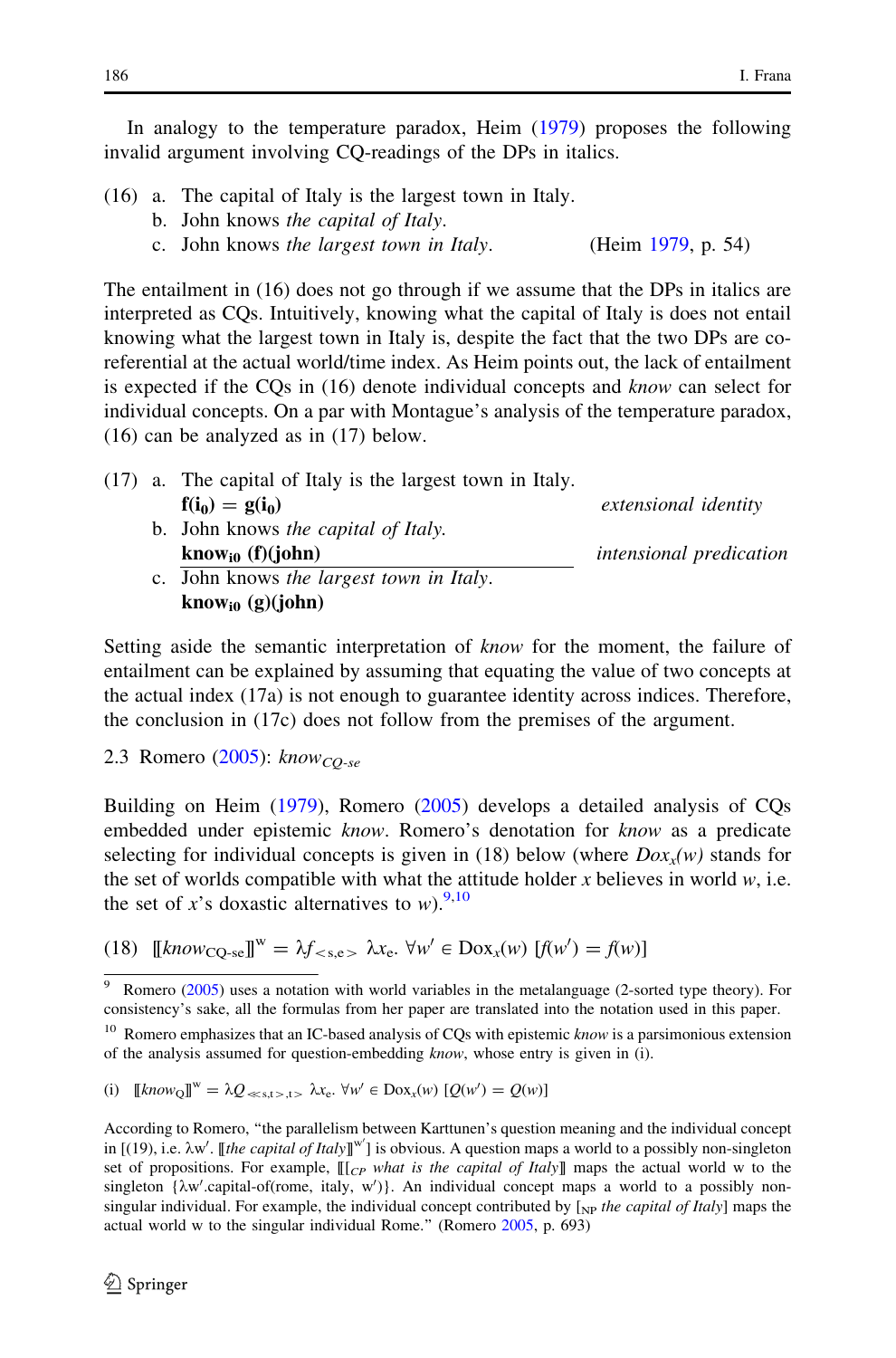<span id="page-8-0"></span>Although Romero does not explicitly argue in favor of any particular method of deriving the individual concept argument of  $\textit{know}_{\text{CO-se}}$ , one way to obtain such argument is via Intensional Functional Application (IFA), defined in (19) below.

(19) Intensional Functional Application (Heim and Kratzer [1998](#page-38-0)) If  $\alpha$  is a branching node and { $\beta$ ,  $\gamma$ } the set of its daughters, then, for any possible world w and any assignment a, if  $[[\beta]]^{w,a}$  is a function whose domain contains  $\lambda w'$ .  $[\![\gamma]\!]^{w',a}$ , then  $[\![\alpha]\!]^{w,a} = [\![\beta]\!]^{w,a}$   $(\lambda w'$ .  $[\![\gamma]\!]^{w',a}$ ).

The truth conditions of a simple CQ-sentence like (20) can then be compositionally derived as shown in (21) below.

- (20) John knows the capital of Italy. CQ: John knows what the capital of Italy is.
- (21) a. [*[the capital of Italy*]]<sup>*w*,  $g = \mu_e$  [x is capital of Italy in w]</sup> b. [*John knows the capital of Italy*]]<sup>*w*,g</sup> =
	- $=$  [[know<sub>CO-se</sub>]]<sup>w,g</sup> ( $\lambda w^*$ . [[the capital of Italy]]<sup>w\*,g</sup>)([[John]]<sup>w,g</sup>)
	- =  $\forall w' \in \text{Dox}_{J}(w)$  [( $\lambda w^*$ . [[the capital of Italy]]<sup>w\*,g</sup> (w')) =  $(\lambda w^*$ . [[the capital of Italy]]<sup>w\*,g</sup> (w))]
	- $= \forall w' \in \text{Dox}_J(w)$  [ $x_e$  [x is capital of Italy in  $w'$ ] =  $ix_e$  [x is capital of Italy in w]]

According to the formula above, the sentence *John knows the capital of Italy* is true in the world of evaluation w iff all of John's belief worlds w' are such that the unique individual that is the capital of Italy in those belief worlds is the unique individual that is the capital of Italy in the actual world (i.e., in each world compatible with John's beliefs in the actual world, the capital of Italy is Rome). These truth conditions correctly capture the intuitive interpretation of the sentence under its CQ-reading.

In the next section, I will move on to quantified CQ-objects. I will start by addressing quantified CQs with pair-list readings. Specifically, I am going to show that the IC-analysis just described can be extended to quantified CQs with functional nouns. I will only later return to set readings and pair-list readings with nonfunctional nouns and show how these cases will force us to make more substantial amendments to the original IC-approach.

## 3 Quantified CQs and pair-list readings: functional nouns

In this section, I propose an extension of Heim/Romero's IC-analysis that accounts for pair-list readings with functional nouns. The account presented here can be seen as a natural extension of Romero's [\(2005](#page-39-0)) analysis of definite CQs, enriched by observations from Nathan [\(2006](#page-39-0)) on the nature of predicates of individual concepts.

3.1 Quantification over concepts

In Sect. [2.2,](#page-5-0) I showed that definite CQs could be derived by combining an individual-denoting DP with Romero's entry for  $know_{CO-se}$  by IFA. This simple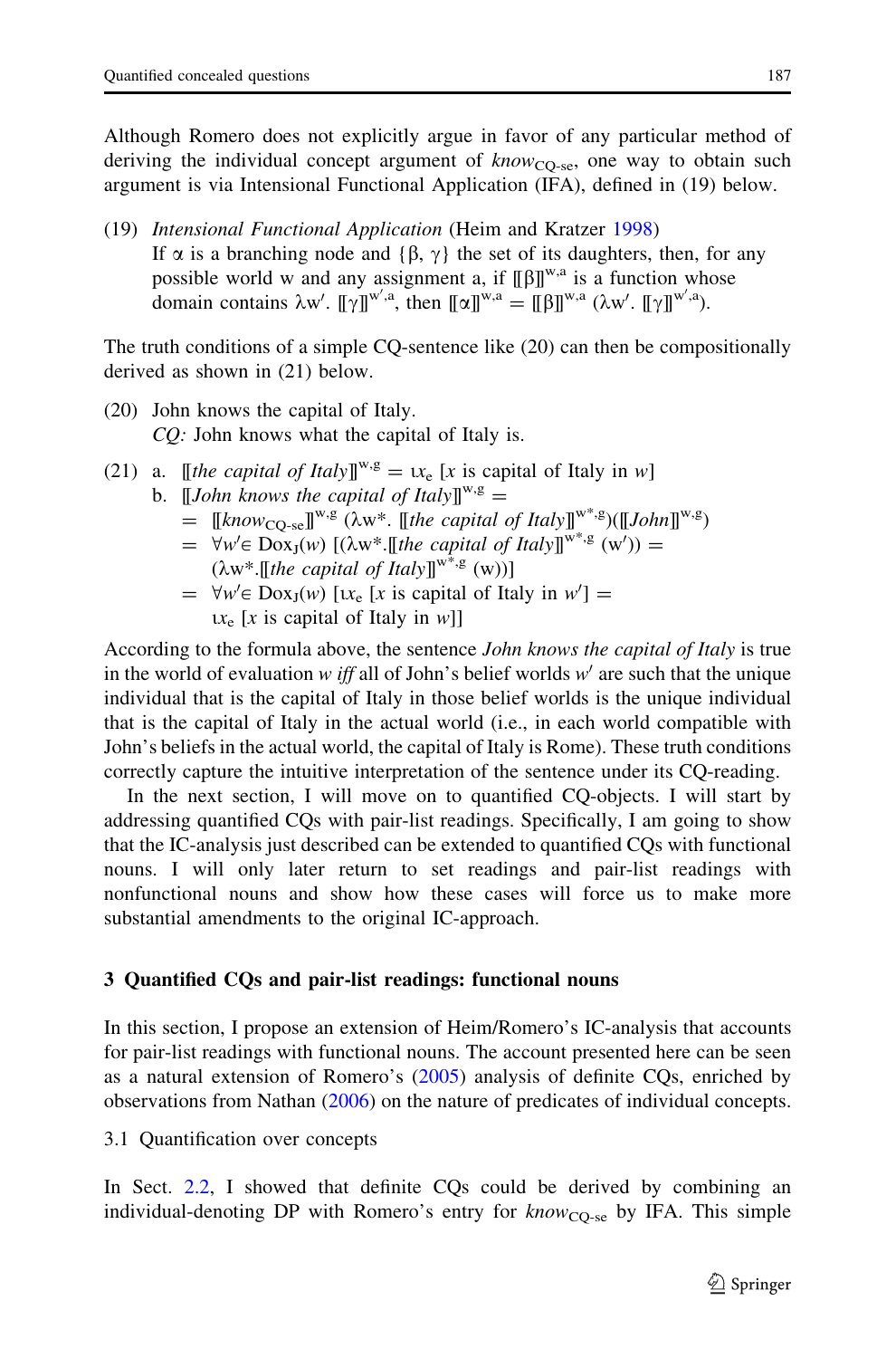machinery, however, won't work for examples with a quantified CQ-object, like (22).

- (22) a. Mary knows every capital.
	- b. Pair-list reading: For every country  $x$ , Mary knows what the capital of  $x$  is.

According to standard assumptions, a quantified DP does not denote an individual, nor could it denote the intension of an individual (i.e., an individual concept). Hence it cannot serve directly as the internal argument of  $know_{CO-se}$ . Type mismatches of this sort, however, are commonly resolved by raising the problematic quantificational phrase to a higher position (via Quantifier Raising, QR), leaving a trace of the appropriate semantic type in the starting position. In the case at hand, the trace left by QR-movement of the quantified DP must be of type  $\langle s,e \rangle$  (i.e., the semantic type of a concept) in order to combine with  $know_{CO-se}$ , as (23) below shows.



In (23), the quantificational determiner *every* must relate two sets of individual concepts: the set denoted by *capital* and the set denoted by  $\lambda f_1$  Mary knows  $f_1$ . Thus, the pair-list reading of (22a) could be derived by quantifying over individual concepts corresponding to different capital-concepts, as shown in (24).

(24)  $\forall f_{\leq s,e}$  (capital  $(f) \rightarrow \text{know}_{CQ\text{-se}} (f)(mary)$ ) (For every  $f_{\text{>}$  such that f is a capital concept, Mary knows<sub>CQ-se</sub> f.)

Before moving on, let's take note of the fact that the analysis just sketched here requires the NP-CQ *capital* to denote a predicate of individual concepts (henceforth abbreviated as IC-predicate), an assumption that was not required in the case of definite CQs (recall that in order to derive CQ-readings for definite descriptions, the IC-argument of  $know_{\text{CO-se}}$  was crafted by taking the intension of the individual denoted by the definite).

When combining the analysis sketched in  $(24)$  with Romero's entry for know<sub>CO-se</sub>, we derive the following truth conditions for (22a):

(25) 
$$
[[Mary \; knows \; every \; capital]]^{g,w} = \forall f_{< se} \; (capital \; (f) \rightarrow \forall w' \in Dox_M \; (w) \; [f(w') = f(w)])
$$

According to the formula in (25), checking for the truth of (22a) (under its pair-list reading) amounts to checking whether every capital concept in the set picked out by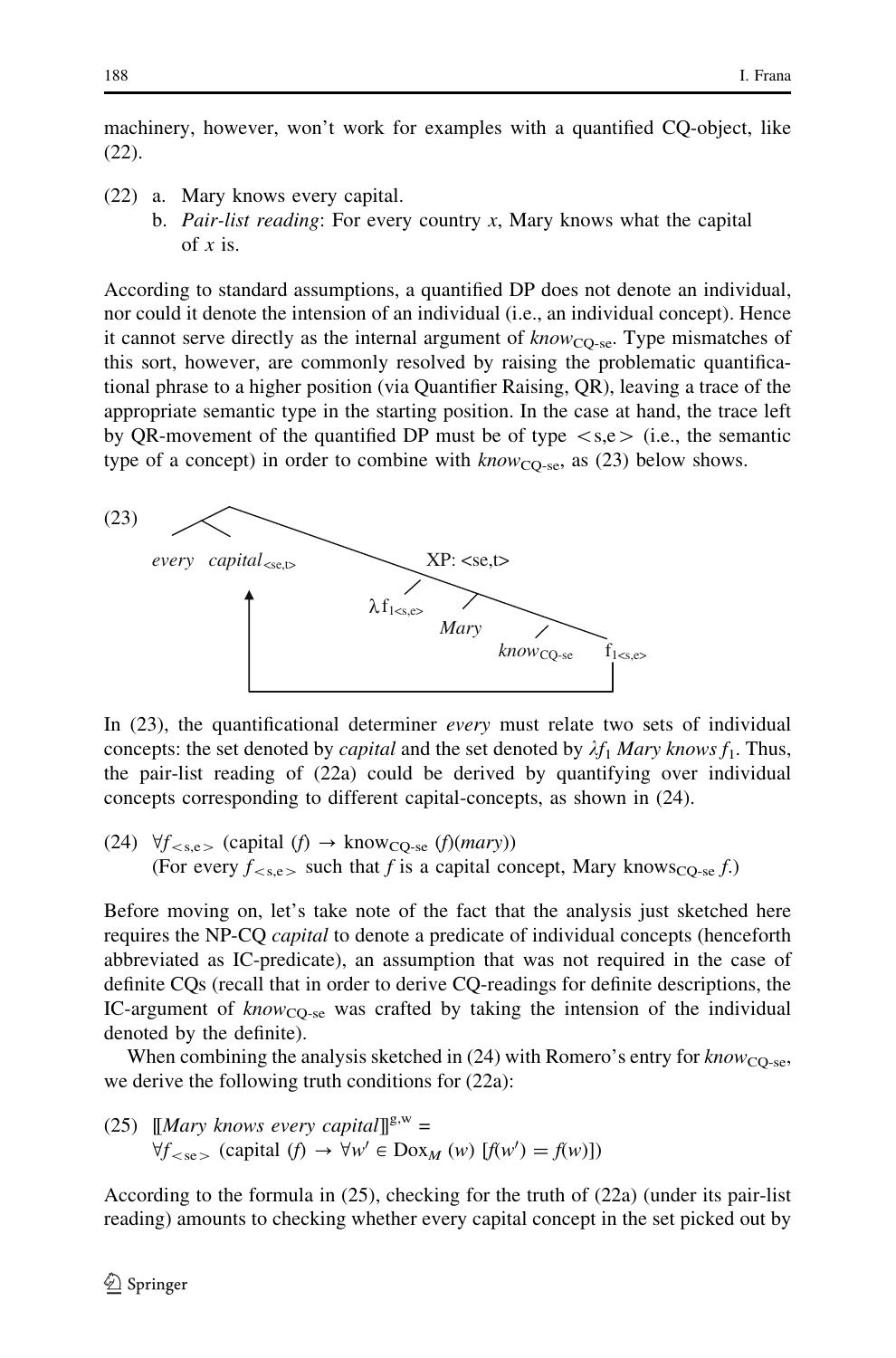the IC-predicate capital yields the same value at the actual world w and at Mary's belief worlds. Do these truth conditions match our understanding of (22a) under the pair-list reading? In other words, are the inferences in (26) guaranteed by the truth conditions in (25)?

(26) Desired inferences for the pair-list reading of (22a): Mary knows that the capital of Italy is Rome, that the capital of France is Paris, that the capital of Argentina is Buenos Aires, etc., for all existing capital-country combinations.

As we will see in the next section, the answer to this question heavily depends on how we define the denotation of the NP-CQ *capital* as an IC-predicate. Under this analysis, the set of inferences in (26) can be derived only if the set of concepts picked out by capital consists of meaningfully sorted capital concepts (i.e., concepts like the capital of Italy, the capital of France, etc.), as opposed to functions consisting of arbitrary mappings from worlds to capital cities. In the next section, I present a way of deriving the right domain of concepts by means of a special typeshifter: Nathan's *IC-shifter* (Nathan [2006\)](#page-39-0).

3.2 Nathan's IC-shifter

The goal of this section is to find a type-shifter that would shift the standard denotation of a noun like *capital*—which we independently need for extensional contexts like (27)—into a predicate of meaningfully sorted concepts.

(27) This summer Julio visited a European capital/ the capital of Italy.

To show that this is not a trivial matter, consider first the following (wrong) attempt. Assume that (29) is uttered in the context provided in (28) below.

- (28) Context 1: Suppose the world consisted of only two countries, Italy and France. Assume further that the capitals of these countries are Rome and Paris, respectively, and that Mary is aware of that.
- (29) Mary knows every capital. Pair-list reading: For every country x, Mary knows what the capital of x is.

Intuitively, the pair-list reading of (29) is true in Context 1. Assuming that capital denotes the 1-place predicate in (30) below, we would end up with the toy model in (31) below for Context 1. Under this model, the only existing capitals in the actual world w and in Mary's belief worlds  $w'$  are Rome and Paris.

(30)  $\left[\text{capital}\right]^w = \lambda x_e$ . x is a capital in w.  $\langle e,t \rangle$ 

(31) Toy model 1  $[[capital]]<sup>w</sup> = {Rome, Paris}$  *actual world*  $[[capital]]^{w'} = {Rome, Paris}$ Mary's doxastic alternatives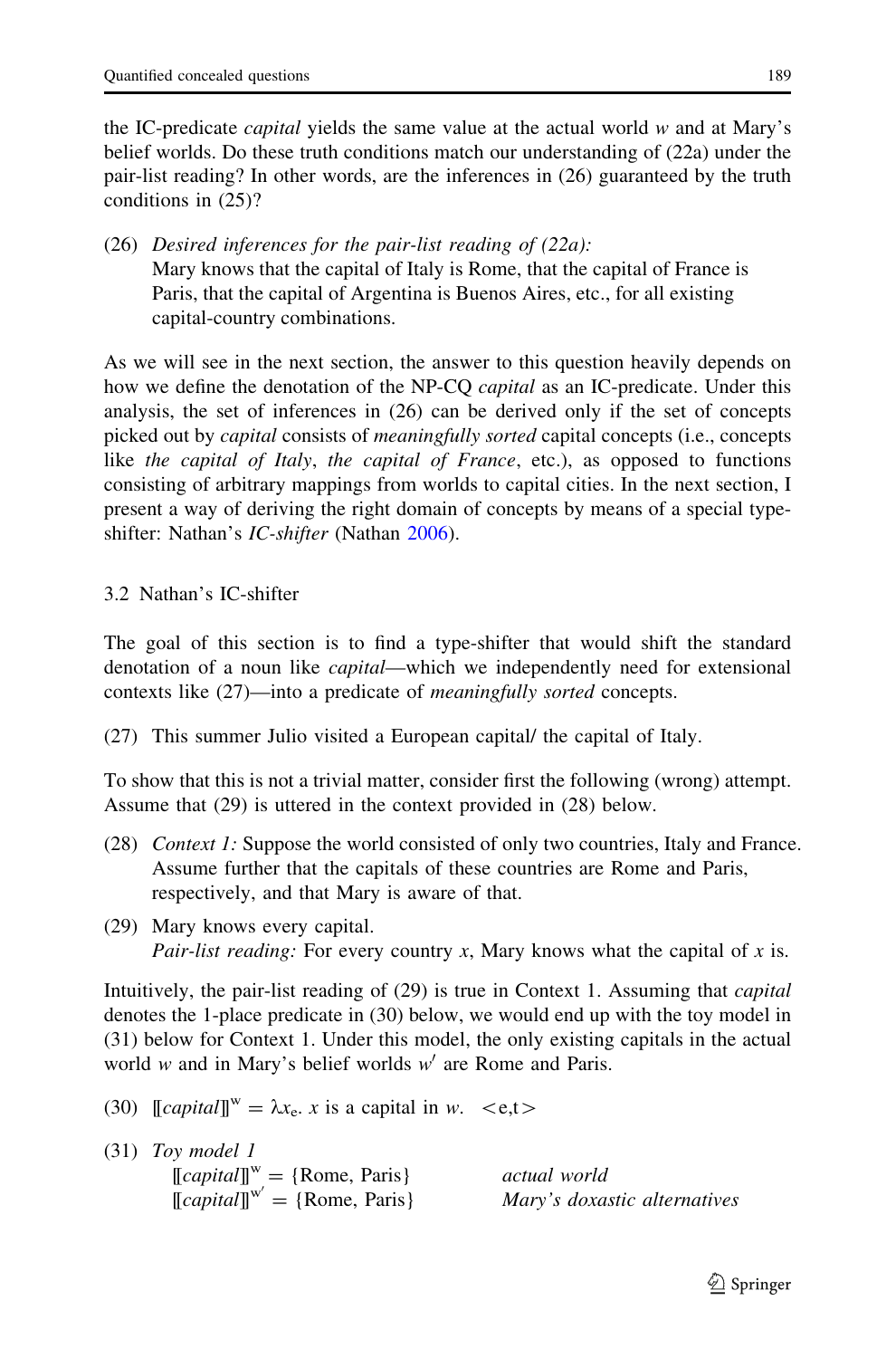Returning to our initial hypothesis: the pair-list reading of (29) should result by quantifying over the concepts in the set denoted by *capital*, as shown in (25). However, in our model the extension of *capital* in a given world is a set of individuals, not a set of concepts. One way to fix this type-problem is to say that the lexicon contains a type-shifter that applies to 1-place predicates and returns ICpredicates. (33) below would do.

(32) Type-shift 1 (preliminary version; Nathan [2006](#page-39-0), p. 92)  $\llbracket \text{SHIFT}(P) \rrbracket^w = \lambda f_{< s, e>} \forall w' \; [\llbracket P \rrbracket^{w'} \; (f(w')$ where P is of type  $\langle e,t \rangle$ 

What (32) does is this. It takes a predicate P of type  $\lt e,t$  and forms a corresponding predicate Q of type  $\langle\,\langle s,e\rangle\,\rangle$ , t $\rangle$  that satisfies the following condition: each concept f in Q is such that for every world w', the individual value of f at w' has the property P at w'. However, once we apply the type-shift in (32) to the denotation of *capital* in our toy model 1, things go wrong. As (33) below shows, the set of concepts generated in this way would contain the two concepts  $c1$  and  $c2$ , which intuitively correspond to the concepts standing for the capital of France and the capital of Italy in Context 1, but also two extra functions c3 and c4, which in this particular model/scenario are nothing more than arbitrary functions mapping worlds into capitals.

(33) 
$$
[[\text{SHIFT}(capital)]^{w} = \lambda f_{< s, e>} \forall w^*
$$
.  $[capital_{w^*} (f(w^*))]$ 

$$
\left\{\!\!\!\left(\!\begin{array}{c}\mathbf{w}\!\rightarrow\! \mathsf{Paris}\\\mathbf{w}'\!\rightarrow\! \mathsf{Paris}\\\mathsf{cl}\left(\mathsf{France}\right)\end{array}\!\!\!\right\},\left\{\!\!\!\left(\!\begin{array}{c}\mathbf{w}\!\rightarrow\! \mathsf{Rome}\\\mathbf{w}'\!\rightarrow\! \mathsf{Rome}\\\mathsf{c}\mathsf{2}\left(\mathsf{Italy}\right)\end{array}\!\!\!\right\},\left\{\!\!\!\left(\!\begin{array}{c}\mathbf{w}\!\rightarrow\! \mathsf{Paris}\\\mathsf{w}'\!\rightarrow\! \mathsf{Rome}\\\mathsf{c}\mathsf{3}\end{array}\!\!\!\right\},\left\{\!\!\!\left(\!\begin{array}{c}\mathbf{w}\!\rightarrow\! \mathsf{Rome}\\\mathsf{w}'\!\rightarrow\! \mathsf{Paris}\\\mathsf{c}\mathsf{4}\end{array}\!\!\!\right\}\right\}
$$

Moreover, if the set picked out by (33) were our domain of quantification, (29) would come out false, contrary to intuitions. This is because it is not the case that for every capital concept f in (33), the value of f is the same at w and w'. Thus, the conclusion seems to be that c3 and c4 should not count as capital-concepts in this particular context.

Consider next (35) in the scenario provided in (34) below.

- (34) Context 2: Suppose the world consisted of only two countries, Italy and France. Assume that the capitals of these countries are Rome and Paris, respectively. This time, though, Mary wrongly believes that Paris is the capital of Italy and Rome is the capital of France.
- (35) Mary knows two capitals. *Pair-list reading:* There are two countries  $x$  and  $y$ , such that Mary knows what the capital of x is and what the capital of  $y$  is.

Intuitively, the pair-list reading of (35) is false in Context 2. However, if we were to assume that *capital* denotes the 1-place predicate in (30) above, we would have to represent the facts given in Context 2 by the very same toy model we had before, i.e. (31). As a consequence, when *capital* undergoes the type-shifter in (32), we would end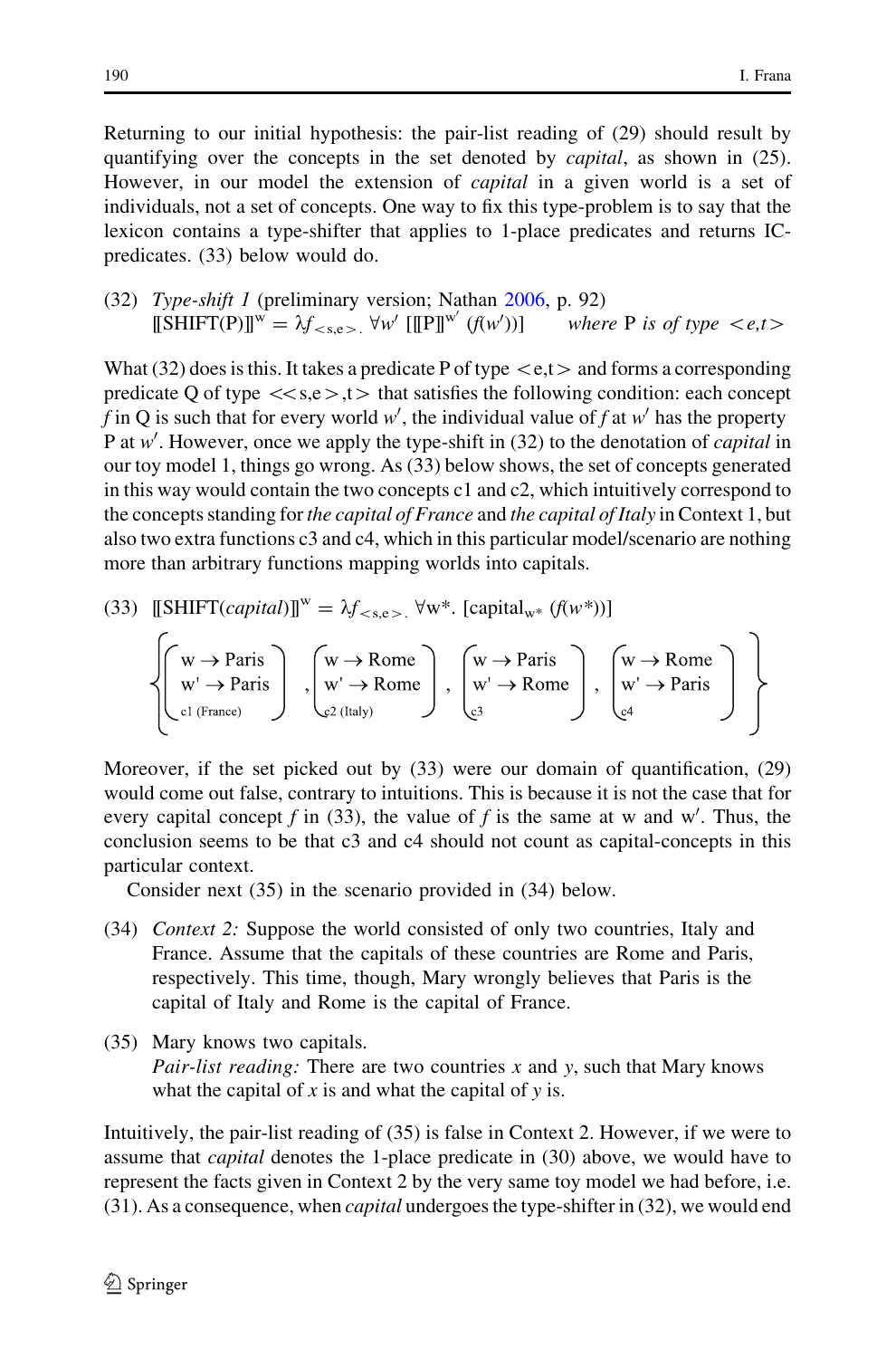up with the same set of concepts in our domain, i.e. (33). This time, though, the concepts that intuitively correspond to the capital of France and the capital of Italy in Context 2 are c3 and c4, not c1 and c2. Moreover, if we included c1 and c2 into our domain of quantification, we would wrongly predict (35) to be true. This is because there are in fact two concepts (namely, c1 and c2) whose values are the same at  $w'$  and w. The conclusion seems to be then that we are clearly doing something wrong here.

Based on a problematic case analogous to the two cases just presented, Nathan [\(2006](#page-39-0)) argues that the individual concepts picked out by the IC-predicate denotation of relational nouns must be individuated on the basis of the noun's internal argument.<sup>11</sup> Thus, *capital* is specified in the lexicon not as the 1-place predicate in (30), but as the 2-place predicate in (36). This 2-place predicate can then be shifted into an IC-predicate via the type-shifter in  $(37)$  below.<sup>12</sup>

- (36)  $\left[\text{Capital}\right]^w = \lambda x_e$ .  $\lambda y_e$ . y is the capital of x in w.  $\langle e \langle e,t \rangle \rangle$
- (37) Nathan's IC-shifter (Nathan [2006](#page-39-0))  $\llbracket \text{IC}(\alpha) \rrbracket^w = \lambda f_{\langle s,e \rangle} \exists x_e \,\forall w' \, \llbracket \alpha \rrbracket^{w'}(x) (f(w'))$

Let's see how Nathan's IC-shifter picks out the right set of concepts for our CQ-sentences. Returning to Context 1, an application of Nathan's IC-type shifter to the relational denotation of *capital* in (38) below creates the right set of concepts, as shown in (39).

- (38) Toy model  $1'$  $[[capital]]^w = {\text{ST}, Rome>}$ ,  $\text{FR}, \text{Paris}>$  actual world  $[[capital]]^{w'} = {\{\langle \text{IT, Rome}\rangle, \langle \text{FR, Paris}\rangle\}}$  Mary's doxastic alternatives
- (39)  $\llbracket \text{IC}(capital) \rrbracket^w = \lambda f_{< s, e} \exists x_e \forall w' \; [f(w') \text{ is the capital of } x \text{ at } w']$

| $w \rightarrow$ Paris  | $w \rightarrow \text{Rome}$  |  |
|------------------------|------------------------------|--|
| $w' \rightarrow$ Paris | $w' \rightarrow \text{Rome}$ |  |
| $\sim$ c1 (France)     | $c2$ (Italy)                 |  |

Given (37), only functions that are individuated on the basis of the particular country they are "capitals of" will be in the set picked out by  $IC(capital)$ . In this case, the two concepts c3 and c4 from (33) will not be part of the set of ICs picked out by  $IC(capital)$ in Toy model 1'. This is because neither of the two functions satisfies the condition imposed by  $(37)$ , according to which for a function f to be part of the set denoted by IC(capital), there has to be an x such that, at every index w,  $f(w)$  is the capital of x at w.

Let us move on to Context 2. The denotation of *capital* in this scenario is given in the toy model 2 in (40) below.

Nathan's original argument was based on quantification over concepts in temporally intensional contexts (as in Every governor changed). Here, I adapt Nathan's discussion to CQs, but the logic of the argument is basically the same.

<sup>&</sup>lt;sup>12</sup> The internal argument of the relational noun does not have to be an individual; it can also be a kind (e.g. the internal argument of price in John knows every price). Following Carlson [\(1977](#page-38-0)) this won't require any change with respect to semantic types, given that kinds are also of semantic type e.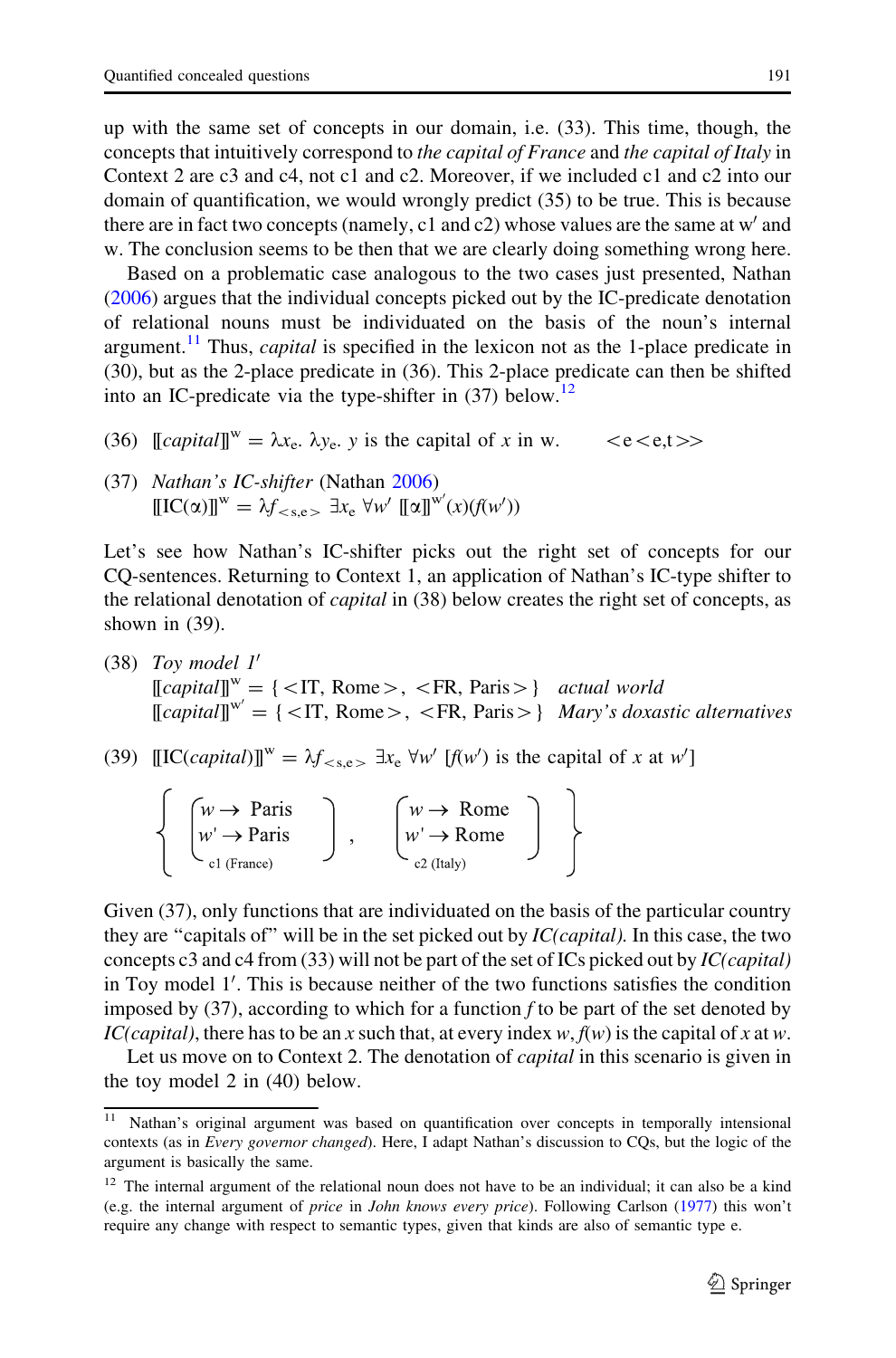(40) Toy model 2  $[[capital]]^w = {\{\langle \text{IT}, \text{Rome}\rangle, \langle \text{FR}, \text{Paris}\rangle\}}$  actual world  $[[capital]]^{w'} = {\{\langle \text{IT, Paris}\rangle, \langle \text{FR, Rome}\rangle\}}$  Mary's doxastic alternatives

Applying Nathan's IC-shifter to the denotation of capital in (40) yields a different set of concepts, as shown in (41) below.

(41) 
$$
\left\{ \begin{array}{c} w \to \text{Rome} \\ w' \to \text{Paris} \\ c_1 \text{ (taly)} \end{array} \right\} , \quad \left\{ \begin{array}{c} w \to \text{Paris} \\ w' \to \text{Rome} \\ c_2 \text{ (France)} \end{array} \right\}
$$

These functions correspond to concepts  $c3$  and  $c4$  in (33). If we assume (41) as our domain of quantification, the sentence in (35) is now correctly predicted to be false. This is because it is not the case that there exist two capital-concepts in our domain whose values are the same at the actual world w and at Mary's belief worlds  $w'$  (as a matter of fact none of the concepts in our domain are).

3.3 Deriving pair-list readings with functional nouns

Once we have the right denotation for  $IC(capital)$ , we can derive the pair-list reading of (22a), repeated in (42), compositionally. This is shown in (43) below.

- (42) a. Mary knows every capital.
	- b. Pair-list reading: For every country x, Mary knows what the capital of x is.

(43)



- a. Lexical entries
	- 1.  $[[[[[[[[(]]]]^{W,g} = \lambda, f_{\leq s,e}]\, \exists x_e \, \forall w^* \, [f(w^*)]$  is the capital of x at w<sup>\*</sup>]
	- 2.  $[[every]]^{w,g} = \lambda P_{\ll s,e>,t>}$ .  $\lambda Q_{\ll s,e>,t>}$ .  $\forall f_{\ll s,e>}$   $[P(f) \rightarrow Q(f)]$
	- 3.  $[[know_{\text{CQ-se}}]]^{w,g} = \lambda f_{\text{&}< s,e} \lambda x_e. \forall w' \in \text{Dox}_x(w) [f(w') = f(w)]$
	- 4.  $[Marv]^{w,g} = m$

b. Truth conditions

 $[Mary$  knows every capital $\mathbb{I}^{\mathbf{w},\mathbf{g}}$  =  $\forall f_{\leq s.e>}$  ( $\exists x_e \forall w^*$  [ $f(w^*)$ ) is the capital of x at  $w^*$ ]  $\rightarrow \forall w' \in \text{Dox}_m (w)$  $[f(w') = f(w)]$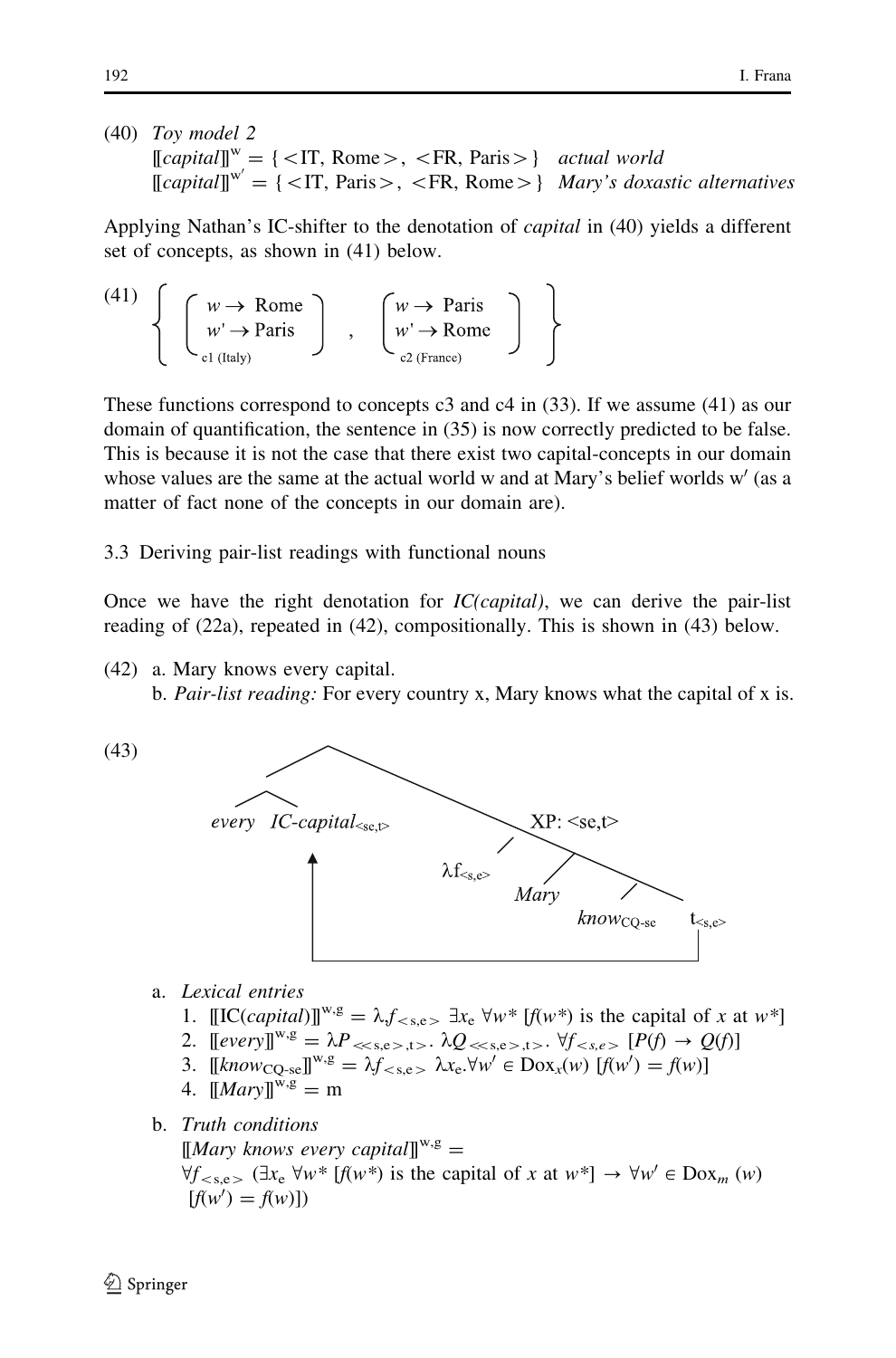According to the formula above, the pair-list reading of the sentence Mary knows every capital is true in a world w *iff* every properly individuated capital concept yields the same value at w and at Mary's belief worlds  $w'$ .

Summing up, the account just presented derives pair-list readings by quantifying over a domain of meaningfully sorted concepts. Such domain is provided by the denotation of the NP-CQ after it undergoes Nathan's IC-shifter. Because of the way the shifter is defined, only concepts that are properly individuated (i.e., that are individuated on the basis of the relational noun's internal argument) will be included in the domain of quantification. Thus, checking for the truth of a quantified sentence like *Mary knows every capital* under its pair-list reading amounts to checking whether each (properly individuated) capital concept yields the same value at the actual world w and at all the worlds according to Mary's beliefs in w.

3.4 A note on restrictive modification

There are examples of pair-list readings in which a 2-place predicate NP-CQ is modified by an adjective or a prepositional phrase, as in (44a,b) below. As the paraphrases suggest, in these examples the modifier seems to contribute information about the internal argument of the relational noun.

- (44) a. The cashier knows every price in the store.
	- a'. For every item (for sale) in the store, the cashier knows what its price is.
	- b. John knows every *European* capital.
	- b'. For every European country, John knows what its capital is.

As the paraphrases above show, when interpreting the sentences in (44a,b), we are confining our attention to individual concepts that are individuated on the basis of items sold in the store and of European countries. These intuitive paraphrases can be captured by having the modifier restricting the internal argument of the noun via the semantic mode of composition *Restrict* in (45) below (Chung and Ladusaw [2004\)](#page-38-0).

(45) Restrict (
$$
[[R_{}\supseteq]]^{w,g}
$$
,  $[[P_{}\supseteq]]^{w,g}) = \lambda x_e$ .  $\lambda y_e$ . ( $[[R]]^{w,g}(x)(y) \& [[P]]^{w,g}(x))$ 

Similar examples were pointed out to me by an anonymous reviewer, who was concerned that the apparent saturation of the noun internal argument in examples like (46) below would lead to the (wrong) expectation that these sentences can only have set readings.

(46) a. Mary knows every capital of a European country. b. Mike knows every phone number of a high-ranking administrator.

I suggest that the examples above could be treated in an analogous fashion as the examples in (44a,b), i.e. with the underlined material restricting—not saturating the internal argument of the noun, as shown in (47) below.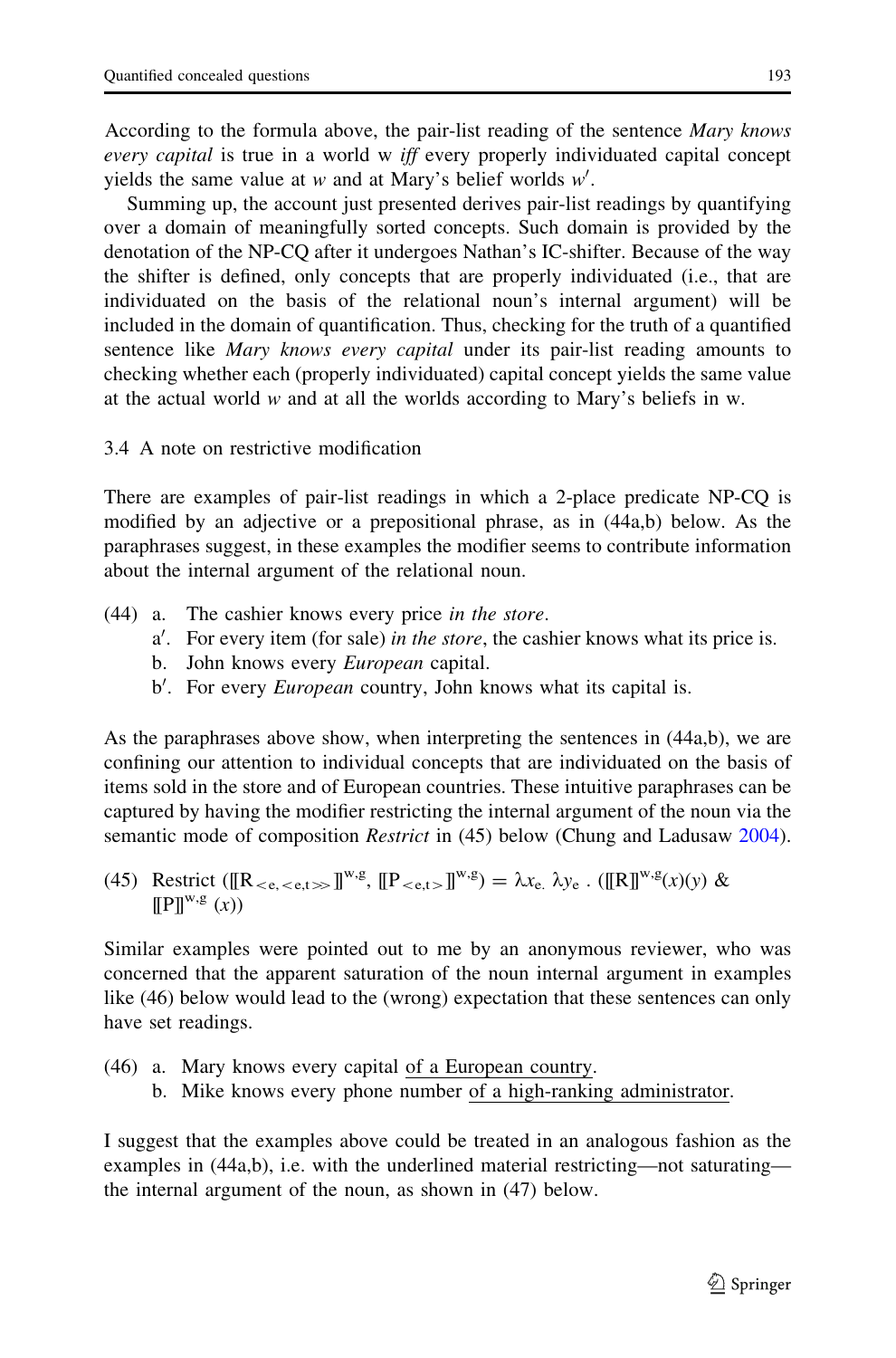- <span id="page-15-0"></span>(47) a.  $[[capital]]^{w,g} = \lambda x_e$ ,  $\lambda y_e$  [y is the capital of x in w]
	- b. *[European country*]]<sup>*w*,g</sup> =  $\lambda x_e$  [x is a country in the EU in w]
	- c.  $\left[\text{Capital } (of a) \text{ EU country} \right]^{w,g} = \text{Restrict } (\left[\text{[capital]} \right]^{w,g},$  $[(of a) EU country]^{w,g}$  $= \lambda x_e$ .  $\lambda y_e$  [y is the capital of x at w & x is a country in the EU in w]

Given that the internal argument of the relational noun is restricted but not saturated, the NP-CQs in (46a,b) denote 2-place predicates. Hence, these examples are expected to have pair-list readings. $13$ 

# 4 Back to the ambiguity: pair-list and set readings

4.1 Set readings and nonrelational NPs

In the Introduction we saw that sentences with quantified CQ-objects, like (48) (repeated from (2)), are ambiguous between pair-list and set readings. We just saw how pair-list readings can be derived by quantifying over meaningfully sorted concepts. What about set readings? Can they also be derived by quantifying over concepts?

(48) Mary knows every capital. *Pair-list reading:* For every country x, Mary knows what the capital of x is. Set reading: For every capital city x, Mary knows that x is a capital.

Unfortunately, the account just provided for pair-list readings is not going to extend to set readings. As already observed, set readings correlate with 1-place predicate NPs. These can be NPs whose head noun is lexically nonrelational, like *book* in (49) (repeated from (5)), or relational nouns whose internal argument has been overtly saturated, such as *member* in  $(50)$  (repeated from  $(6)$ ). In both cases, the semantic type of the NP-CQ is  $\langle e,t \rangle$  (1-place predicate) instead of  $\langle e,\langle e,t \rangle$  (2-place predicate); therefore, Nathan's IC-shifter cannot even apply to derive a predicate of individual concepts.<sup>14</sup>

(49) Julio knows every book that Rita read this year.

Set reading: For every actual book that Rita read this year (Anna Karenina, Pride and Prejudice, etc.), Julio knows that it is a book that Rita read this year.

 $13$  The analysis sketched here only derives a narrow scope reading of the embedded indefinite (in fact, the indefinite is vacuous in this analysis). A sentence like (46b) also has an inverse linking reading (in the sense of May [1977\)](#page-39-0), where the indefinite has wide scope. I leave the issue of how to derive inverse linking readings open for future research.

Nathan  $(2006)$  $(2006)$  argues that when a nonrelational noun is modified by a relative clause (RC), as in (49), a CQ-reading is available because the RC itself acts as a shifter (more precisely, he postulates a special lexical entry for RCs that combine with nonrelational NP-CQs, where such denotation is created by a type-shifter operator). See Nathan (2006, pp. 117–120) for details on this proposal.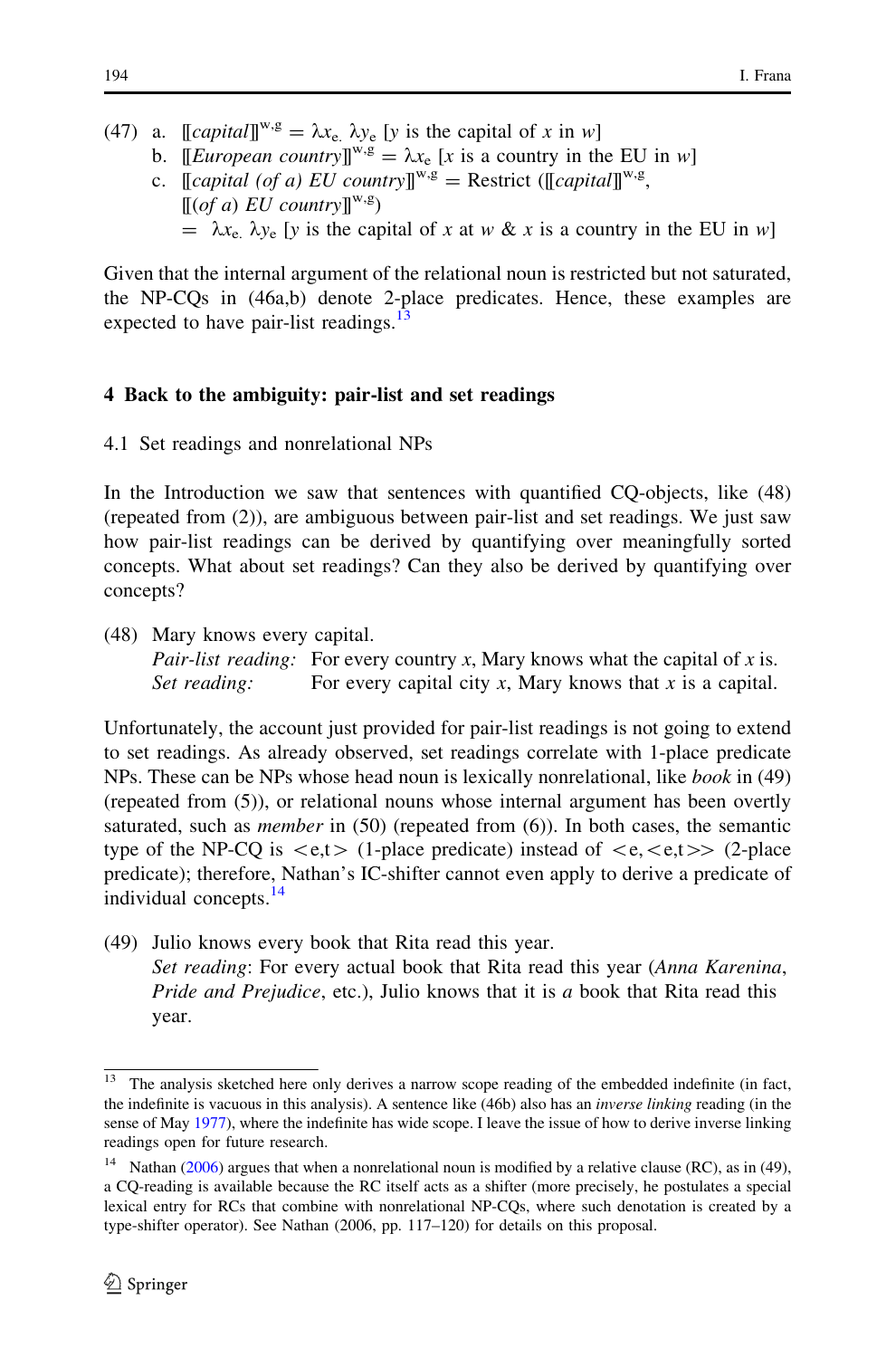(50) Bob knows every member of the Italian soccer team. Set reading: For every actual member  $x$  of the Italian soccer team (Buffon, Cannavaro, etc.), Bob knows that x is a member of the Italian soccer team.

Given the correlation between 1-place predicates and set readings, I suggest that the set reading of an ambiguous sentence like (48) is derived by assuming that the relational noun is used *intransitively*.

It is well known (cf. Barker [1995](#page-38-0); Partee [1983/1997](#page-39-0), a.o.) that relational nouns, like transitive verbs, do not necessarily require their internal argument to be overtly expressed. In the same way, one could leave the object of the verb *ate* unexpressed in (51), and there is no need to specify the internal argument of the relational noun enemy in (52).

- (51) John ate.
- (52) The enemy left.

The assumption commonly made in the literature is that relational nouns are listed in the lexicon as transitive predicates, whereas the intransitive entry is derived by means of a type-shifter (cf. Barker [1995](#page-38-0); Nathan [2006,](#page-39-0) a.o.). Following the literature on verbal argument deletion, I will adopt the term indefinite object deletion (IOD) to refer to the use of a 2-place predicate without an overtly expressed internal argument. IOD can be implemented in the grammar through a type-shifter whose semantic effect amounts to existential closure of the noun's internal argument. (53) below would do (here  $\alpha$  stands for a 2-place predicate: type  $\langle e,\langle e,t\rangle \rangle$ ).

(53) Indefinite object deletion (IOD)  $[[IOD(\alpha)]^{w,g} = \lambda x_{e}$ .  $\exists y_{e}$ .  $[[\alpha]]^{w,g}(y)(x)$ 

Given the possibility of IOD, relational nouns are systematically ambiguous between transitive and intransitive meanings, as shown in (54a,b).

(54) a.  $[[capital]]^{w,g} = \lambda z_e$ .  $\lambda x_e$ . [x is the capital of z at w]  $\langle e, \langle e,t \rangle \rangle$ b.  $\llbracket \text{IOD}(\text{capital}) \rrbracket^{w,g} = \lambda x_e$ .  $\exists y_e \llbracket x \text{ is the capital of } y \text{ at } w \rrbracket \leq e,t$ 

This, I argue, is the reason why sentences like (48) are ambiguous between pair-list readings and set readings. Pair-list readings derive from the relational meaning of the noun. The IC-approach derives this type of reading by quantifying over meaningfully sorted ICs (via Nathan's IC-shifter). On the other hand, when the relational noun is used intransitively, it is expected to pattern with nonrelational nouns and generate set readings, which remains to be accounted for. Summing up, the IC-approach does not obviously extend to quantified CQs with 1-place predicate NPs as classified in (55).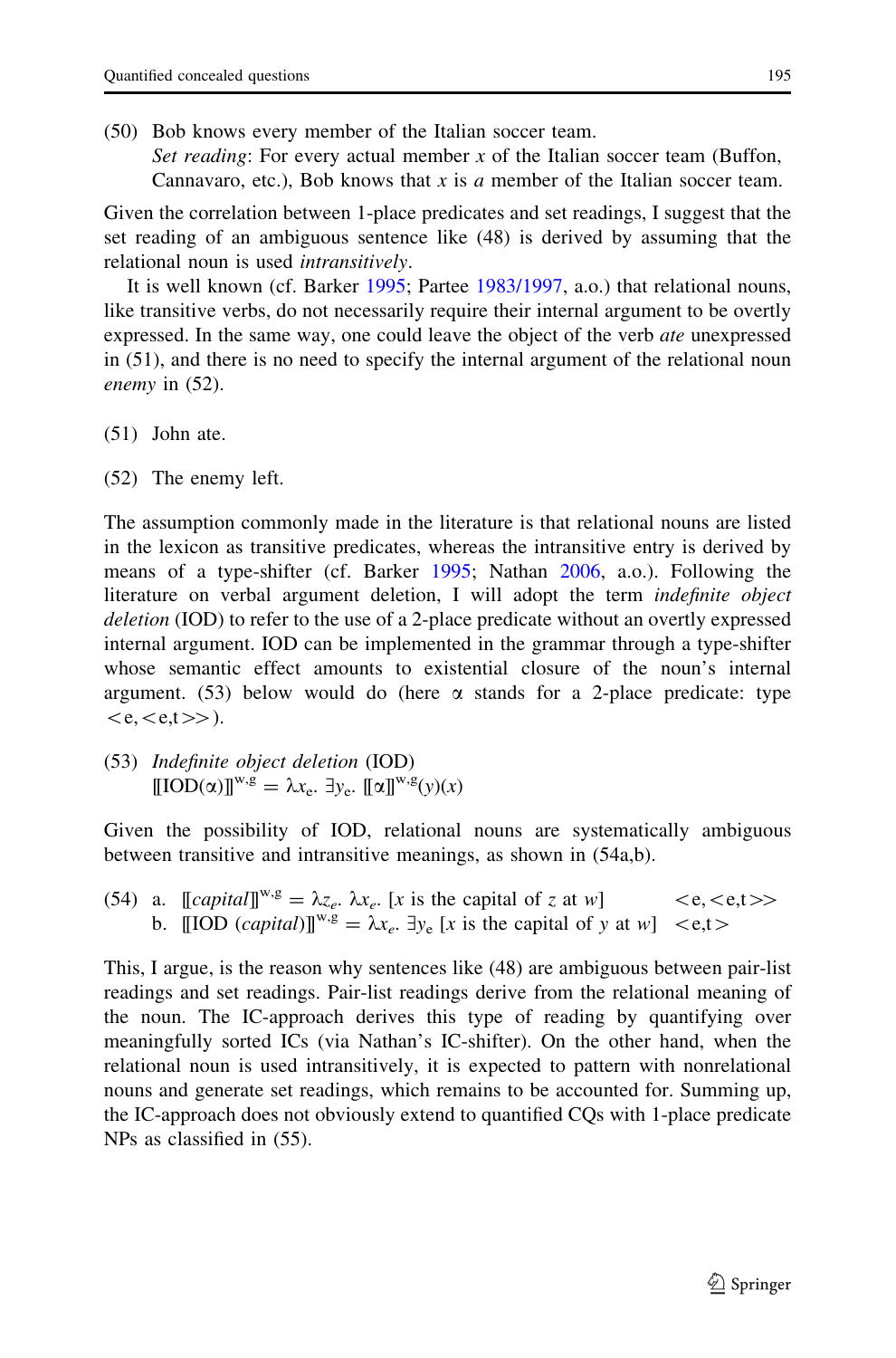# (55) 1-place predicate NPs

- a. NPs whose head noun is not relational (lexical 1-place predicates)
- b. NPs whose head noun is relational with an overtly saturated internal argument
- c. NPs whose head noun is relational with a covertly saturated internal argument (via IOD)
- 4.2 Set readings with indefinite CQs

Elsewhere, I pointed out that indefinite CQs are problematic for the IC-approach. Consider the examples from Frana [\(2006](#page-38-0)) in (56) below.

- (56) a. John knows a doctor that can treat your illness.
	- b. Ram knows a shortcut to UMass.

Frana [\(2006](#page-38-0)) characterizes the problem as follows:

''When considering indefinites, however, the parallel with individual concepts becomes much weaker. It is clear that [(56a)], for example, is compatible with a scenario in which there are several doctors that can treat your illness. All we need for [(56a)] to be true is that John knows one of them. Thus, the meaning of a doctor that can treat your illness cannot be described as having an individual concept denotation, i.e. as a function from points of reference into single individuals - since at the same point of reference there might be more than one individual that satisfies the description.''

It seems to me now that the problem presented by the sentences in (56) is not due to the fact that these DPs are indefinites (as opposed to definites), but rather to the fact that the NP-CQ is a 1-place predicate, hence incompatible with Nathan's IC-shifter. As a matter of fact, treating indefinite CQs like other quantified phrases (i.e., by assuming QRmovement) is a viable option when the head noun of the CQ is relational. Consider (56) below, for instance. Assuming Nathan's IC-shifter applies to the denotation of the 2-place predicate *price*, QR-movement delivers the interpretable structure in (57b), where a trace of type  $\langle s,e \rangle$  is in the argument position of know<sub>CO-se</sub>.

(57) a. Mary knows a price (in the store). b.  $H_{\leq s,e}$  ([[IC(price)]]<sup>w,g</sup> (f) & [[know<sub>CO-se</sub>]]<sup>w,g</sup>(f)(mary))

The problem with the examples in (56) is due to the fact that the head nouns of the CQs are not relational. What kind of individual concepts could be in the set picked out by *doctor who can treat your illness*? Clearly not functions that map an index  $w$  to the unique individual that is a doctor who can treat your illness at  $w$ , given that at the same index there may be more than one doctor who can treat your illness. Thus, indefinite CQs with 1-place predicate NPs incur the same problem discussed with respect to quantified CQs with this type of NP, namely the impossibility of shifting certain NPs into IC-predicates.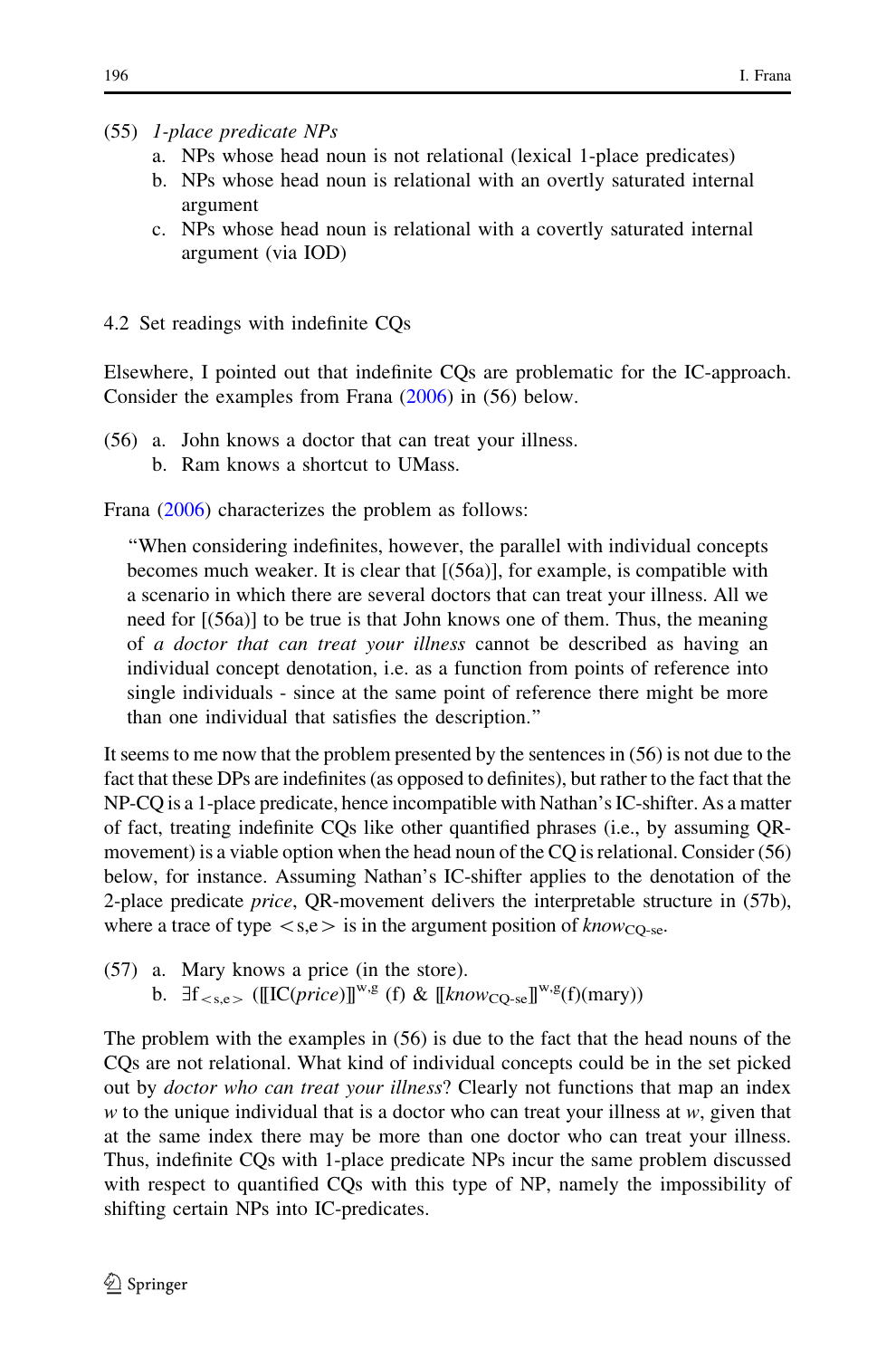## <span id="page-18-0"></span>5 Toward an account of set readings

In this section, I argue that the challenge presented by set readings is the direct consequence of certain assumptions we have made about the interpretation of traces, i.e. that traces are semantically impoverished objects. Under this view, a trace is nothing more than a bound variable, whose semantic contribution—in cases in which the NP-CQ is a 1-place predicate—is *rigid*. Hence, it cannot be a suitable argument for an intensional predicate like  $know_{CO-se}$ . Let's see why this is the case. Under the assumption that set readings always correlate with 1-place predicate NPs (semantic type  $\lt e,t$ ), a possible LF for (58a), is given in (58b) below (here QR has raised the CQ to a position above  $know_{CO-se}$ ).

(58) a. Mary knows every capital. b. LF: every IOD (capital)  $\lambda x_1$ . Mary knows<sub>CO-se</sub>  $x_1$  (set reading)

A trace of type e is not, however, the right kind of argument for  $\text{know}_{\text{CO-Se}}$ . An application of IFA would rescue the type mismatch, but the truth conditions derived in this way would be trivially fulfilled, as (59) shows. This is because the intensional object generated by IFA would be a constant function mapping possible worlds to the value assumed by the bound variable  $x_1$ . Thus, the value of such function at the actual world and at Mary's belief worlds would necessarily be the same, causing the whole sentence to be trivially true.

(59) 
$$
\llbracket \text{Mary knows every } \text{IOD}(capital) \rrbracket^{w,g} = \forall x (\exists y_e \llbracket x \text{ is the capital of } y \text{ at } w \rrbracket \rightarrow \forall w' \in \text{Dox}_m(w) [(\lambda w_2. \llbracket x_1 \rrbracket^{w_2, g[1/x]}) (w') = (\lambda w_3. \llbracket x_1 \rrbracket^{w_3, g[1/x]}) (w)]
$$
\n
$$
\equiv \forall x (\exists y_e \llbracket x \text{ is the capital of } y \text{ at } w \rrbracket \rightarrow \forall w' \in \text{Dox}_m(w) [\llbracket x_1 \rrbracket^{w', g[1/x]} = \llbracket x_1 \rrbracket^{w, g[1/x]}]
$$

In the next sections I am going to show how the problem described above vanishes once we adopt an independently motivated view of traces, namely that traces are copies with semantic content. Following Fox [\(1999](#page-38-0), [2002](#page-38-0)), traces of ordinary quantified DPs are definites of type  $e$ , which are, in a certain sense, *non-rigid*: they don't have an extension in every possible world. This feature will be crucial to avoid trivial meanings in combination with  $know_{CO-se}$ . In the coming two sections, I will start by briefly laying out independent assumptions that motivate Fox's copy theory of traces.

## 5.1 The copy theory of movement

It is well known that in certain environments a moved quantifier phrase or whphrase acts as though it is present in its base position for the purposes of binding conditions, like Condition C of the binding theory. In (60), for example, the referring expression *John* cannot be co-valued with the pronoun he, even though at surface structure *John* is not c-commanded by the pronoun he.

 $(60)$  \* Which picture of John<sub>i</sub> does he<sub>i</sub> like?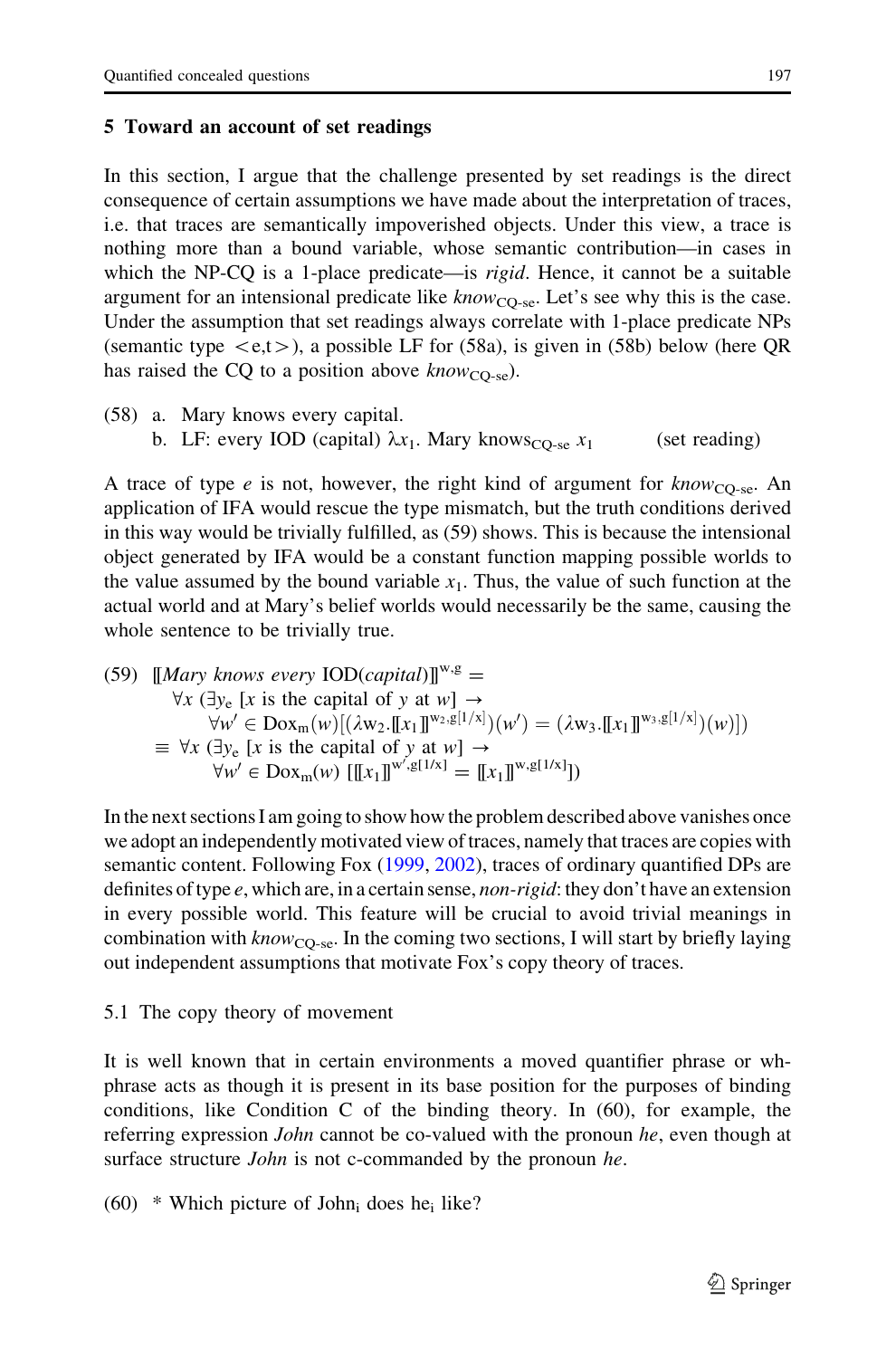Thus, even though wh-movement removes the name *John* from the c-command domain of the pronoun he, the result is ungrammatical in the same way that the following example without movement is:

 $(61)$  \* He<sub>i</sub> likes which picture of John<sub>i</sub>?

In (61), the referring expression *John* is c-commanded by the co-indexed pronoun, resulting in a violation of Principle C of the binding theory (and, hence, yielding ungrammaticality). Since in  $(60)$  John cannot be co-referential with the pronoun he, it is often assumed that the moved phrase is subject to the same binding conditions as if it were in its base position. Similarly in (62), although QR can move the universally quantified DP every friend of John's outside the c-command domain of the pronoun him, the two expressions cannot be interpreted as co-referential.

 $(62)$  ??/\* Someone introduced him<sub>i</sub> to every friend of John<sub>i</sub>'s. (Fox [2002,](#page-38-0) p. 64) LF: [every friend of John<sub>i</sub>'s]<sub>i</sub> someone introduced him<sub>i</sub> to  $t_i$ 

The morale from these examples is that neither wh-movement nor QR can reverse the verdict of Condition C; the moved phrases behave syntactically (and semantically) as if they were in their base position. Such effects are known as reconstruction effects.

A prominent recent account of reconstruction effects is the copy theory of movement (Chomsky [1995\)](#page-38-0). Under the copy theory of movement, movement operations create a chain of identical copies of the moved constituent. For instance, to form the question in (60), wh-movement of which picture of John will get the representation in (63).

 $(63)$  \* [which picture of John<sub>i</sub>] does he<sub>i</sub> like [which picture of John<sub>i</sub>]?

As (63) shows, the gap of the moved phrase is occupied by a copy of the moved expression, which must be subject to the same requirements that overt phrases are (in this case, the fact that the referential expression John in the copy trace is c-commanded by a co-indexed pronoun constitutes a violation of Principle C of the binding theory). Similarly, in the case of (62), the copy theory of movement will assign to the sentence the LF in (64), in which a copy, instead of an impoverished trace, is present at the tail of the movement chain. Given that copy traces are subject to the same requirements that overt phrases are, the sentence is predicted to be ungrammatical because of a Principle C violation (the referential expression John in the copy trace is c-commanded by a co-indexed pronoun).

 $(64)$  \* [every friend of John<sub>i</sub>'s] someone introduced him<sub>i</sub> to [every friend of John<sub>i</sub>'s]

To conclude, one of the arguments in favor of the copy theory of movement is based on the observation that movement does not obviate a violation of Condition C. This fact is mysterious if traces are impoverished objects, but it is expected under the copy theory of movement, which postulates structures like (63) and (64), where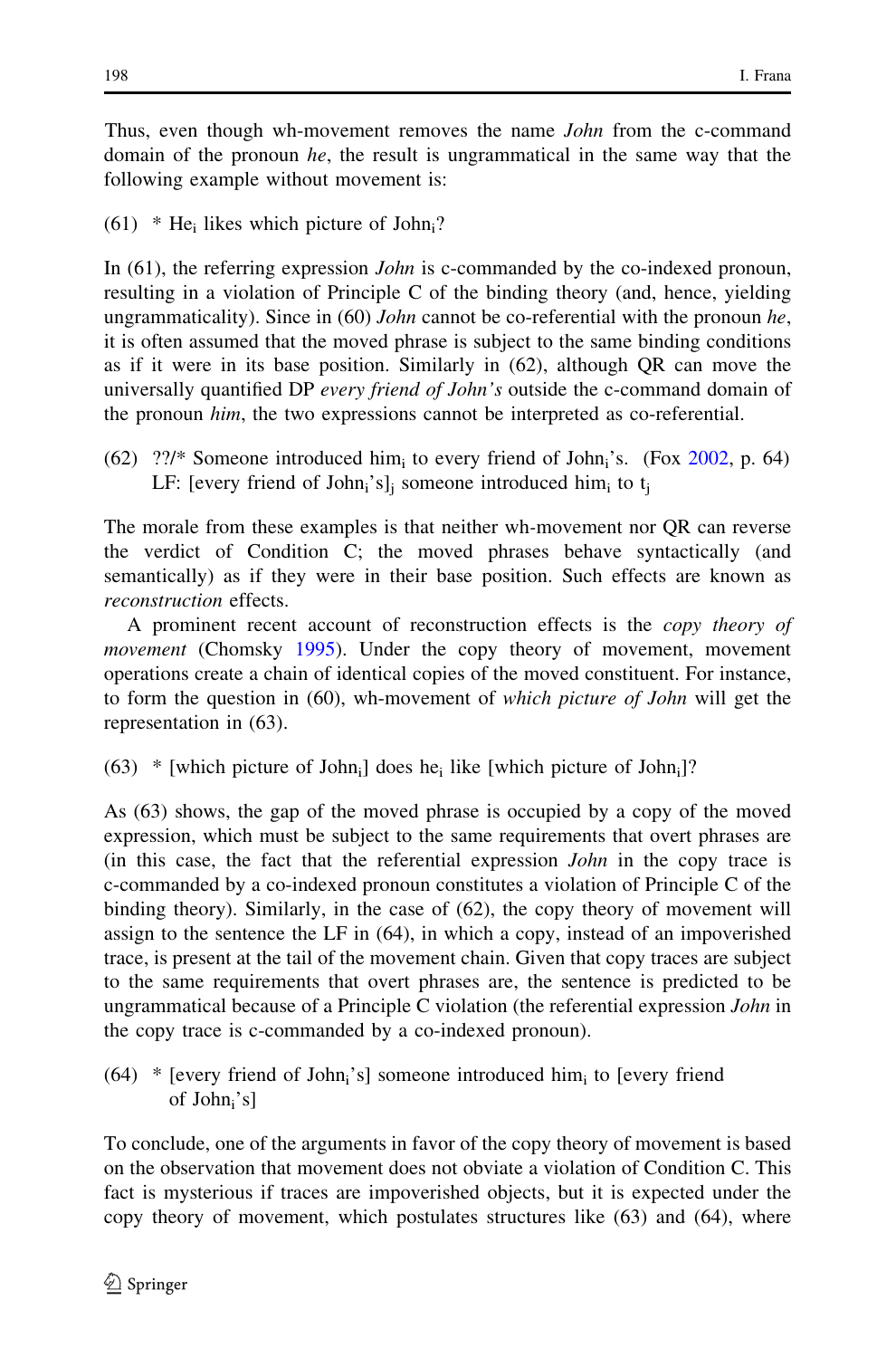copies are subject to the same syntactic restrictions that overt phrases are. I will now address the question of how copies are interpreted.

## 5.2 The interpretation of copy traces (Fox [1999](#page-38-0), [2002\)](#page-38-0)

What are the consequences, for semantic theory, of adopting the copy theory of movement? Under a QR-based analysis (cf. May [1977;](#page-39-0) Heim and Kratzer [1998,](#page-39-0) a.o.), the meaning of a sentence involving a quantified phrase in object position, like (65a) below, is derived by QR-movement of the quantified DP to a higher position. By effect of such movement a  $\lambda$ -binder is introduced at LF, which binds the trace left by the moved phrase. The resulting property  $\lambda x_i$ . the teacher talked to  $x_i$  is then combined with the denotation of the OP *every student* by Functional Application.

(65) a. Sue talked to every student. b. [every student]  $\lambda x_i$ . Sue talked to  $x_i$ 

In principle, lower copies could also be treated as bound variables. If that were the case, the copy theory of movement would not introduce any modification with respect to semantic interpretation. However, according to Fox, the adoption of the copy theory of movement opens other possibilities. Specifically, ''if operator variable constructions are to be formed, the copy at the tail of the chain can be converted to an element that contains a variable in various ways'' (Fox [2002](#page-38-0), p. 66). Fox's suggestion is that the copy at the tail of the chain is converted to a definite description containing a bound variable, yielding an interpretation similar to the paraphrase in (66b).

(66) a. [every student] Sue talked to [every student] b. For every student  $x_i$ , Sue talked to **the student**  $x_i$ **.** (Fox [2002](#page-38-0), p. 66)

According to Fox  $(2002)$  $(2002)$ , the definite description the *student* x in the paraphrase is modeled after actual definite descriptions such as the man John. These definite descriptions are interpreted by combining (via Predicate Modification, PM) the meaning of the first predicate (*man*) with the identity predicate  $\lambda y$ .  $y = John$ , with the resulting predicate serving as the argument of the determiner. Similarly, the meaning of the copy the student  $x_i$  in (66b) can be derived by combining (via PM) the meaning of *student* with the identity predicate  $\lambda y$ .  $y = x_i$ , with the resulting predicate serving as an argument of the determiner.

However, how do we get from the copy *every student* in (66a) to a definite description containing a bound variable *(the student*  $x_i$ *)*? First of all, Fox assumes that movement of a phrase triggers the introduction of a  $\lambda$ -binder, co-indexed with the copy of the QP. As a result, the structure assigned to the example in (65a) would be  $(67)$ :<sup>15</sup>

Here I assume, following Sauerland [\(2004\)](#page-39-0), that the index is just on the determiner inside the copy trace.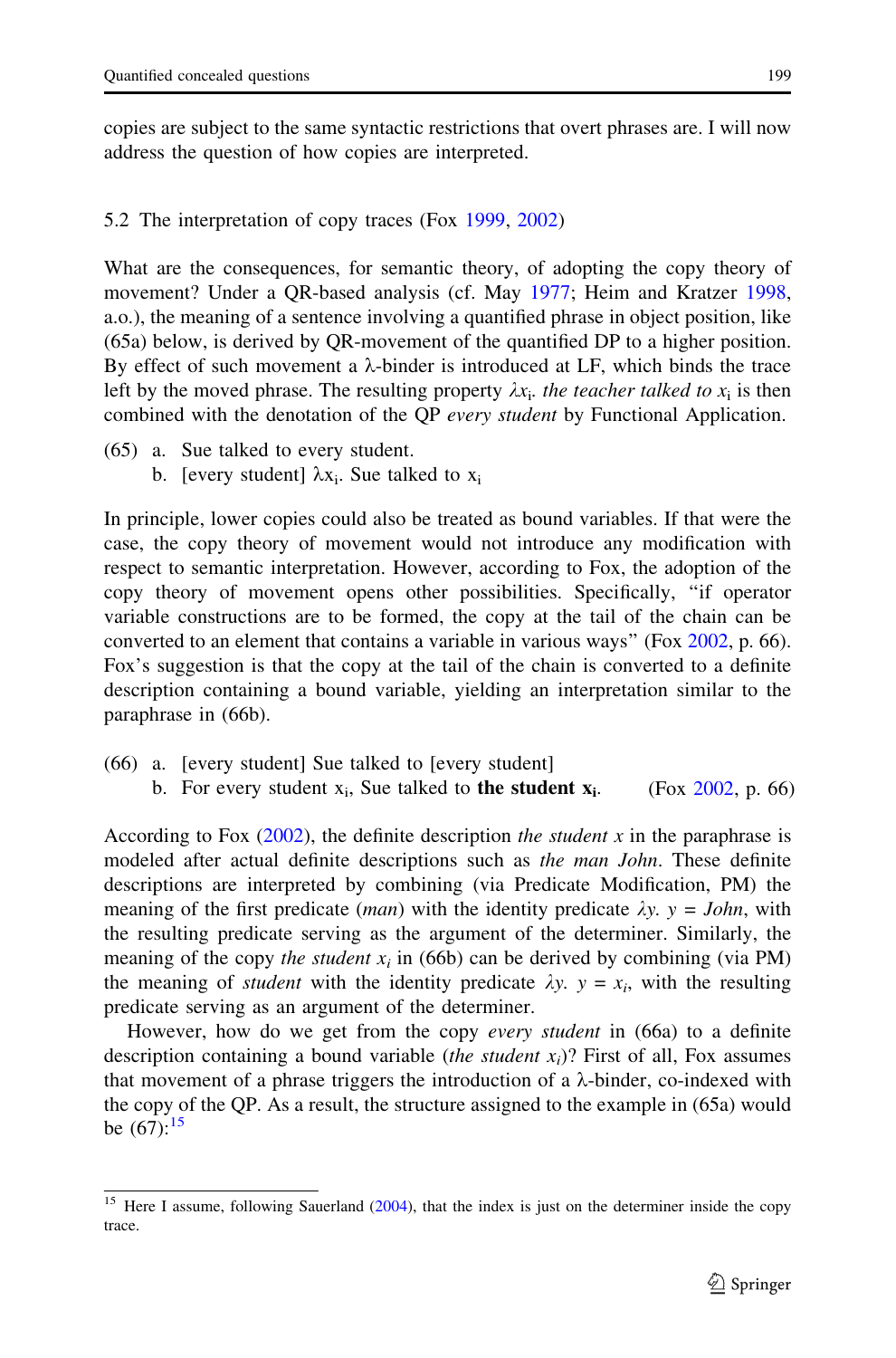(67) [every student]  $\lambda x_i$ . Sue talked to [every; student]

Second, the copy trace is converted into a definite description by an operation dubbed trace conversion, which consists of two sub-operations: variable insertion and *determiner replacement*.<sup>16</sup>

- (68) Trace conversion (Fox [2002\)](#page-38-0)
	- a. Variable insertion: (Det<sub>n</sub>) Pred  $\rightarrow$  (Det<sub>n</sub>) [Pred  $\lambda y$  ( $y = x_n$ )] b. Determiner replacement: (Det<sub>n</sub>) [Pred  $\lambda y$  ( $y = x_n$ )]  $\rightarrow$ the [Pred  $\lambda y$  ( $y = x_n$ )]

After trace conversion, (65a) is analyzed as in (69) below, where the student  $x_i$  is shorthand for the ( $\lambda y$ , y is a student &  $y = x_i$ ).

(69) [every student]  $\lambda x_i$  Sue talked to [the student  $x_i$ ]

Assuming that the definite operator inserted by trace conversion is the standard presuppositional definite article, whose entry is given in (70) below, a descriptive trace gets interpreted as shown in (71) below.

(70) 
$$
[[the]]^{w,g} = \lambda P_{< e,t} = \exists!x P(x)
$$
.  $ix.P(x)$ \n(71)  $[[the student x_i]]^{w,g} = ix$ .  $[[student]]^{w,g}(x) \& x = g(i)$ \nif  $\exists!x \, [[student]]^{w,g}(x) \& x = g(i)$ , otherwise undefined.

Given that (71) basically reduces to (72), we can conclude that a descriptive trace is interpreted like a pronoun (or a nondescriptive trace)—in the sense that its value is provided by the variable assignment function—but with the presupposition that this value is in the extension of the predicate NP at the world of evaluation.

(72)  $\[\]$ the student  $x_i$ ] $\]^{w,g} = g(i)$  if  $\[\]$ student $\]^{w,g}$  ( $g(i)$ ), otherwise undefined.

At this point, one can easily verify that the truth conditions of (65a) derived under the standard QR-based analysis in (65b) are equivalent to those derived assuming the copy theory of movement and Fox's trace conversion mechanism. (In fact, the LF in  $(69)$  is interpreted in the following way: (given an arbitrary world w) for every x, if x is a student in w then Sue talked to the student x in w.) In the next section, I am going to show how Fox's descriptive traces can be employed in the derivation of set readings.

<sup>&</sup>lt;sup>16</sup> Fox [\(2002](#page-38-0)) suggests a possible way in which trace conversion could be reduced to a single operation: ''Irene Heim (p.c.) points out that the definite article is the only determiner that can appear in natural language in the environment  $\_\_\_NP$  a where a denotes an element of type e. This observation, she suggests, might make it possible to derive Determiner Replacement as a necessary consequence of Variable Insertion'' (Fox [2002](#page-38-0), fn. 6).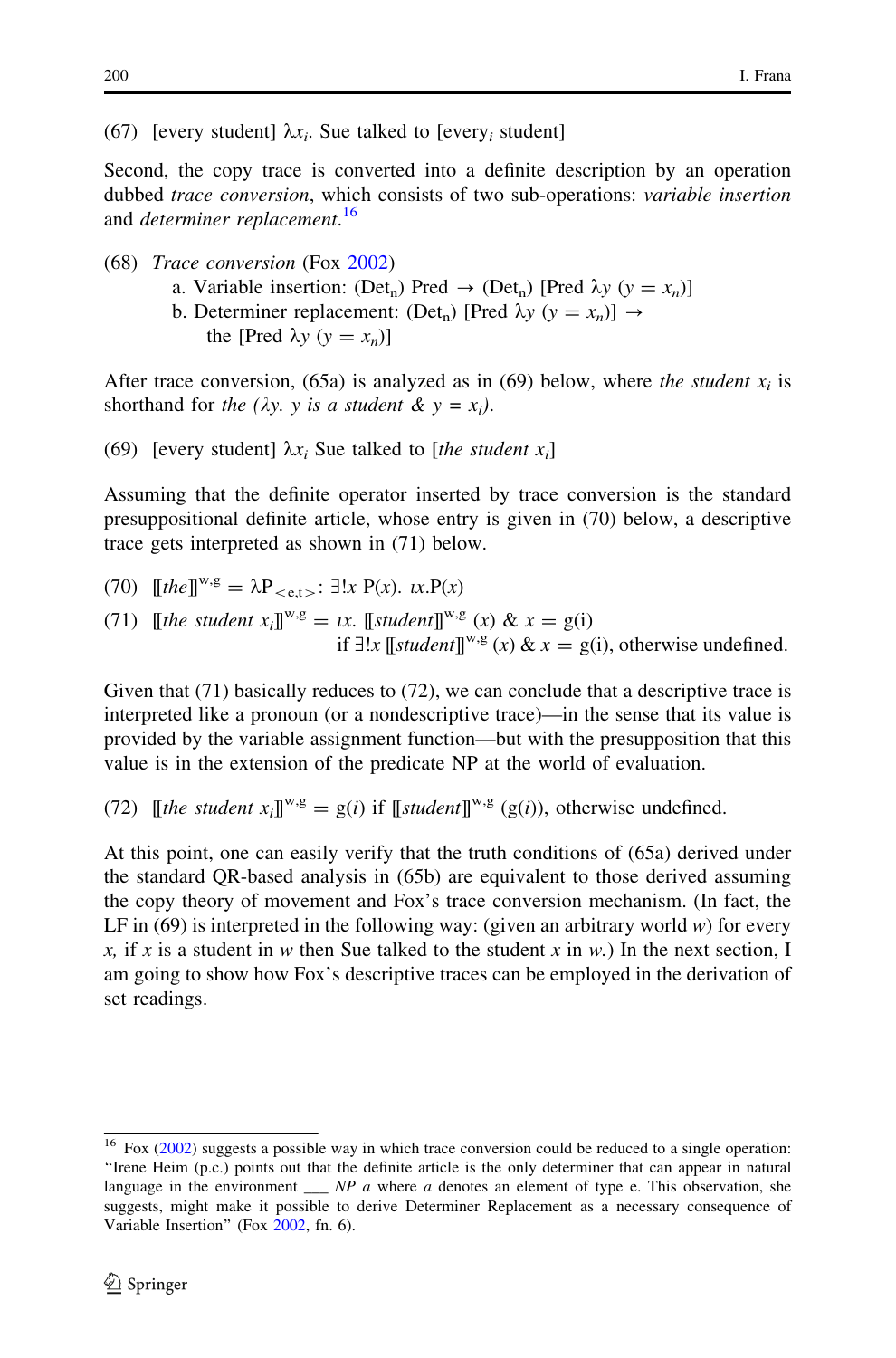# 5.3 Deriving set readings

We have established that a copy trace is interpreted as shown in (73) below. From (73), we can also derive (74), which we will need when looking at intensional contexts.

- (73) Copy trace interpretation:  $[$ [the Pred  $x_i$ ]]<sup>w,g</sup> = g(i) if  $[$ [Pred]]<sup>w,g</sup> (g(i)), otherwise undefined.
- (74) Identity of copy traces across worlds (preliminary version): Given two arbitrary worlds w and w', [[the Pred  $x_i$ ]]<sup>w,g</sup> = [[the Pred  $x_i$ ]]<sup>w',g</sup> if  $[Pred]]^w(g(i)) = 1$  &  $[Pred]]^{w'}(g(i)) = 1$ , otherwise  $[\![the \; Pred \; x_i]\!]^{w,g} = [\![the \; Pred \; x_i]\!]^{w',g}$  is undefined.

Let's now see how copy traces can help us derive set readings. Consider (75) in the context provided below, which makes the set reading salient.

Suppose, John's task is to assign to a new phone a number that is not yet taken by any other phone [in this office]. Then he needs to know every phone number not in the sense of knowing which number is whose, but merely in the sense of knowing which numbers are somebody's at all. (Heim [1979\)](#page-39-0)

(75) John knows every phone number (in this office). Set reading: For every actual telephone number in this office (413-678, 413-254, etc.), John knows that it is somebody's telephone number.

Under the copy theory of movement, (75) has the LF in (76a) below (recall that we are assuming IOD in cases where a relational noun is interpreted intransitively).

(76) a. [every IOD (phone#)] John knows<sub>CO-se</sub> [every IOD (phone#)] b. [every IOD (phone#)]  $\lambda x_1$  John knows<sub>CO-se</sub> [the IOD (phone#)  $x_1$ ]

After trace conversion, the copy at the tail of the chain is converted into the definite description the IOD(phone#)  $x_1$ , whose denotation is given in (77) below.

(77) Descriptive trace (after trace conversion): [[the IOD (phone#)  $x_1$ ]]<sup>w,g</sup> = g(1) if g(1) is a phone number in w, otherwise undefined.

Since the denotation of the descriptive trace is an entity of semantic type  $e$ , in order to combine it with  $know_{CO-se}$  we would have to employ IFA. This time, though, the kind of individual concept generated is a *partial* constant function, i.e. a function that is defined only for those worlds in which the trace picks out a phone number. This suffices to avoid trivial truth conditions. The compositional derivation of the truth conditions of (75) is shown in (78a,b) below.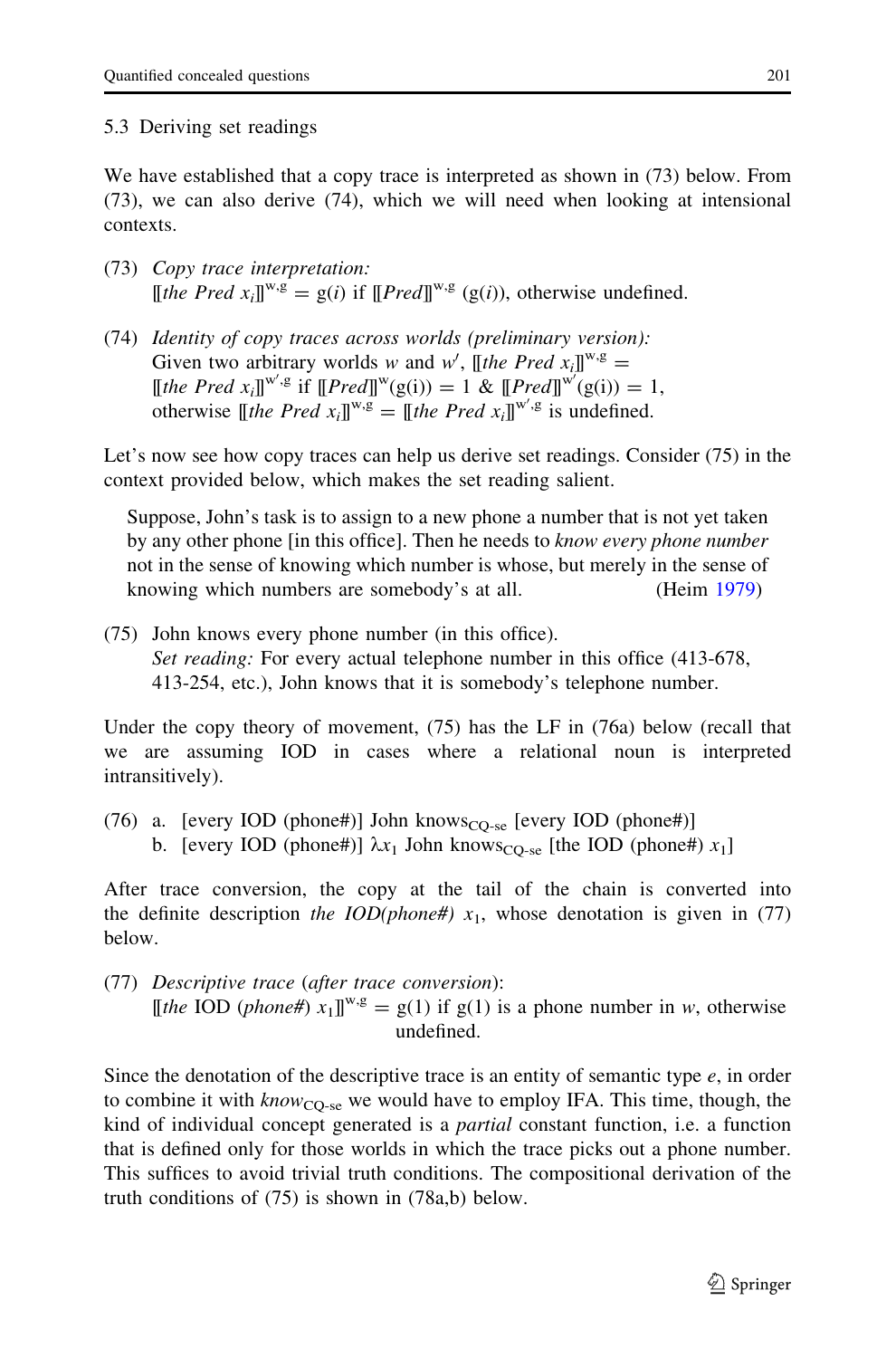

- b. For any constituent  $\alpha$  and variable assignment g,  $[\![\lambda_{iT} \alpha]\!]^{w,g} = \lambda x_T$ .  $[\![\alpha]\!]^{w,g[i/x]}$
- c.  $\Box$   $\Box$  IJohn knows every IOD (phone #) $\Box^{\mathbf{w},\mathbf{g}} =$  $\forall x_e \left( \exists u_e \left[ \text{phone} \#(u)(x) \text{ in } w \right] \rightarrow \forall w' \in \text{Dox}_I(w) \right)$ ([[the IOD (phone#)  $x_I$ ]]<sup>w', g[1/x]</sup> = [[the IOD (phone#)  $x_I$ ]]<sup>w, g[1/x]</sup>))

Now, assume that (75) is uttered in a scenario in which it is true that for every actual phone number x, John knows that x is a phone number. In this scenario, the formula in (78c) is true. In fact, in this scenario, (78c) is equivalent to (79) below.

(79)  $\forall x_e \, (\exists u_e \, [\text{phone} \#(u)(x) \text{ in } w] \rightarrow \forall w' \in \text{Dox}_j(w) \, (\exists z_e \, [\text{phone} \#(z)(x) \text{ at } w'])$ 

According to (79), the sentence *John knows every phone number* is true (under its set reading) if and only if for every x that is actually somebody's phone number, John believes that x is somebody's phone number. These are the intuitive truth conditions of the sentence under the set reading.

Unfortunately though, as the careful reader may have spotted, this analysis of set readings is not quite correct yet. As a matter of fact, correct results follow only in case John knows what the right phone numbers are, as in the given scenario. Suppose, instead, that John is not right about which numbers are phone numbers in this office. In fact, he happens to have them all wrong. Intuitively, (75) is false in this scenario. However, given the truth conditions in (78c), the principle stated in (74), and the fact that John is not right about any of the existing phone numbers, we predict the sentence to lack a truth value. This is because, given the facts, the descriptive trace on the left side of the equation in (78c) would be undefined under any possible value of x (because for every phone number  $x$ , John does not know that  $x$  is a phone number, hence the denotation of the copy trace is undefined in his belief worlds). Thus, we predict that the sentence lacks a truth value, instead of being false. What we need instead of (74) is (80) below.

(80) Identity of copy traces across worlds (final version): Given two arbitrary worlds  $w$  and  $w'$ ,  $[\![the \, Pred \, x_i]\!]^{w,g} = [\![the \, Pred \, x_i]\!]^{w',g} \, iff \, [\![Pred]\!]^{w,g} (g(i)) = [\![Pred]\!]^{w',g} (g(i))$ 

Clearly, this problematic result is the direct consequence of the presupposition introduced by the definite article during trace conversion. Two potential solutions present themselves. We might either resort to local accommodation of the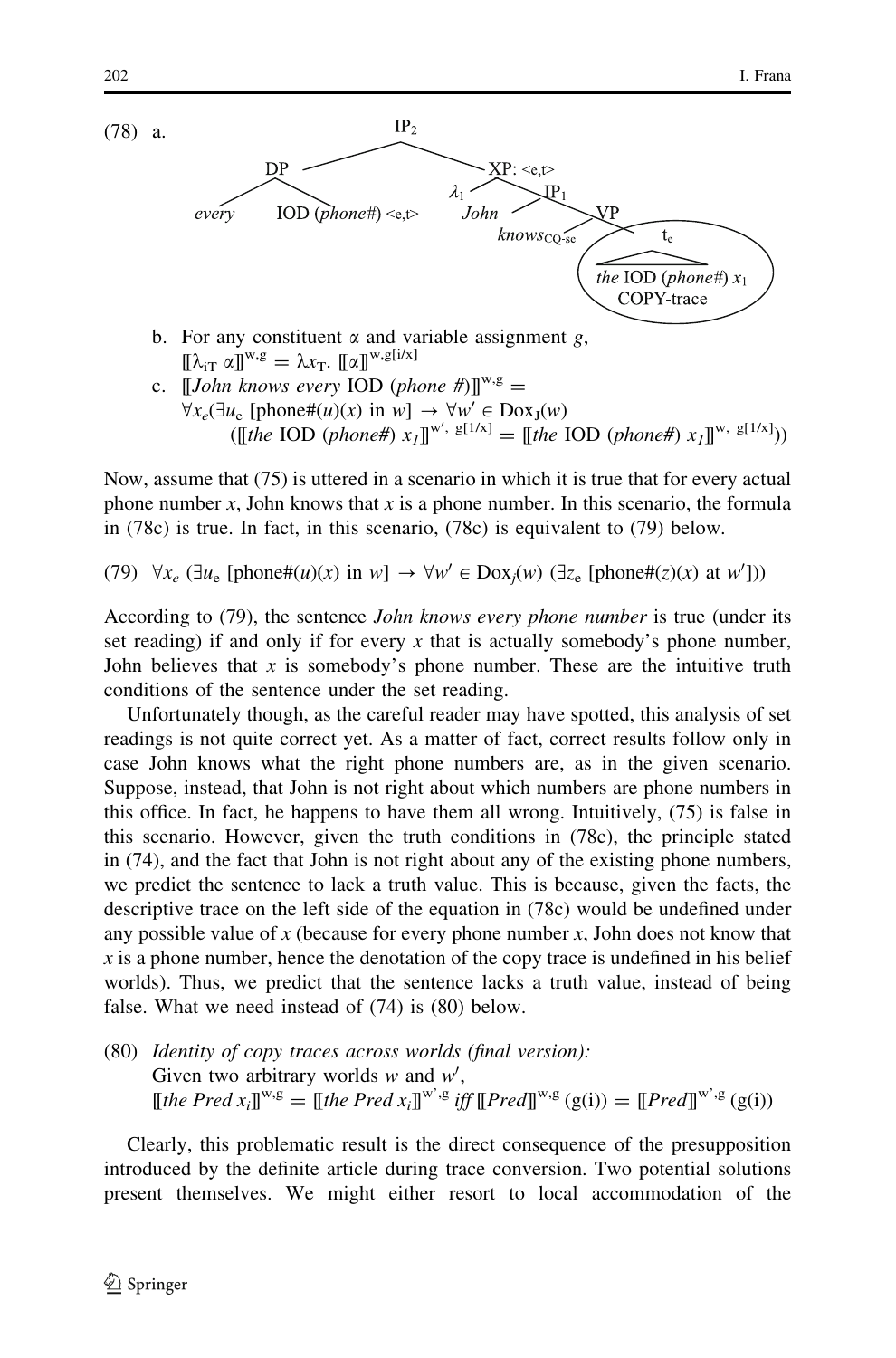presupposition or, in intensional contexts, employ a definite operator that does not carry a presupposition of existence. In what follows, I will explore this second possibility. More precisely, I propose to remedy the problem by inserting a maximality operator during trace conversion, instead of the presuppositional definite article used by  $Fox.<sup>17</sup>$ 

# 5.4 Copy traces in intensional contexts and max

Correct results obtain if we assume that the definite operator inserted by trace conversion is the max operator defined in (81) below. This operator is a standard maximality operator (cf. Rullmann [1995,](#page-39-0) for example), with an additional clause designed to deal with empty sets. $18$ 

- (81) For any set A (i.e. the extension of a predicate NP in  $w$ ),
	- (i) if  $A \neq \emptyset$  then, max  $(A) = \iota x$  [ $x \in A \land \forall x' \in A$  [ $x' \leq x$ ]]
	- (ii) if  $A = \emptyset$  then,  $max(A) = *$  (the null individual, which is not in any natural language denotation)

According to clause (i) of the above definition, when *max* applies to the extension of a predicate in a given world (a set), it returns the maximal element of that set (an individual when the set is a singleton set, or an individual sum when the set consists of more than one individual). The clause in (ii) says that if the set picked out by the predicate is empty, then  $max(A)$  returns the null individual. This last clause is going to solve our problem. Let's also assume the modified trace conversion mechanism in  $(82)$ , which is identical to Fox's except that during determiner replacement, *max* is inserted, instead of the.

- (82) Modified trace conversion
	- a. Variable insertion: (Det<sub>n</sub>) Pred  $\rightarrow$  (Det<sub>n</sub>) [Pred  $\lambda y$  ( $y = x_n$ )]
	- b. Determiner replacement: (Det<sub>n</sub>) [Pred  $\lambda y$  ( $y = x_n$ )]  $\rightarrow$ max [Pred  $\lambda y$  ( $y = x_n$ )]

As (82) shows, after variable insertion, max combines with the predicate  $\lambda y$ . *Pred(y)*  $\& y = x_1$  whose extension in any given world w can be either the singleton set containing the value assumed by the variable  $x$  under a given assignment (when x is Pred at w) or the empty set (when x is not Pred at w). From the way max is defined, it follows that when it applies to a singleton set it returns the single (maximal) element of that set, and when it applies to the empty set, it returns the null individual. This amounts to (83). On the basis of (83), the equation

<sup>&</sup>lt;sup>17</sup> Note that a Russellian entry for the definite article would not work for our purposes. This is because the definite description generated in this way would be a generalized quantifier, which cannot serve as the direct object of the verb.

<sup>&</sup>lt;sup>18</sup> The proposed solution implies the existence of strange objects in  $D_e$  usually referred to as *null* or absurd individuals. Such objects have been previously employed in the literature on choice functions to resolve the 'empty NP-restrictor' problem (cf. von Stechow [1996](#page-39-0); Reinhart [1997](#page-39-0); Winter [1997](#page-39-0)). My proposal is close to von Stechow's ([1996\)](#page-39-0) analysis.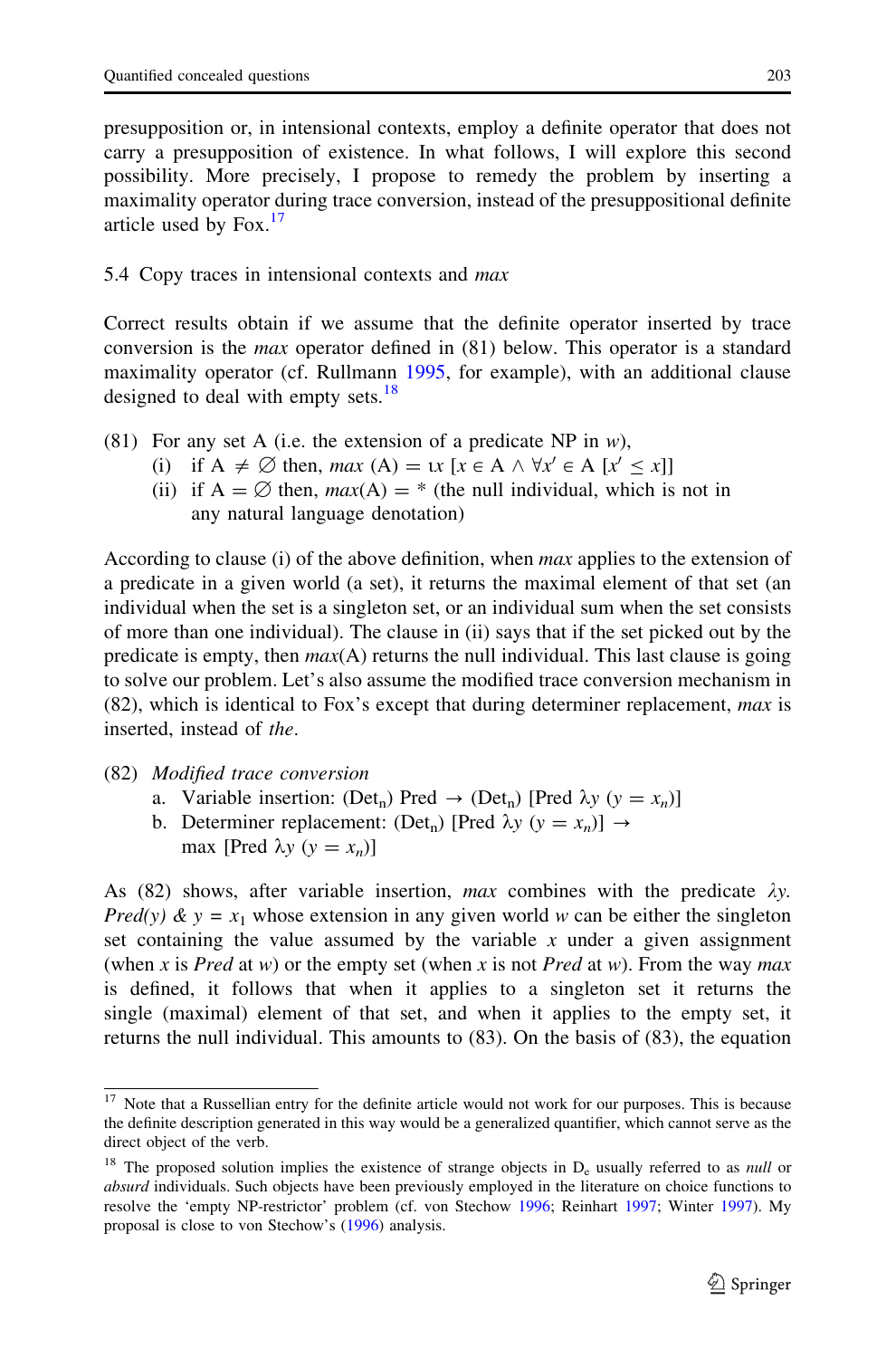'[[max Pred  $x_i$ ]]<sup>w,g</sup> = [[max Pred  $x_i$ ]]<sup>w',g'</sup> can be false, unlike '[[the Pred  $[x_i] \mathbb{I}^{w,g} = [[$ the Pred  $x_i] \mathbb{I}^{w',g'}$ .<sup>19</sup>

(83) Copy trace interpretation (with max)  $[\text{max Pred } x_i]^{w,g} = g(i)$  if  $[\text{Pred}])^{w,g}$  (g(i)), otherwise  $[\text{max Pred } x_i]^{w,g} = *$ 

Now consider again the sentence *John knows every phone number*, which gets analyzed as shown in (84a) below (in the formula below, read phone# as  $IOD(phone\#))$ . Assume next that the trace conversion mechanism in (82) converts the lower copy into the descriptive trace *max phone#*  $x_1$ .

(84) a. [every phone#]  $\lambda x_1$ . John knows [every<sub>i</sub> phone#] b. [every phone#]  $\lambda x_1$ . John knows [*max* phone#  $x_1$ ]

Now consider the truth conditions we derive for (75) under its set reading:

(85) 
$$
[[John \; knows \; every \; phone\#]]^{w,g} = \forall x_e \;([[phone\#)]^{w,g} (x) \rightarrow \forall w' \in Dox_j(w)
$$
\n $([max \; phone\# x_1]]^{w', g[1/x]}) = ([max \; phone\# x_1]]^{w, g[1/x]})$ 

In case John knows, for every existing phone number  $x$ , that  $x$  is a phone number, (85) is true just as (78c) is. However, if John does not have the right knowledge about phone numbers, the sentence is correctly predicted to be false. This is because the descriptive trace to the left side of the equation in (85) is no longer undefined. Instead, it picks out the null individual for every possible phone number  $x$  that is not a phone number in John's belief worlds. It follows, then, that the equation to the right of the arrow is false under at least some assignments. Given that the antecedent of the conditional is true under at least some assignments, the whole conditional is false. Hence, the formula in (85) correctly captures the fact that the sentence is false in this scenario.

To conclude: The copy theory of movement and Fox's trace conversion mechanism provided us with a way of accounting for set readings within the ICapproach. When we looked closely, however, the solution worked only for part of the data (just the true cases). The analysis wrongly predicted false sentences to lack a truth value (due to presupposition failure). In this section, I showed one way to solve this problem, by introducing a different definite operator during trace conversion. With the introduction of the maximality operator in (81), we derive the correct truth conditions for set readings. $20$ 

<sup>&</sup>lt;sup>19</sup> Note that if both copy traces denoted the empty individual  $*$ , then the equation [[max Pred  $x_i \mathbf{v}^{w,g} = [\mathbf{f} \mathbf{v} \mathbf{v}]$  and  $\mathbf{v} \mathbf{v} \mathbf{v} \mathbf{v}$  and  $\mathbf{v} \mathbf{v}$  would be true. Such cases never arise with factive predicates like know, but they are possible with nonfactive predicates (cf. Sect. [7.2\)](#page-35-0).

<sup>&</sup>lt;sup>20</sup> The difficulty discussed in this section potentially generalizes to any use of Fox's copy traces, as long as intensional operators are involved. However, treatment of the general problem of the interaction of copy traces with intensional operators is beyond the scope of the present paper. I will leave a complete resolution of this issue for the future.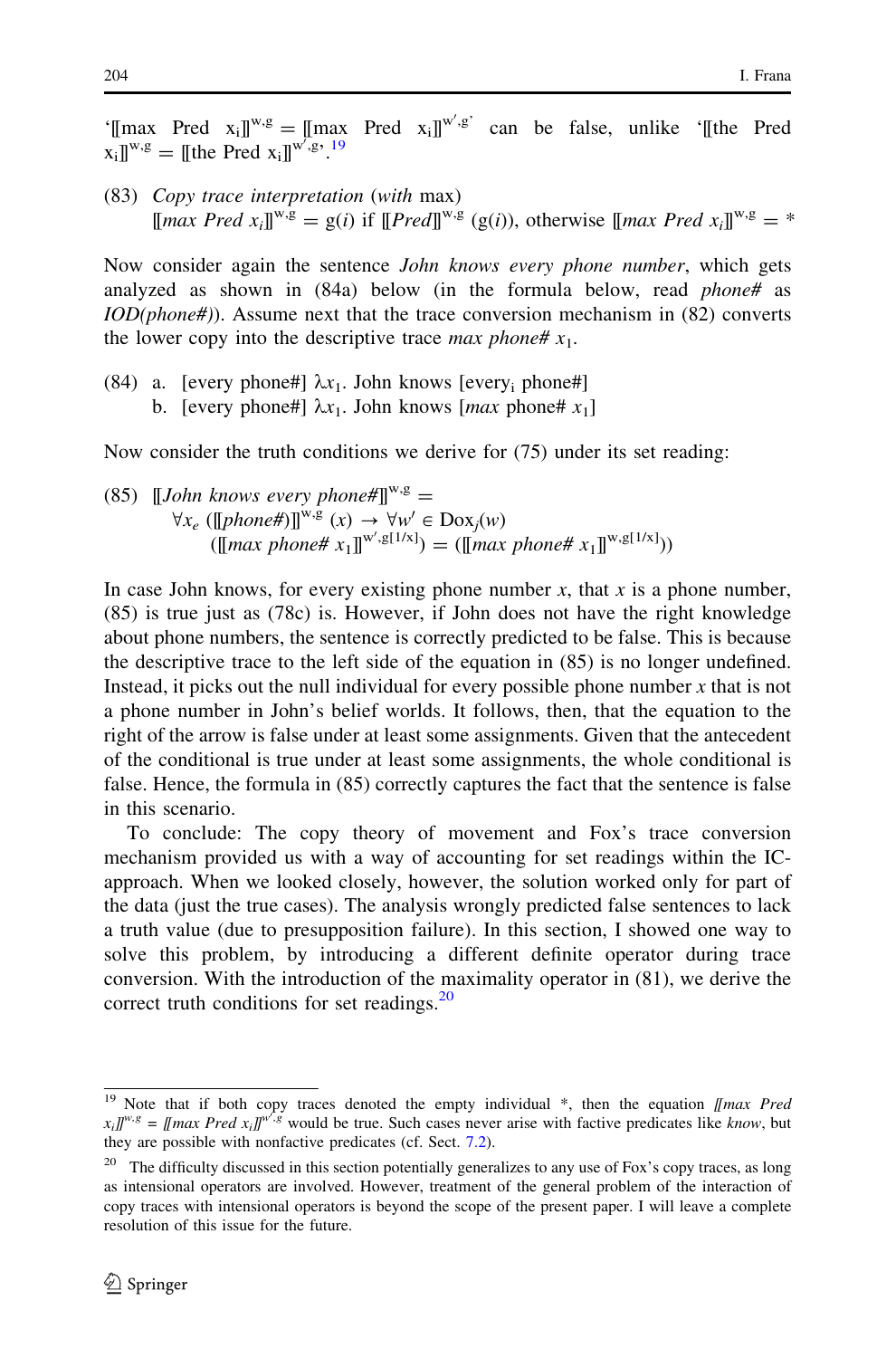# 5.5 A unified account of quantified and indefinite CQs

Quantified CQs with other types of 1-place predicate NPs can be accounted for in the same fashion. For instance, a sentence like (50), repeated below in (86a), will be analyzed as shown in (86c).

- (86) a. Bob knows every member of the Italian soccer team.
	- b. Set reading: For every member of the Italian soccer team  $x$ , Bob knows that  $x$  is a member of the Italian soccer team.
	- c. [every (IT<sub>socc</sub>-member)]  $\lambda x_1$ . Bob knows<sub>CO-se</sub> [max IT<sub>socc</sub>-member  $x_1$ ]

The denotation of the descriptive trace can combine with  $know_{CO-se}$  by IFA. Following an analogous computation to the one provided for the set reading of *John* knows every phone number, we arrive at a formula equivalent to (87).

(87)  $\left[\right]Bob \; knows \; every \; IT_{socc} \text{-}member \right]^{w,g} =$  $\forall x_e$  (x is an IT<sub>socc</sub>-member at  $w \to \forall w$ ' $\in$  Dox<sub>b</sub> $(w)[x]$  is an IT<sub>socc</sub>-member at  $w'$ ])

According to (87), (86a) is true in a world w iff for every x who is actually a member of the Italian soccer team at w, Bob believes that x is a member of the Italian soccer team. These are the intuitive truth conditions of the sentence under its set reading.

Now that we have provided an analysis of set readings with quantified CQs, we could treat the indefinite examples in the same way. Thus, indefinite CQs, just like other quantified phrases, will have to undergo QR. When the NP-CQ is a 1-place predicate, as in (88a) below (repeated from (56b)), the copy trace at the bottom of the chain denotes an entity of type  $e$  ((88c)), which can combine with  $know_{CO-se}$  by IFA. k-binding of the variable inside the descriptive trace creates a 1-place predicate that combines with the denotation of the indefinite CQ by FA, yielding the truth conditions in (89) below.

- (88) a. Ram knows a shortcut to UMass.
	- b. [a UM-shortcut] Ram knows<sub>se</sub> [a UM-shortcut]
	- c. [a UM-shortcut]  $\lambda y_e$  Ram knows<sub>se</sub> [max UM-shortcut  $y_e$ ]
- (89) [Ram knows a shortcut to UMass<sup>I] $w, g$ </sup>
	- $= \exists x_e$  [x is a UM-shortcut in w &  $\forall w' \in \text{Dox}_r(w)$  ([[max UM-shortcut  $x_I$ ]]<sup>w',g[1/x]</sup> =  $[\text{max } UM\text{-}shortcut x_I]]^{w,g[1/x]})$ ]
	- =  $\exists x_e$  [x is a UM-shortcut in w &  $\forall w' \in \text{Dox}_r(w)(x \text{ is a UM-shortcut in } w')$ ]

According to the formula above,  $(88a)$  is true in w *iff* there is an actual shortcut to UMass in  $w$  of which Ram believes that it is a shortcut to UMass. These truth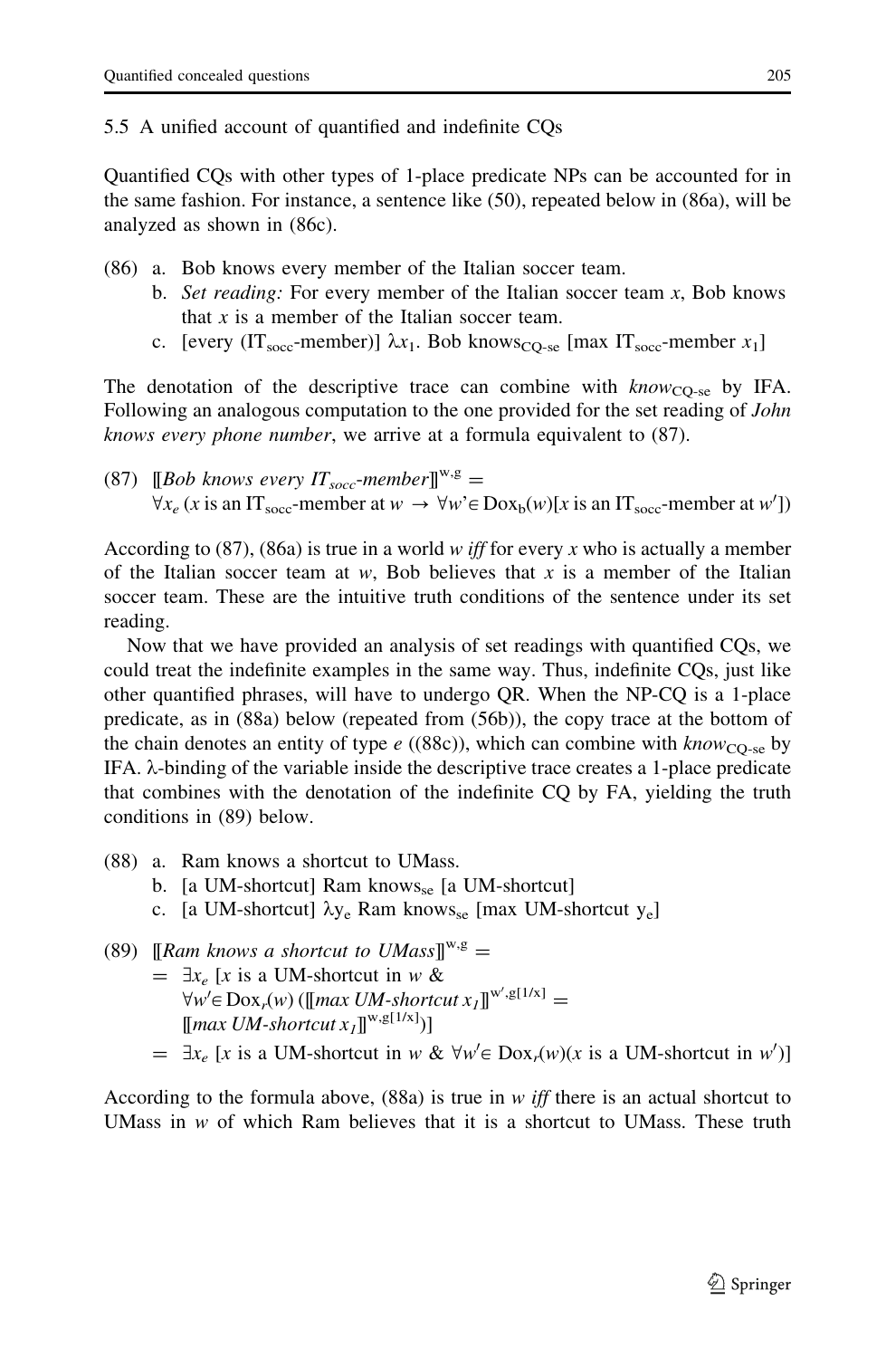<span id="page-27-0"></span>conditions correctly describe the CQ-reading of (88a). Thus, it seems that our amended IC-approach can take care of the indefinite cases as well. $2<sup>1</sup>$ 

# 6 Pair-list readings revisited

6.1 Pair-list readings under the amended IC-approach

Although we don't need to amend the IC-approach to account for pair-list readings, we could minimally modify the analysis given in Sect. [3](#page-8-0) to make it consistent with our new view of traces. We will continue assuming that pair-list readings involve quantification over meaningfully sorted ICs. This is again achieved by applying Nathan's IC-shifter to 2-place NP-CQs (hence the correlation between pair-list readings and relational nouns). However, in the new version of the IC-approach, the trace left by movement of the quantified phrase is trace-converted into a copy containing a bound variable of type  $\langle s, e \rangle$ . The procedure is shown in (90)–(91) below.

- (90) a. Mary knows every capital. (pair-list reading)
	- b. [every IC(capital)] Mary knows<sub>CQ-se</sub> [every IC(capital)]
	- c. [every IC(capital)]  $\lambda f_{\rm se}$ . Mary knows<sub>CO-se</sub> [max IC(capital)  $f_{\rm se}$ ]
- (91) Trace conversion (with variables of type  $\langle s,e \rangle$ )
	- a. Variable insertion: (Det) Pred  $\rightarrow$  (Det)  $\lambda g_{\lt s,e>}$ [IC(capital)(g) &  $g = f_1$ ]
	- b. Determiner replacement: (Det) Pred  $\rightarrow$  max ( $\lambda g_{\leq s,e}$ [IC(capital)(g) &  $g = f<sub>1</sub>$ ]

In this case, the result of applying *max* to the extension of an IC-predicate returns (when the set is not empty) an individual concept, which can combine with  $know_{CO-se}$  by FA.

<sup>&</sup>lt;sup>21</sup> Could the assumption that indefinite CQs must QR turn out to be problematic? Rajesh Bhatt (p.c.) suggests that sentences in which the CQ contains a negative polarity item (NPI) under the scope of a negative verb might turn out to be problematic. Consider (i) below.

<sup>(</sup>i) John is unaware of any mistakes in his proof.

If the indefinite NPI in (i) was a CQ, according to our account it should undergo QR. In this way, the  $e$ typed descriptive trace left by movement could combine with the CQ-embedding predicate being unaware of (which presumably requires an IC-denoting internal argument) by IFA. Now, if the NPI underwent QR, it would be outside the scope of its licensor (the negative verb *being unaware of*), whereas if it didn't move, it could not serve as the argument of the verb; hence the paradox. However, despite the existence elsewhere of clear CQ-readings with a predicate like *being unaware of* (see the examples in (ii) below), (i) above may in fact not have a real CQ-reading which we could paraphrase as 'John is unaware of what the mistakes in his proof are' or 'There are mistakes in John's proof but he is not aware of what they are'. The judgments I collected leave unclear whether (i) has such a CQ-reading, or whether the sentence simply means that John is not aware of mistakes in his proof (which may or may not exist).

<sup>(</sup>ii) a. Many people are unaware of the calorie content of alcohol. (BBC News, April 17, 2009) b. Many consumers are unaware of the price they pay for milk, and their busy lifestyles preclude them from shopping around for the best milk prices. (found by Google at [www.consumersunion.org/other/sacrptwc299.htm](http://www.consumersunion.org/other/sacrptwc299.htm))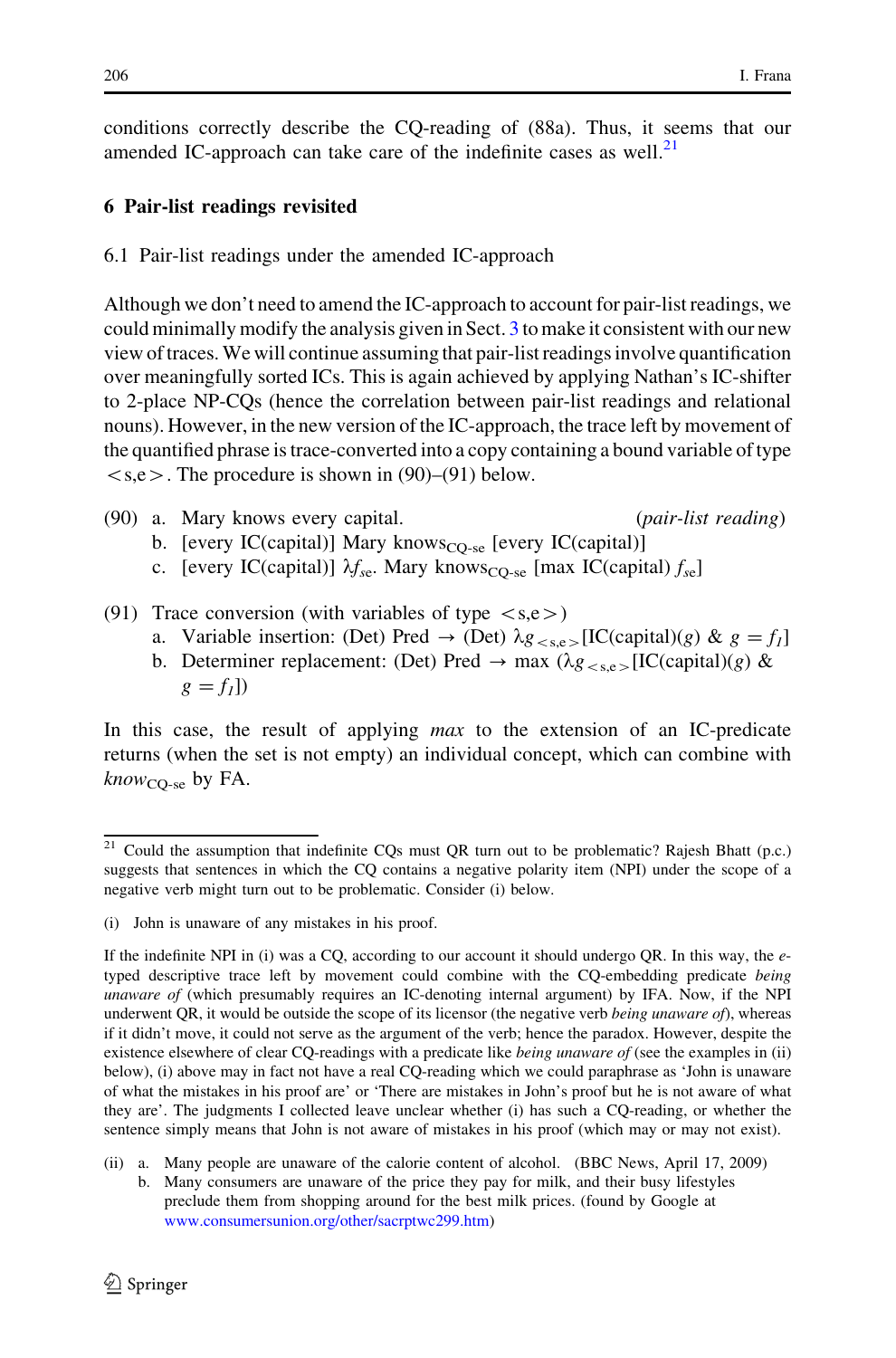



- b. For any constituent  $\alpha$  and variable assignment g,  $[\![\lambda_{i,T} \alpha]\!]^{w,g} =$  $\lambda x$ <sub>T</sub>.  $\lbrack \lbrack \alpha \rbrack \rbrack^{w,g[i/x]}$
- c.  $\left[\text{Mary knows every capital}\right]^{w,g}$  =  $\forall f_{\leq s.e>}$  [ $\exists x_e \forall w^*[f(w^*)]$  is the capital of x at  $w^*$ ]  $\rightarrow$  $\forall w \in \mathrm{Dox}_m(w)$ [ [[max IC(capital)  $f_i$ ]]<sup>w,g[1/f]</sup>(w') =  $\left[\left[\max IC(capital)\,f_{1}\right]^{w,g[1/f]}(w)\right]$

In this case, the content of the descriptive traces is semantically redundant—because the property denoted by  $IC(capital)$  is not world-dependent and is already guaranteed by the restriction of the quantifier. Thus, the formula above reduces to the simpler formula in (43b), repeated below.

- (93)  $[Mary knows every capital]^{w,g} =$  $\forall f_{\leq s,e}$   $((\exists x_e \forall w^*[f(w^*))$  is capital-of x at  $w^*]) \rightarrow$  $\forall w' \in \text{Dox}_m(w) [f(w') = f(w)])$
- 6.2 A problem: pair-list readings with nonfunctional nouns

In this section, I point out a problem for the IC-approach concerning pair-list readings with nouns that are relational but not functional. In the original version of the IC-approach, as well as in the revised version, pair-list readings are analyzed as involving quantification over meaningfully sorted ICs. Quantification over ICs (as opposed to individuals) is implemented, under both versions of the IC-approach, by applying Nathan's IC-shifter to the denotation of a 2-place predicate. 2-place predicates could be functional (denoting a function from individuals to individuals) or simply relational (denoting a relation between individuals). So far, we have ignored this distinction and worked primarily with functional nouns such as *price*, or capital. However, a closer look at pair-list readings with nouns that are relational but not functional will reveal that Nathan's IC-shifter is only suitable for creating IC-predicates from functional nouns. I propose that pair-list readings with nonfunctional relational head nouns should be accounted for by quantifying over pairs of individuals rather than individual concepts.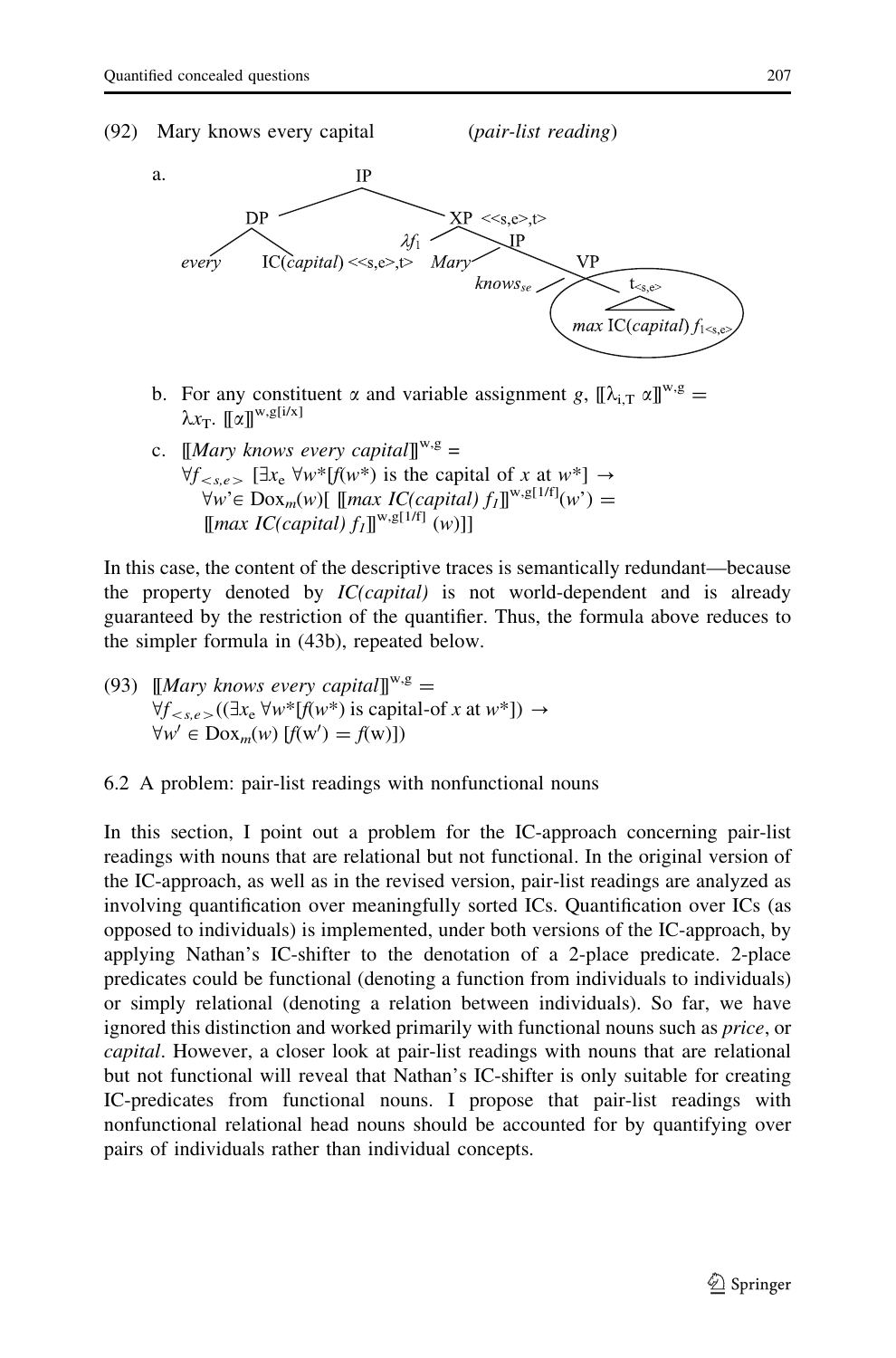## 6.2.1 Failure of the IC-shifter

We have focused so far on nouns like *capital*, *price*, etc., which are not just relational but also functional. However, pair-list readings are also possible with relational nouns that are not functional, as shown by (94).

(94) Julia knows every phone number.

Nowadays, people may have multiple phone numbers, corresponding to their landline, cell-phone, office, etc. Thus, a noun like phone number is relational, but not necessarily functional. In fact, while (95a) is a perfectly natural sentence, (95b) is not.

(95) a. The secretary knows every phone number of Dr. Smith. b. #The cashier knows every price of milk.

Notice that Nathan's IC-shifter is defined to apply to relational nouns in general, whether functional or not. Thus, an application of Nathan's IC-shifter to *phone* number would create the IC-predicate in  $(96)$ .

(96)  $[[IC(phone\#)]^{w,g} = \lambda f_{\langle s,e\rangle} \exists x_e \forall w' [[phone\#]]^{w',g}(x)(f(w'))$ 

However, there is a problem. If a given person has more than just one phone number, Nathan's IC-shifter no longer individuates ICs in the right way. To see why, consider a very simple model with only two possible worlds,  $w_0$  and  $w'$ . Suppose further that there exist only two individuals, Mary and Sue, and that at both worlds Mary has two phone numbers, 413-000 and 414-000, whereas Sue has only one phone number, 415-000 (below, I simplify the phone numbers by omitting the last 3 digits).

(97) *Toy model:* 
$$
w_0
$$
: Mary has phone numbers 413 and 414,  $S$ ue has phone number 415  $w'$ : Mary has phone numbers 413 and 414,  $S$ ue has phone number 415; other irrelevant differences from  $w_0$ 

Now suppose that  $w_0$  is the actual world, whereas w' is the world according to Julia's beliefs; thus Julia has the right knowledge of phone numbers. Intuitively, in these circumstances, the pair-list reading of (94) should come out true. However, an application of Nathan's type-shifter would cause the sentence to come out as false. Indeed, by applying the IC-shifter to telephone number as defined in our toy model, we would create the set of ICs in (98).

(98) 
$$
[[IC(phone\#)]]^{w} = \lambda f_{< s, e} \exists x_e \forall w^* [f(w^*)]
$$
 is a phone number of *x* at *w*\*]

$$
\left\{\begin{pmatrix}w_0 \rightarrow 413 \\ w' \rightarrow 413 \\ e_1 \end{pmatrix}, \begin{pmatrix}w_0 \rightarrow 414 \\ w' \rightarrow 414 \\ e_2 \end{pmatrix}, \begin{pmatrix}w_0 \rightarrow 415 \\ w' \rightarrow 415 \\ e_3 \end{pmatrix}, \begin{pmatrix}w_0 \rightarrow 413 \\ w' \rightarrow 414 \\ e_4 \end{pmatrix}, \begin{pmatrix}w_0 \rightarrow 414 \\ w' \rightarrow 413 \\ e_5 \end{pmatrix}\right\}
$$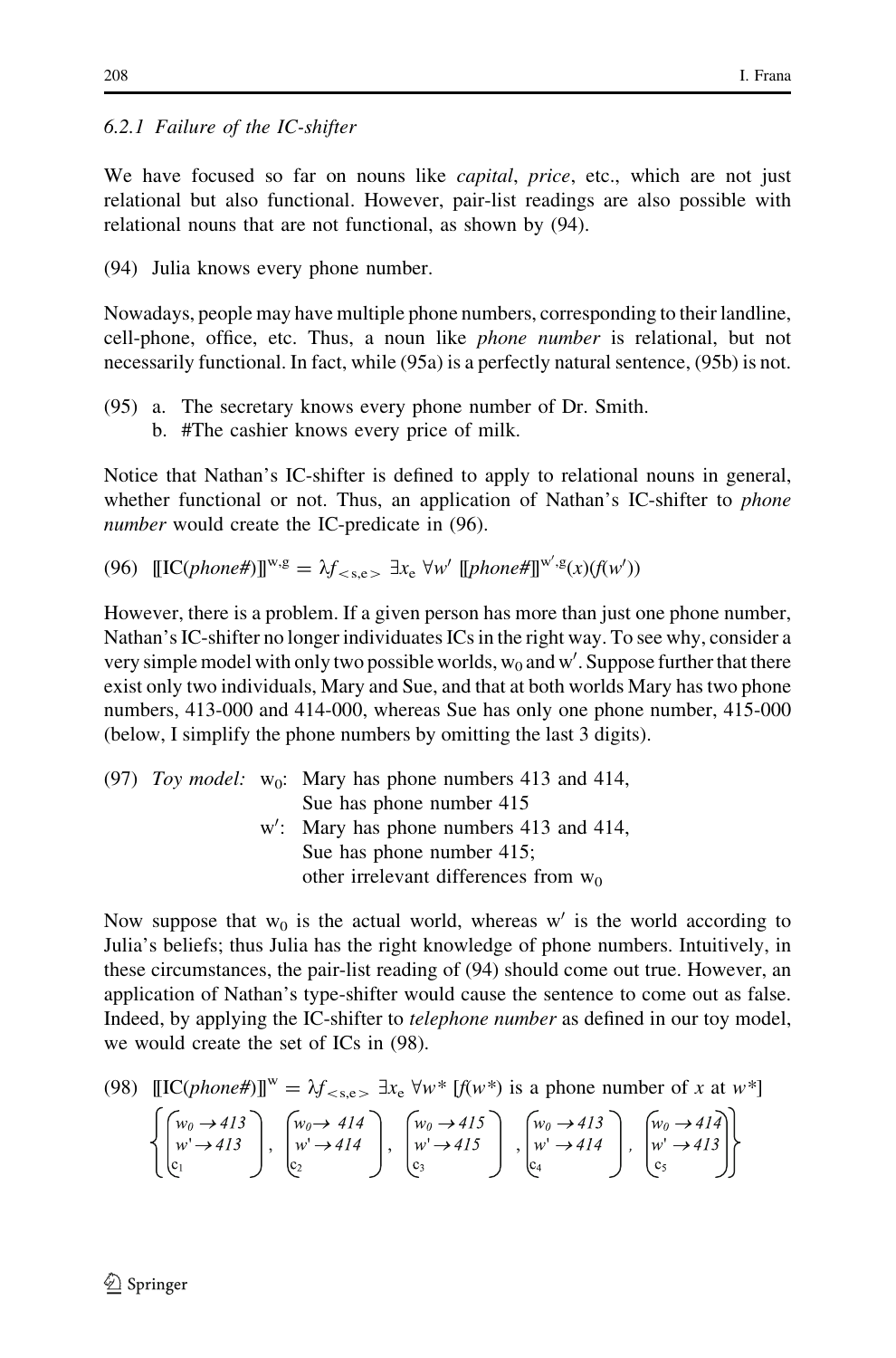Each IC in this set is a properly individuated concept, according to Nathan's IC-shifter. Nevertheless, if this turns out to be our domain of quantification, we would wrongly predict the sentence to be false in the described scenario because  $IC(phone \#)$  contains functions such as  $c4$  and  $c5$ , whose values are different at  $w_0$  and  $w'$ .

One may try to fix this problem by having each individual concept in  $IC(phone \#)$ map every world w into the sum of x's phone numbers at w. If we allow this option, the denotation of  $IC(phone \#)$  in our toy model would be the set of ICs in (99).

$$
\begin{pmatrix}\n(99) \\
w' \rightarrow 413 + 414 \\
w' \rightarrow 413 + 414 \\
c_1\n\end{pmatrix}, \begin{pmatrix}\nw_0 \rightarrow 415 \\
w' \rightarrow 415 \\
c_2\n\end{pmatrix}
$$

Given (99), we would now correctly predict the sentence *Julia knows every phone number* to be true in our toy model, because it is true that each individual concept denoted by  $IC(phone \#)$  yields the same value at  $w_0$  and at Julia's belief worlds w'.

However, although this adjustment would solve the problem for quantified CQs headed by *every*, it would not work with CQs headed by other quantifiers, such as numerals, *no*, or *most*, as in (100) below.

- (100) a. Julia knows three phone numbers.
	- b. Julia knows no phone numbers.
	- c. Julia knows most phone numbers.

In all of these examples, we seem to be counting pairs consisting of a person and one of his/her phone numbers, not just holders of phone numbers. Take (100a), for example. Given the circumstances described in our toy model, (100a) is intuitively true since Julia knows a total of three telephone number/individual pairs: two telephone numbers of Mary and one telephone number of Sue. However, if (99) is the denotation of  $IC(phone\#)$  in our toy model, there will be only two ICs in our domain of quantification instead of three. Therefore, the sentence would come out false, contrary to our intuitions.

Similarly, consider (100b) in a slightly modified scenario, like the one summarized in (101) below. Assume again that  $w_0$  is the actual world and w' is the world according to Julia's beliefs. This time, though, Julia is wrong about all phone numbers except one—namely, one of Mary's phone numbers.

|  | (101) Toy model: $w_0$ : Mary has phone#s 413 and 414, |
|--|--------------------------------------------------------|
|  | Sue has phone# 415                                     |
|  | $w'$ : Mary has phone#s 413 and 417,                   |
|  | Sue has phone# $416$ ;                                 |
|  | other irrelevant differences from $w_0$                |
|  |                                                        |

Intuitively, under the circumstances described in the toy model above, (100b) should be false, given that Julia is right about one telephone number. However, if the set of ICs denoted by  $IC(phone \#)$  is the set in (102), we would wrongly predict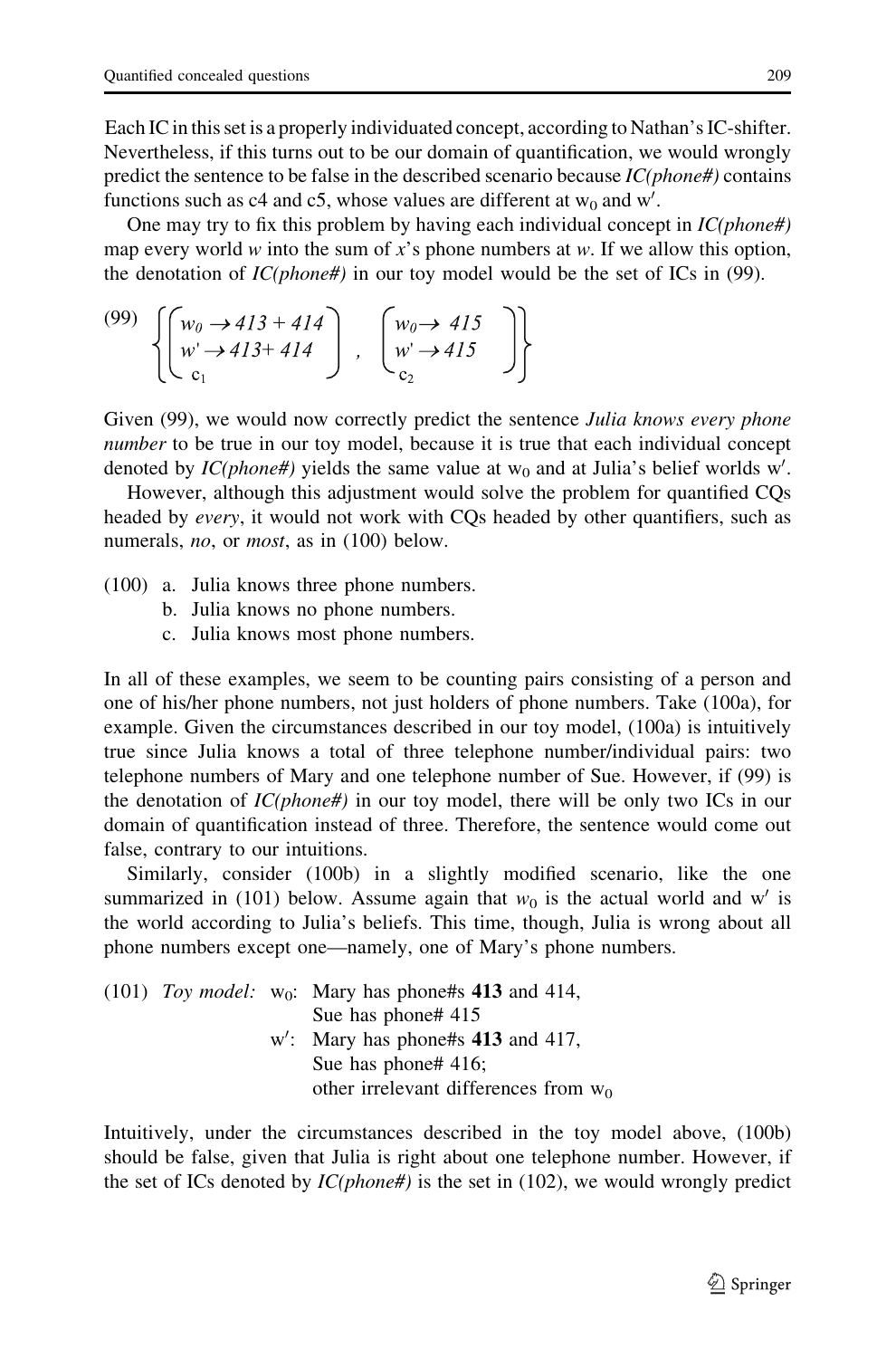the sentence to be true in the given scenario, since it is true that all the ICs in this set yield different values at  $w_0$  and  $w'$ .

$$
\begin{pmatrix}\n(102) \\
w' \rightarrow 413 + 414 \\
c_1\n\end{pmatrix}, \begin{pmatrix}\nw_0 \rightarrow 415 \\
w' \rightarrow 416 \\
c_2\n\end{pmatrix}
$$

Because of the facts just discussed it seems reasonable to conclude that the ICshifter is not the right tool to capture pair-list readings for CQs headed by nonfunctional relational nouns.

## 6.2.2 The PAIR-shifter

Correct results obtain if instead of Nathan's IC-shifter, we employ a new typeshifter, defined in (103) below.

(103) 
$$
[\mathbf{PAIR}(\alpha)]^{w,g} = \lambda r_e. \exists x_e. \exists y_e. \mathbf{r} = \langle x, y \rangle \& \llbracket \alpha \rrbracket^w(x)(y)
$$
 (treating ordered pairs as included in  $D_e$ )

Applying the PAIR-shifter to the denotation of a relational noun like *phone number* returns a predicate of pairs (104).

(104)  $\text{[PAIR}(phone\#)\text{]}^{w,g} = \lambda r_e$ .  $\exists x_e$   $\exists y_e$   $[r = \langle x, y \rangle \&$ y is a phone number of x at  $w$ ]

When the PAIR-shifter is used, the object of  $know_{CO-se}$  is a function from possible worlds into pairs of individuals (e.g., a person and one of her/his phone numbers). The pair-list reading of (94) has the LF in (105c) below.

- (105) a. Julia knows every telephone number. b. Pair-list reading: For every pair  $\langle x,y \rangle$  such that y is a telephone number of x, Julia knows that y is a telephone number of x.
	- c. every PAIR(phone number)  $\lambda r_e$  J. knows<sub>CO-se</sub> [max PAIR(phone#) r]

Since the denotation of the descriptive trace is by assumption a definite of semantic type e, it must combine with  $know_{CO-se}$  by IFA.  $\lambda$ -binding of the variable inside the descriptive trace creates a predicate of pairs which combines with the denotation of every phone number by FA, yielding the truth conditions in (106).

(106) 
$$
\llbracket \text{Julia knows}_{CQ\text{-se}} \text{every phone } # \rrbracket^{\mathbf{w}, \mathbf{g}} = \forall r_e \left[ \llbracket \text{PAIR}(phone \#) \rrbracket^{\mathbf{w}, \mathbf{g}}(r) \rightarrow \forall w' \in \text{Dox}_J(w) \right. \\ \llbracket \llbracket \text{max} \text{PAIR}(phone \#) \ r_1 \rrbracket^{\mathbf{w}', \mathbf{g}[1/r]} = \llbracket \text{max} \text{PAIR}(phone \#) \ r_1 \rrbracket^{\mathbf{w}, \mathbf{g}[1/r]} \right) = \forall r_e \left[ \exists x_e \left[ \exists y_e \left[ r = \langle x, y \rangle \& y \text{ is a phone number of } x \text{ at } w \right] \rightarrow \forall w' \in \text{Dox}_J(w) (\llbracket \text{PAIR}(phone \#) \rrbracket^{\mathbf{w}'}(r)) \right] \right]
$$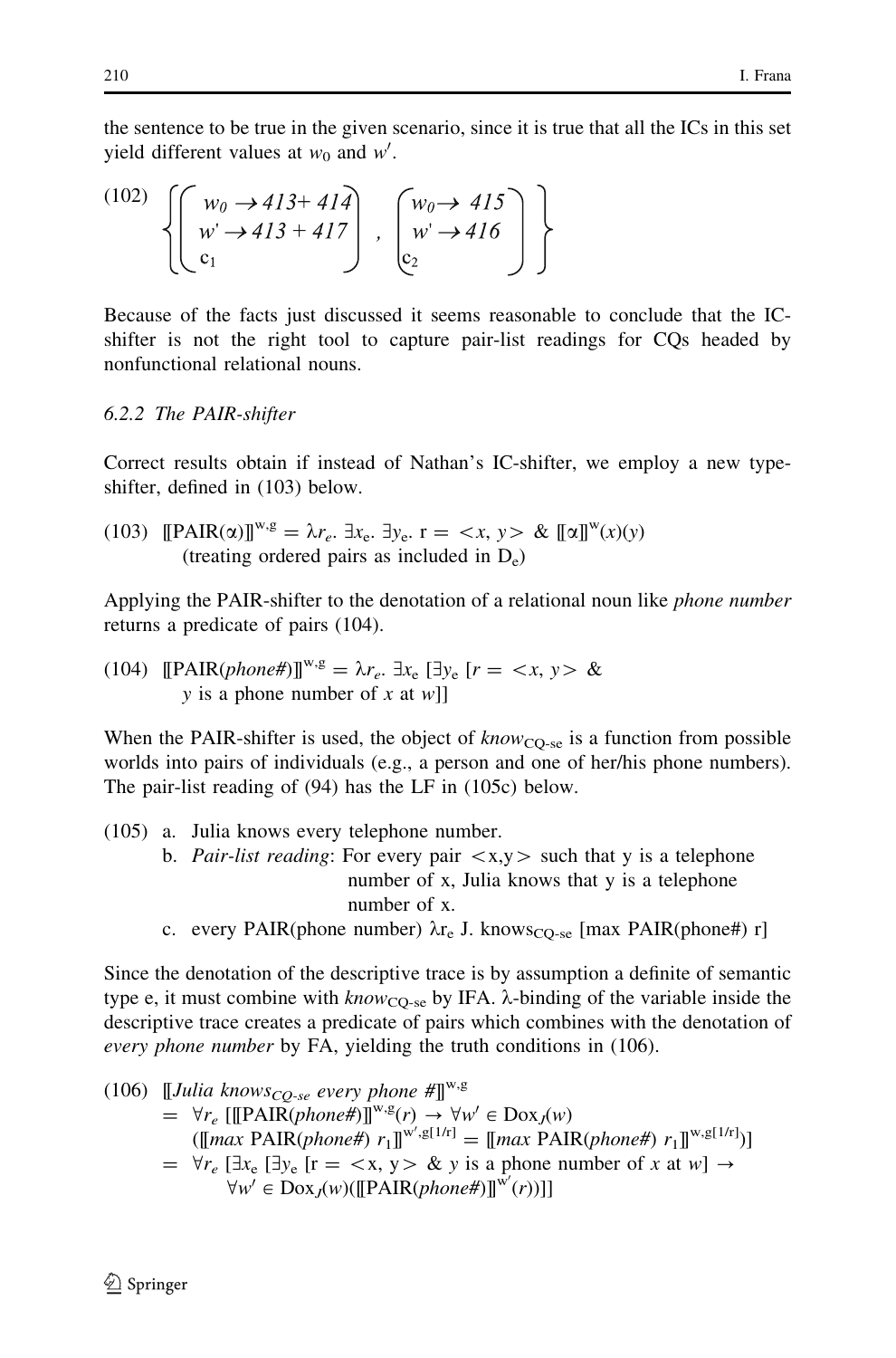According to the formula above, (105a) is true in the actual world w iff for every pair r consisting of an individual and one of his/her phone numbers, Julia believes that the two individuals forming the pair  $r$  are in the 'phone-number-of' relation. These are the intuitive truth conditions of the sentence under its pair-list reading.

## 6.2.3 Why the IC-shifter cannot be eliminated

At this point one may wonder whether we should eliminate the IC-shifter altogether, and replace it with the PAIR-shifter whenever we need to derive pair-list readings. Although this move may seem attractive, as it would simplify the analysis quite a bit, the IC-shifter does not always reduce to the PAIR-shifter. In fact, the IC-shifter seems necessary to account for the meaning of (107) below (from M. Kaufmann, p.c.).

(107) John knows the price that hasn't yet been determined.

Assume that the price that hasn't yet been determined is the price of milk. In this case, (107) is interpreted as meaning: 'John knows that the price of milk is the price that hasn't yet been determined'. It is obvious that for (107) to be true, John does not have to believe that milk costs what it costs (given that its price hasn't been fixed yet), nor that the pair consisting of milk and its price in dollars stand in the 'price-of' relation. Instead, what has to have the same value in John's belief worlds and in the actual world is the complex concept picked out by the price that hasn't yet been determined. What (107) says is that this concept (of semantic type  $\langle s,\langle s,e\rangle\rangle$ ) must have the same extension in the actual world and in John's belief worlds; i.e. the extension of this function in John's belief worlds must be the individual concept the price of milk. The meaning of (107) can be rendered along the lines of (108) below: $^{22}$ 

(108) J.knows<sub>CQ < s, < s,e >></sub> [the IC(price)  $\lambda f_{\rm se}$ . the<sub>f</sub> IC(price) not-determined <sub>< s,e</sub> >

Here is another example, which one could address in the same way. The example is due to Philip Bricker (p.c.) and it goes like this: suppose the country of Fredonia is a kingdom where it is established that the next ruler of the country is always going to be the first legitimate heir of the current reigning couple. Suppose John, a citizen of Fredonia, knows this fact: would we assent to the truth of (109) even if the next ruler of Fredonia has not been born yet? The answer seems to be yes.

(109) John knows the next ruler of Fredonia.

Setting aside an implausible acquaintance reading, (109) in this scenario does not express a belief towards a particular individual who happens to be the next ruler of Fredonia, given that such individual does not exist (yet), nor towards a pair consisting of a country and his ruler. Instead, it expresses a belief towards a

<sup>&</sup>lt;sup>22</sup> Here, I am following Romero ([2005\)](#page-39-0) in assuming a flexible denotation for  $\text{know}_{\text{CO}}$  that can derive readings with arbitrary high meta-knowledge (by FA or IFA).

<sup>(</sup>i)  $[\text{Know}_{CQ}]^{w} = \lambda y_{\tau} \lambda x_{e} \forall w' \in Dox_{x}(w)$   $[y(w') = y(w)]$  where  $\tau = \langle s,e \rangle$  or  $\langle s,\langle s,e \rangle$  or ...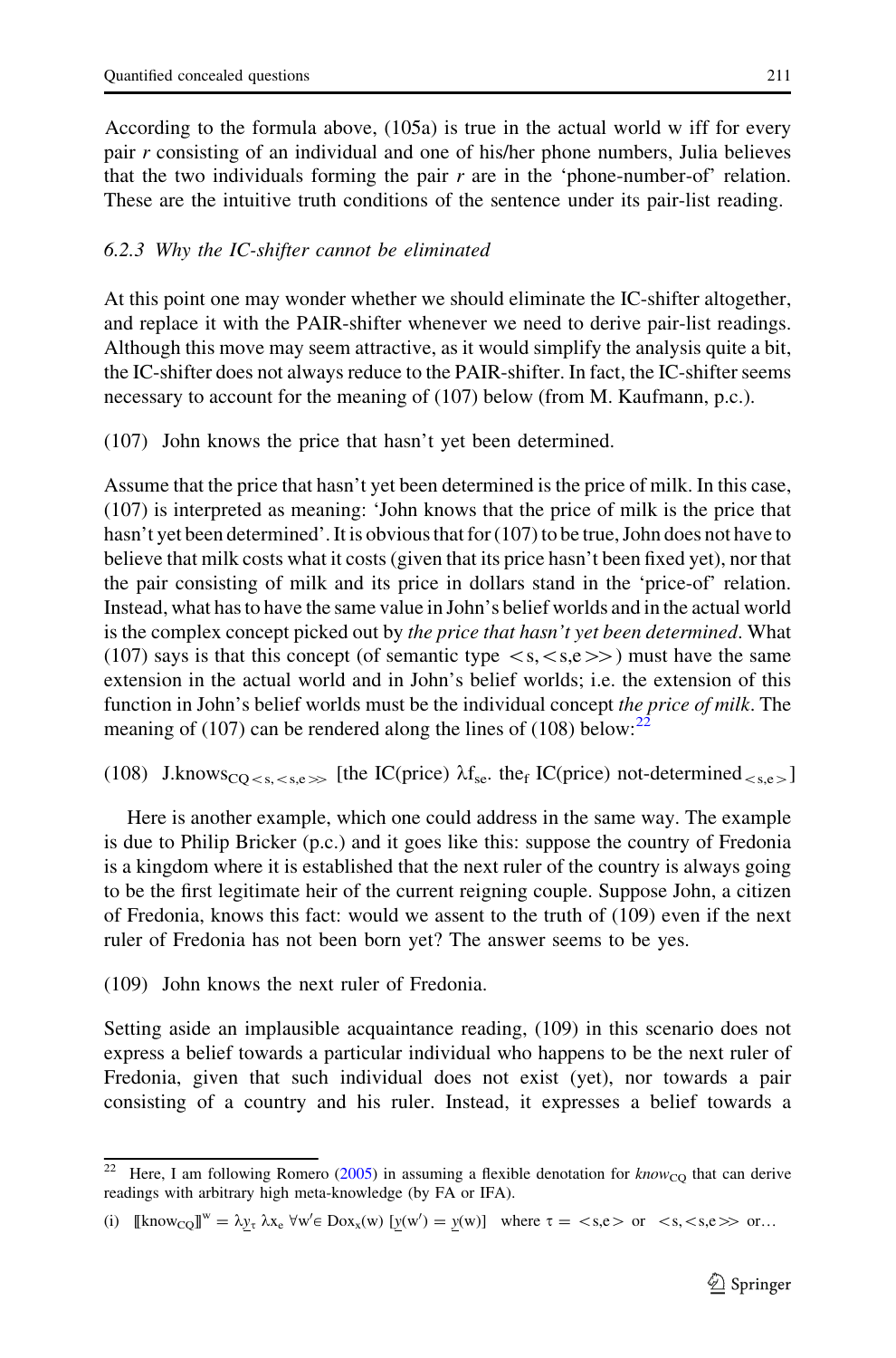particular individual concept—in this case, the IC the first heir of the current reigning couple of Fredonia. Like before, the DP-CQ 'the next ruler of Fredonia' will denote a more complex concept of type  $\langle s,\langle s,e\rangle\rangle$ , and it is the extension of such a function that has to be the same at the actual world and at John's belief worlds (i.e., John believes that the next ruler of Fredonia is the first heir of the current reigning couple of Fredonia, whoever that individual may be).

More complex examples that also seem to point to the conclusion that the IC-shifter cannot be replaced by the PAIR-shifter involve nested CQs. Heim [\(1979](#page-39-0)) discovered that sentences with nested CQs, such as (110), have two possible readings: assuming that the only capital that Fred knows is the capital of Italy, (110) is ambiguous between a 'question' (Q) reading and a 'meta-question' (MQ) reading. $^{23}$ 

(110) John knows the capital that Fred knows. (Heim [1979](#page-39-0)) Q-reading (A): Fred knows the capital of, say, Italy, and John knows it too. (I.e., John, like Fred, knows the answer to the question 'What is the capital of Italy?') MQ-reading (B): John knows which capital Fred knows. (I.e., John knows the answer to the meta-question 'Which capital-question

does Fred know the answer to?') Without getting into the details of how one may account for such ambiguity (see Heim [1979](#page-39-0); Romero [2005;](#page-39-0) Roelofsen and Aloni [2008](#page-39-0); Schwager [2008](#page-39-0); Percus [2009;](#page-39-0) Frana [2010,](#page-38-0) a.o.), I simply want to point out that MQ-readings cannot be derived with the PAIR-shifter. In intuitive terms, this is due to the fact that—under this reading—the sentence is true as long as John is able to tell which capitalquestion Fred knows the answer to, without knowing the answer to this question himself. Thus, John does not have to have a belief towards a particular pair

consisting of a country and its capital. Rather, what we are checking is the value of a higher concept of semantic type  $\langle s,\langle s,e \rangle$  across different worlds.<sup>24</sup>

<sup>&</sup>lt;sup>23</sup> Roelofsen and Aloni ([2008\)](#page-39-0) observe that sentences with nested quantified CQs like 'John knows every capital that Fred knows' are actually 4-way ambiguous, as a result of the interaction between set/pair-list readings and Heim's Q/MQ ambiguity. In Frana [\(2010\)](#page-38-0) I propose an account of this ambiguity within the general approach given in this paper. For alternative accounts see Roelofsen and Aloni ([2008\)](#page-39-0), Aloni and Roelofsen ([2011](#page-38-0)), Percus [\(2009](#page-39-0), [2010\)](#page-39-0), and Romero [\(2010](#page-39-0)).

<sup>&</sup>lt;sup>24</sup> Although it is beyond the scope of this paper to discuss higher-typed readings, it should be pointed out that when applied to sentences with CQs denoting individual concepts (Q-readings) or intensions of individual concepts (MQ-readings), the IC-approach can derive their truth conditions with the tools at hand, i.e. the IC-shifter, Romero's flexible denotation for *know*, (c.f. footnote 22) and (intensionalized) FA. However, for higher-typed COs (where the intension of the CO is of type  $\langle s,\langle s,\langle s,e\rangle\rangle\rangle$ —as in example (i) below from Romero—we would also need an entry for the NP-CQ predicate that characterizes a set of  $\langle s,\langle s,e\rangle\rangle$  concepts. This would require the introduction of a different IC-shifter (or a family of IC-shifters) from the one used in this paper. Reflections on this point are left to further research. Thanks to an anonymous NALS reviewer for bringing this issue to my attention.

<sup>(</sup>i) John knows the price Fred knows: the price announced yesterday morning. (Romero [2005](#page-39-0), p. 695) (Fred knows the answer to the MQ 'What price was announced yesterday morning?', while John knows the answer to the MMQ 'What price does Fred know?'.)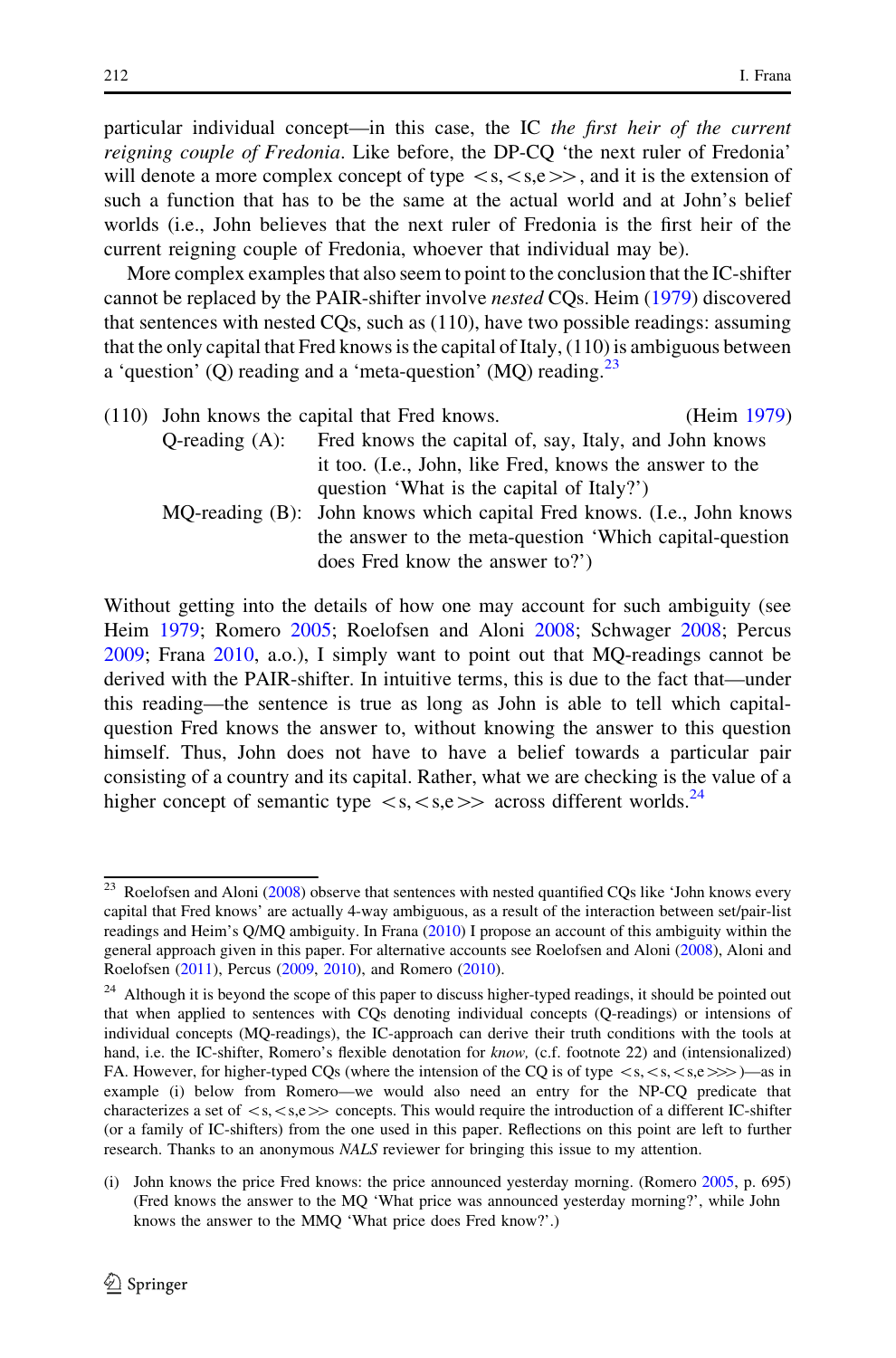To conclude: We saw that in the case of pair-list readings with relational nouns that are not functional, Nathan's IC-shifter no longer generates a suitable domain of quantification. Correct results obtain if instead of Nathan's IC-shifter, one employs the PAIR-shifter defined in (103), which shifts the denotation of a 2-place predicate into a predicate of pairs. In this way, pair-list readings with nonfunctional relational nouns are rendered by quantifying over pairs of individuals, instead of properly individuated ICs. However, the PAIR-shifter cannot substitute for Nathan's ICshifter in all cases, and quantification or abstraction over variables of type  $\langle$ s.e $\rangle$ cannot be completely eliminated from the grammar.

## 7 Further issues

7.1 Set readings with temporally intensional verbs

An individual-concept-based analysis of pair-list and set readings, like the one given in this paper, leads us to expect that these readings should appear not only with CQsentences but, more generally, with sentences whose main verb selects for individual concepts. In fact, this seems to be the case. Consider the following example from Nathan ([2006\)](#page-39-0).

(111) After the elections, every governor changed.

The example above has a quantified NP subject (whose head noun is relational) and the verb change, which—under its intensional interpretation—selects for individual concepts. As Nathan points out,  $(111)$  has two possible interpretations.<sup>25</sup> Under one of these interpretations, the sentence is true if and only if the whole set of governors before the elections is replaced by an entirely new set of governors after the elections. Under the other interpretation, the sentence can be true if the overall set of governors stays the same from one time to another, but the individual governors swap their jobs (i.e., the governor of Maine at index i becomes the governor of Massachusetts at index i', and so on). Schwager [\(2007](#page-39-0)) calls the type of change involved in the first reading *set change* and that involved in the second type of reading *pointwise change*. Furthermore, Nathan notes that pointwise change readings are not always available. Compare the example above with (112), where the head noun of the NP subject (song) is not relational. Intuitively, while  $(111)$  can be true in a situation in which the overall set of governors stays the same across time but the individual governors swap their jobs, a sentence like (112) can only mean that every song in Jan's iTunes library has been replaced with a new one and that the resulting set of songs is different from one time to the other (set change).

(112) (After Meredith made fun of his musical taste,) every song in Jan's iTunes library changed.

There is also a third, 'extensional' reading (according to which each governor changed some of his/her personal features), which does not concern us here.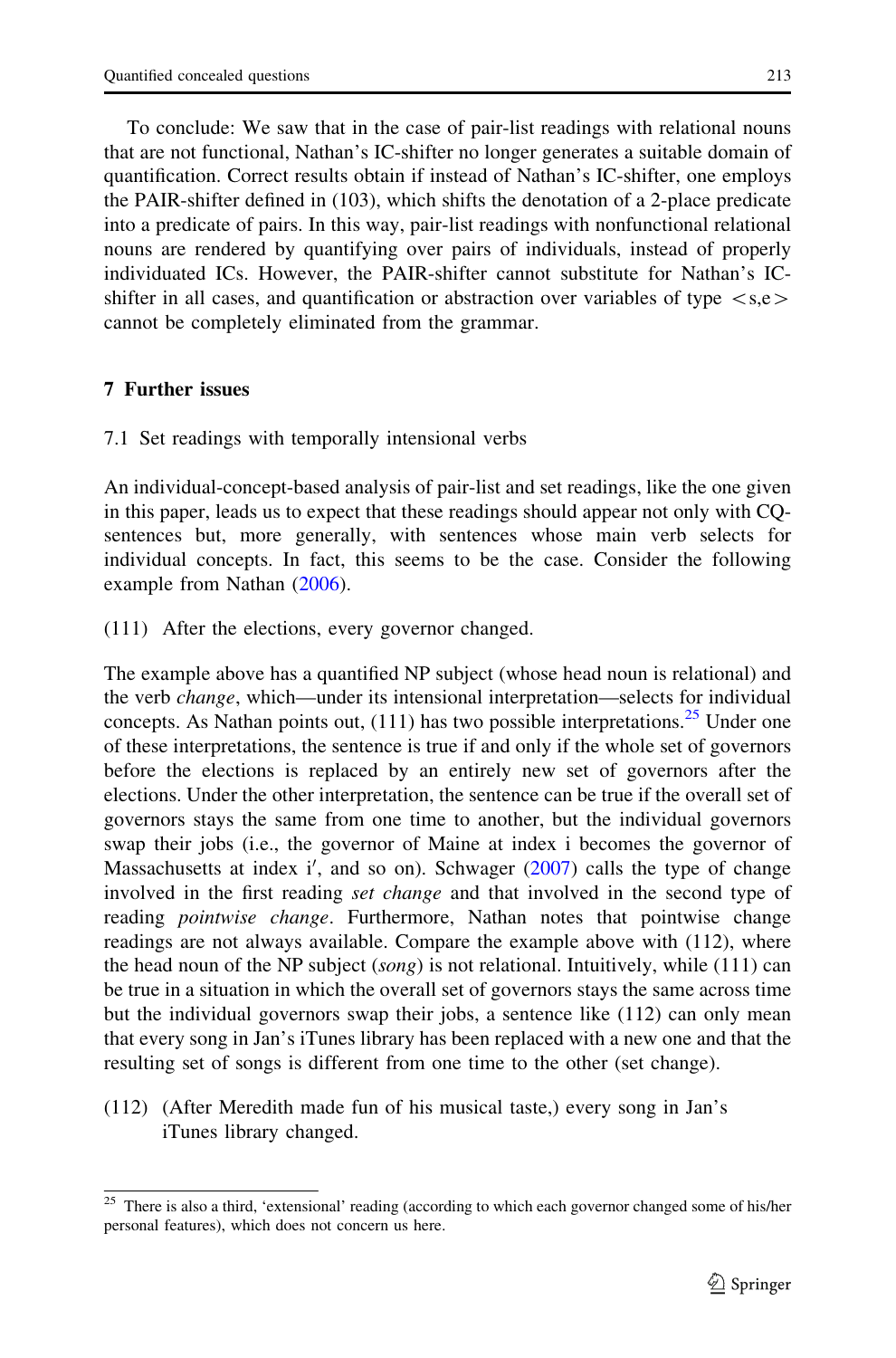<span id="page-35-0"></span>Set change and pointwise change readings bear a striking resemblance to set and pair-list readings of quantified CQs. In fact, I argue that they are exactly the same phenomenon: set change readings are just like set readings in that they appear with 1-place predicate NPs and involve quantification over individuals, whereas pointwise change readings are just like pair-list readings in that they appear with 2-place predicate NPs and involve quantification over individual concepts, or pairs. Consider another example of a set change reading:

(113) Every bodyguard of Arnold changed. (Schwager [2007\)](#page-39-0)

The sentence in (113) has two readings, an extensional and an intensional one. Assume that Arnold has two bodyguards, Bruce and Duke. Under the first (extensional) reading of (113), the sentence says something about Bruce and Duke in their role as bodyguards, i.e. that they changed some of their personal qualities. Under the second (intensional) reading, (113) says that Arnold's bodyguards are no longer the same, i.e. Bruce and Duke have been replaced. According to Schwager, in the first case, change acts as a predicate of individuals, while in the second reading, it acts as a predicate of individual concepts. If we accept this reasoning, then we have to face the following question: what are the individual concepts that we are quantifying over in (113)? Given that we are talking about the bodyguards of Arnold, we obviously cannot individuate these functions via the internal argument of the relational noun. Moreover, if the internal argument of the relational noun has been saturated (by the individual denoted by Arnold), an application of the IC-shifter is not even possible, since this type-shifter can only apply to relational nouns. Clearly, this is the same problem raised by quantified CQs with 1-place predicate NPs (set readings). Without drawing comparisons with existing accounts of these data (see Nathan [2006](#page-39-0) and Schwager [2007\)](#page-39-0), the point I want to make here is simply that the analysis of set readings given in this paper extends to the apparently problematic set change readings as well. Thus, (113) can be analyzed as shown in (114). Since the trace in base position is a copy with descriptive content, the verb can operate on the intension of the copy trace by Intensional Functional Application.<sup>26</sup>

(114) [every bodyguard of Arnold]  $\lambda x_i$  [max bodyguard of A.  $x_i$ ] has changed $\langle s.e \rangle$ 

To conclude: the fact that pair-list and set readings are found with quantified NPs in temporally intensional contexts (i.e., with verbs like change that also select for individual concepts) further supports an individual-concept-based analysis of quantified CQs.

7.2 Set readings with nonfactive verbs

The way the present account derives set readings crucially relies on two mechanisms: QR and descriptive traces. Thus, the set reading of a quantified CQ-sentence is derived as shown below.

 $26$  In order to derive the truth conditions of (114), we need to think about the lexical semantics of temporally intensional verbs, like change, and about the way the temporal dependency introduced by the verb interacts with tense and aspect. I will leave this point open for future research.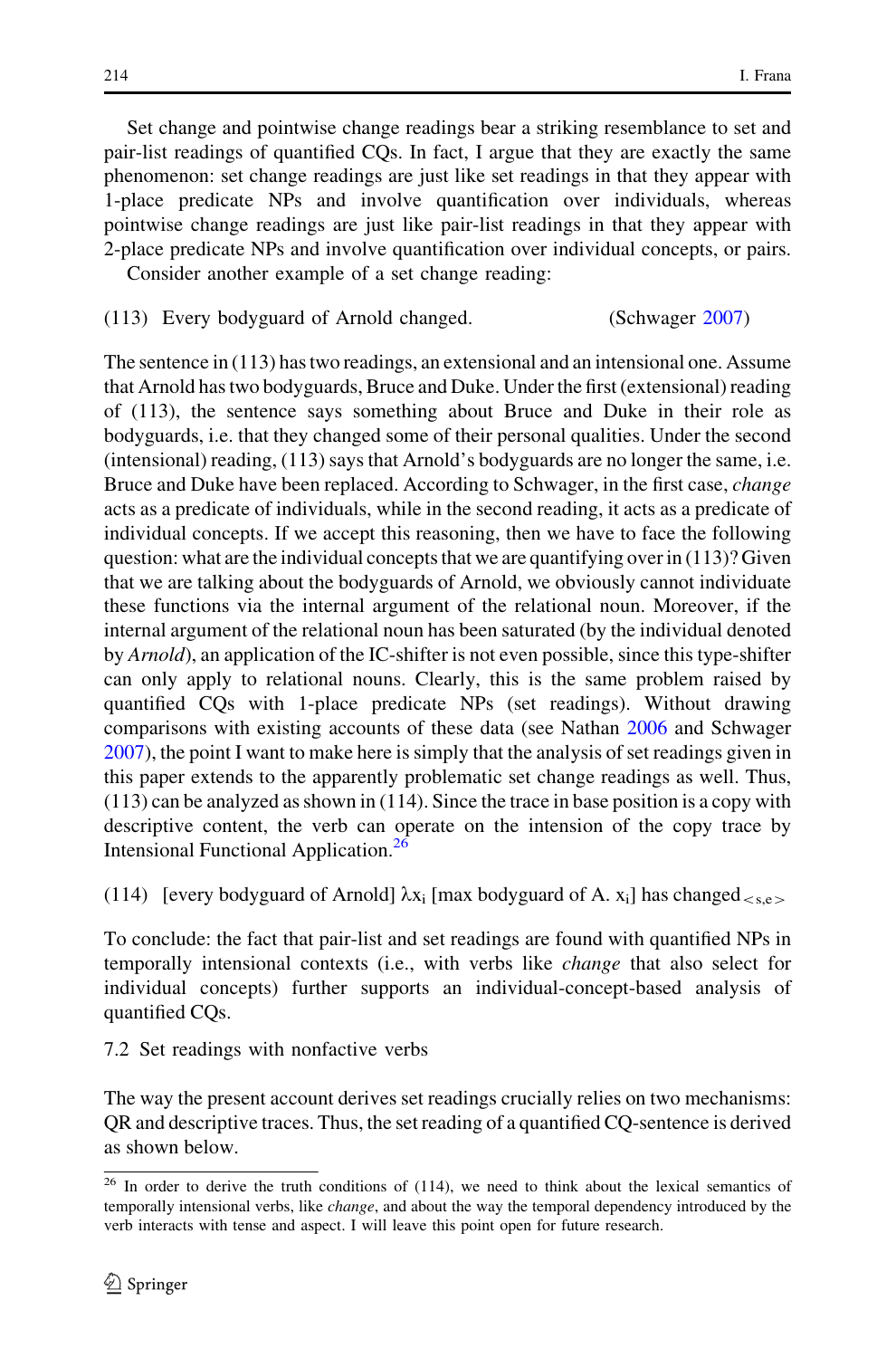- (115) a. John knows every phone number (in this office).
	- b. [every IOD(phone#)]  $\lambda x_1$  John knows<sub>CO-se</sub> [max IOD(phone#)  $x_1$ ]

Note that this way of deriving set readings always amounts to quantifying over actual instantiations of the predicate NP—in the case at hand, over actual phone numbers (because of QR, the quantified DP is interpreted outside the scope of the intensional verb). With factive verbs like *know*, this is not an issue. However, as an anonymous reviewer points out, set readings are also possible with nonfactive verbs like *agree on*. Consider the following scenario:

Reviewer's scenario: John and Mary are the two secretaries in an office. Although they are both quite chaotic, they are usually reliable when they agree on some piece of information. The office manager, Smith, needs to assign a phone extension that is not yet taken by anybody in the office to a new employee. He asks John and Mary what the (already assigned) extensions are. John tells him 212, 213, and 214. Mary tells him the same. But in fact John's and Mary's shared belief is completely wrong this time: the phone numbers already assigned are 215, 216, and 217.

(116) Smith: John and Mary disagree on many things, but they agree on every phone number. So I will trust them on this and choose a number different from the ones they gave me.

As the reviewer points out, the underlined statement in (116) is true in the above scenario. However, when interpreting (116), we seem to confine our attention to those numbers that are phone numbers according to John and Mary, not to actual phone numbers. Suppose that *agree on* has a lexical entry that selects for individual concepts, just like  $know_{CO-se}$ , except that in this case, we are comparing the value of a concept across (at least) two sets of doxastic alternatives. The entry in (117) below, which adopts Lahiri's ([2002\)](#page-39-0) idea that the lexical semantics of *agree on* is inherently reciprocal (and thus based on *agree with*), would serve our purposes.

- (117) Semantics for *agree on*<sub> $\leq$ s.e $\geq$ :</sub> Agree (w)  $(X)$  (f) *iff* for all x, y in X:  $\forall w'$  Dox<sub>x</sub>(w)  $\forall w''$  Dox<sub>y</sub>(w):  $f(w') = f(w'')$
- (118) a. John and Mary agree on Sue's phone number. b.  $\forall w'$  Dox<sub>i</sub> $(w)$   $\forall w''$  Dox<sub>m</sub> $(w)$ : SUE'S PHONE NUMBER $(w') =$  SUE'S PHONE NUMBER $(w'')$

Let us return now to set readings. Our analysis would assign the following LF and truth conditions to a sentence like John and Mary agree on every phone number (under the set reading). In (119b) below, read *phone#* as  $IOD(phone#)$ .

(119) a. [every (phone#)] 
$$
\lambda x_1
$$
 J. $\& M$ . agree<sub>CQ-se</sub> [max (phone#)  $x_1$ ]  
b.  $\forall x_e$  ([[phone#)]<sup>w0</sup> ( $x$ )  $\rightarrow \forall w' \in \text{Dox}_j(w_0) \ \forall w'' \text{Dox}_m(w_0)$ :  
([max phone#  $x_1$ ]]<sup>w',g[1/x]</sup> = [[max phone#  $x_1$ ]]<sup>w'',g[1/x]</sup>))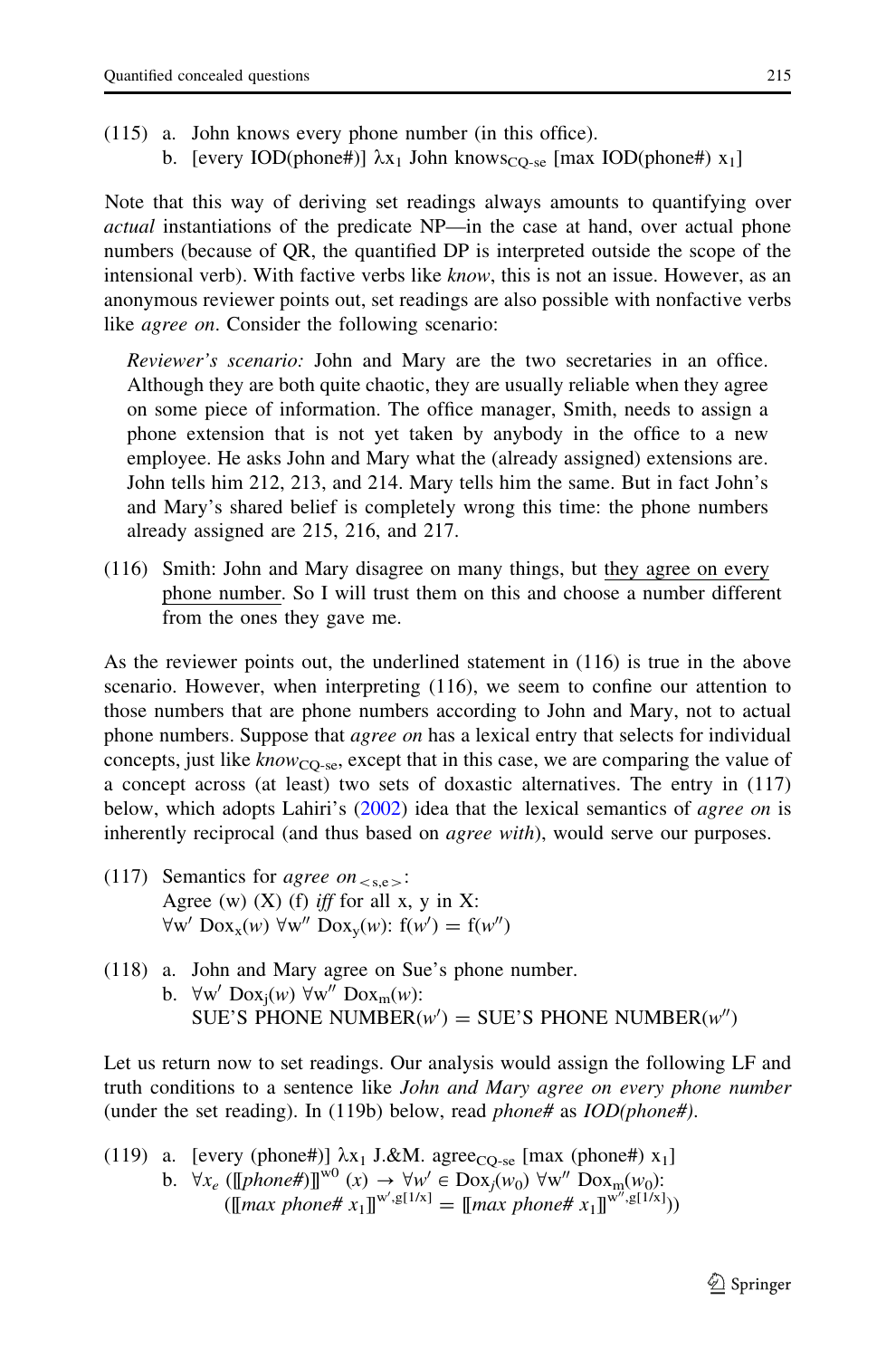Unfortunately, this formula overgeneralizes. In case John and Mary do agree on every phone number and their beliefs are correct, the formula correctly predicts the sentence to be true. In the reviewer scenario, where John and Mary agree on every phone number but their beliefs are incorrect, the formula is also true—given that both descriptive traces would return the null individual, resulting in the tautological (embedded) proposition  $* = *$ . However, the formula above predicts the sentence to be true as long as x is a phone number in the actual world but not a phone number in John and Mary's belief worlds, even if John and Mary do not, in fact, agree on any phone number. It seems, then that the account of set readings given for factive predicates does not naturally extend to nonfactive predicates. It could be that the maximality operator needs further refinements, or that the lexical semantics for *agree on* differs in substantial ways from the simplified entry in (117). Investigating this issue, however, would require more time and space than available here.

## 8 Conclusions

In this paper I proposed an account of quantified CQs with different types of NPpredicates—an account which derives the truth conditions of pair-list and set readings. I argued that the availability of pair-list vs. set readings correlates with the type of NP-CQ involved (functional, relational, or nonrelational). Table 1 below provides sample sentences for each type of NP-CQ and shows how different CQreadings are derived within the proposed account.

As shown in Table 2 below, pair-list readings correlate with 2-place NP predicates and involve either quantification over meaningfully sorted concepts (functional nouns) or quantification over pairs of individuals (relational nouns). Set readings, on the other hand, correlate with 1-place NP predicates (these are

| Sample sentence                                               | Type of noun/shifter  | Pair-list reading | Set reading |
|---------------------------------------------------------------|-----------------------|-------------------|-------------|
| Sally knows every capital.                                    | 2-Place: IC(capital)  |                   |             |
|                                                               | 1-Place: IOD(capital) |                   |             |
| The secretary knows every phone number. 2-Place: PAIR(phone#) |                       |                   |             |
|                                                               | 1-Place: IOD(phone#)  |                   |             |
| Sally knows every book you like.                              | 1-Place: no shifter   |                   |             |

Table 1 The distribution of pair-list and set readings

| Type of NP-CO                         | Shifter     | Domain of quantification     | Reading   |
|---------------------------------------|-------------|------------------------------|-----------|
| 2-Place (functional)                  | IC-shifter  | Meaningfully sorted concepts | Pair-list |
| 2-Place (not functional) PAIR-shifter |             | Pairs of individuals         | Pair-list |
| 2-Place                               | IOD-shifter | Individuals                  | Set       |
| 1-Place                               | No shifter  | <b>Individuals</b>           | Set       |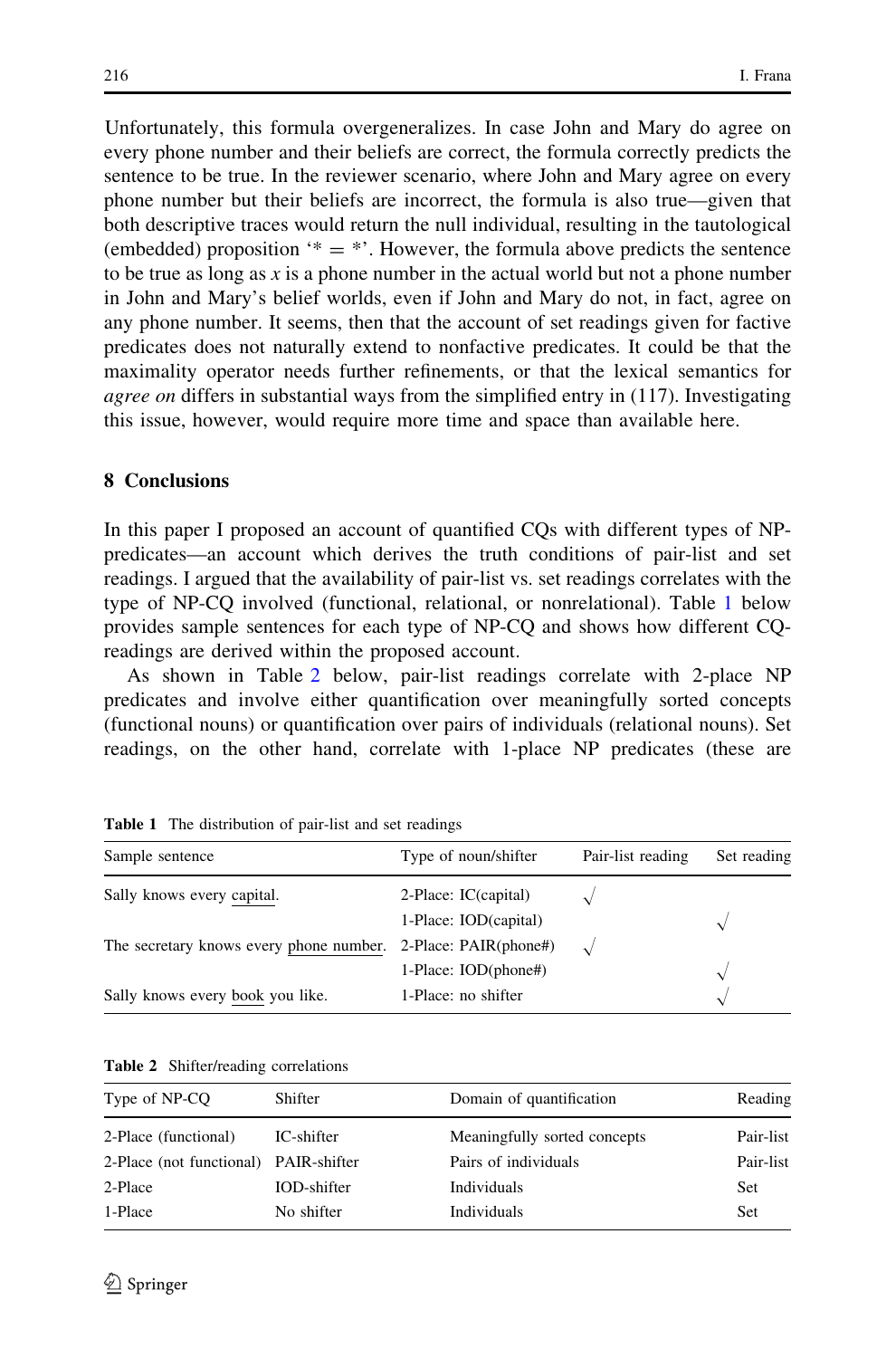<span id="page-38-0"></span>predicates whose head noun is either lexically nonrelational or consists of a relational noun whose internal argument has been saturated overtly or covertly via IOD) and involve quantification over individuals.

Regardless of the type of noun involved, the account of quantified CQs given in this paper relies on the following two syntactic assumptions: (i) the quantified phrase is not interpreted in situ (i.e., it undergoes QR); and (ii) the trace left in base position is a copy with semantic content. The account itself is cast within the ICapproach (Heim [1979](#page-39-0); Romero [2005](#page-39-0)), i.e. it postulates that a CQ-embedding predicate, like *know*, selects for individual concepts.<sup>27</sup>

Acknowledgments This article is based upon a part of my Ph.D. dissertation (Frana 2010), although the details of the analysis are not exactly the same. I would like to thank my committee members, Angelika Kratzer, Irene Heim, Rajesh Bhatt, and Philip Bricker, for their invaluable help. Thanks also to Magdalena Kaufmann, Paula Menéndez-Benito, Kyle Rawlins, and two anonymous NALS reviewers for their comments and suggestions, which improved the final version of the paper. A talk based on this material was presented at NELS 41. I am grateful to the participants of this event, especially to Maria Aloni and Maribel Romero. All mistakes are my own.

Open Access This article is distributed under the terms of the Creative Commons Attribution License which permits any use, distribution, and reproduction in any medium, provided the original author(s) and the source are credited.

#### **References**

- Aloni, Maria. 2008. Concealed questions under cover. In Knowledge and questions (Grazer Philosophische Studien 77), ed. Franck Lihoreau, 191–216. Graz: University of Graz.
- Aloni, Maria, and Floris Roelofsen. 2011. Resolving concealed questions. Linguistics and Philosophy 34: 443–478.
- Barker, Chris. 1995. Possessive descriptions. Stanford: CSLI Publications.
- Carlson, Gregory. 1977. Reference to kinds in English. PhD diss., University of Massachusetts, Amherst, MA: GLSA.
- Chomsky, Noam. 1995. The minimalist program. Cambridge, MA: MIT Press.
- Chung, Sandra, and William Ladusaw. 2004. Restriction and saturation (Linguistic Inquiry Monographs 42). Cambridge, MA: MIT Press.
- Fox, Danny. 1999. Reconstruction, binding theory and the interpretation of chains. *Linguistic Inquiry* 30: 157–196.
- Fox, Danny. 2002. Antecedent contained deletion and the copy theory of movement. Linguistic Inquiry 33: 63–96.
- Frana, Ilaria. 2006. The *de re* analysis of concealed questions. A unified approach to definite and indefinite concealed questions. In Proceedings of SALT 16, ed. M. Gibson and J. Howell, 17-34. Ithaca, NY: CLC Publications.
- Frana, Ilaria. 2010. Concealed questions. In search of answers. PhD diss., University of Massachusetts at Amherst.
- Grimshaw, Jane. 1979. Complement selection and the lexicon. Linguistic Inquiry 10: 279–326.
- Harris, Jesse. 2007. Revealing concealment: A (neuro-)logical investigation of concealed questions. Master of Logic thesis, Institute for Logic, Language, and Computation at the University of Amsterdam.

<sup>&</sup>lt;sup>27</sup> It is worth pointing out that the analysis of quantified CQs given in this paper is also compatible with a property-based analysis of CQs (c.f. Frana 2006; Schwager [2007](#page-39-0)). Under the assumption that an individual concept can always be shifted into the corresponding property via IDENTIFY (a variant of Partee's [\(1986\)](#page-39-0) type-shifter IDENT), a property-based analysis is equivalent to an IC-based analysis.